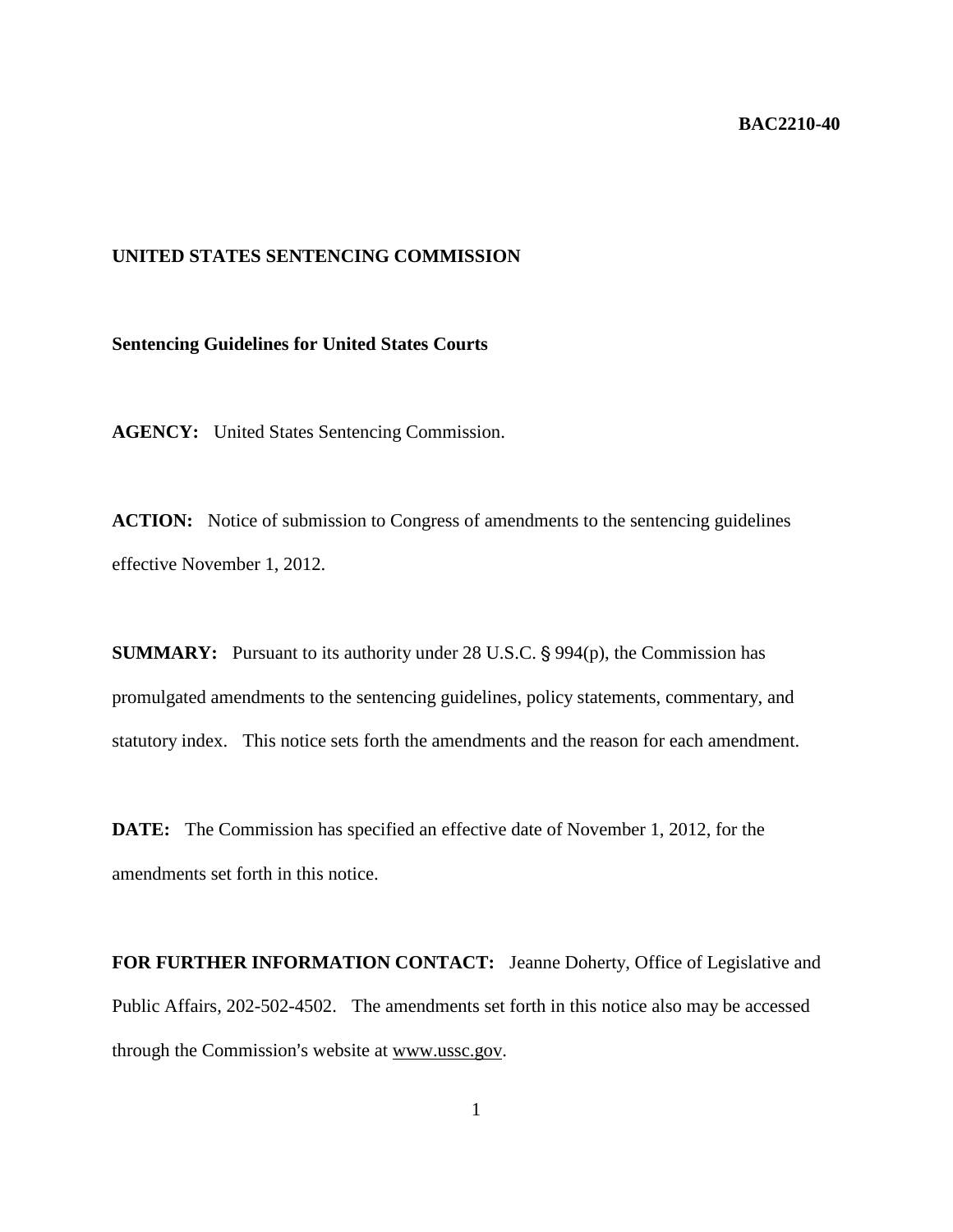**SUPPLEMENTARY INFORMATION:** The United States Sentencing Commission is an independent agency in the judicial branch of the United States Government. The Commission promulgates sentencing guidelines and policy statements for federal sentencing courts pursuant to  $28$  U.S.C.  $\S$  994(a). The Commission also periodically reviews and revises previously promulgated guidelines pursuant to  $28$  U.S.C.  $\S$  994(o) and generally submits guideline amendments to Congress pursuant to 28 U.S.C. § 994(p) not later than the first day of May each year. Absent action of Congress to the contrary, submitted amendments become effective by operation of law on the date specified by the Commission (generally November 1 of the year in which the amendments are submitted to Congress).

Notice of proposed amendments was published in the Federal Register on January 19, 2012 (see 77 FR 2778). The Commission held a public hearing on the proposed amendments in Washington, D.C., on March 14, 2012. On April 30, 2012, the Commission submitted these amendments to Congress and specified an effective date of November 1, 2012.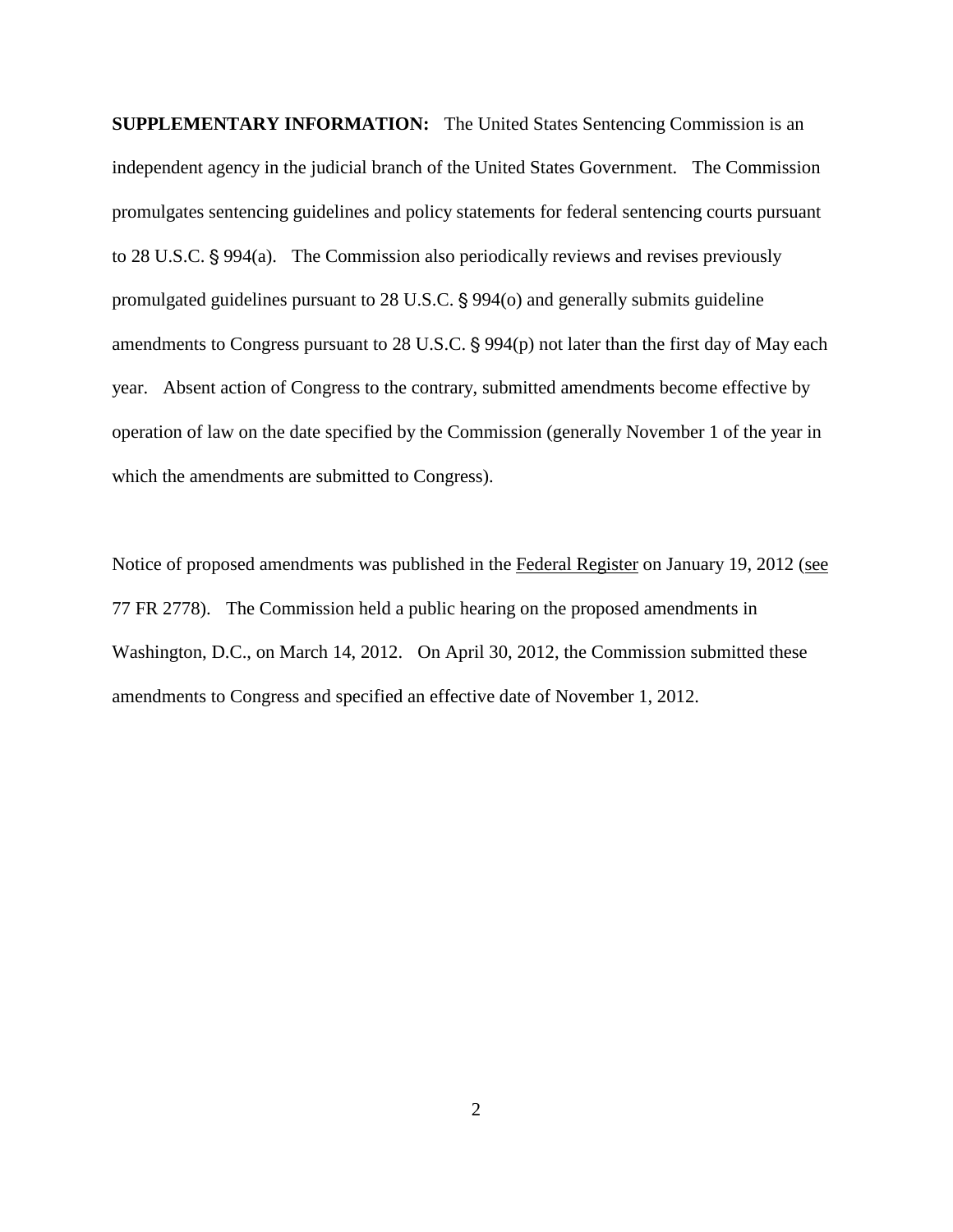**AUTHORITY:** 28 U.S.C. § 994(a), (o), and (p); USSC Rules of Practice and Procedure 4.1.

Patti B. Saris

Chair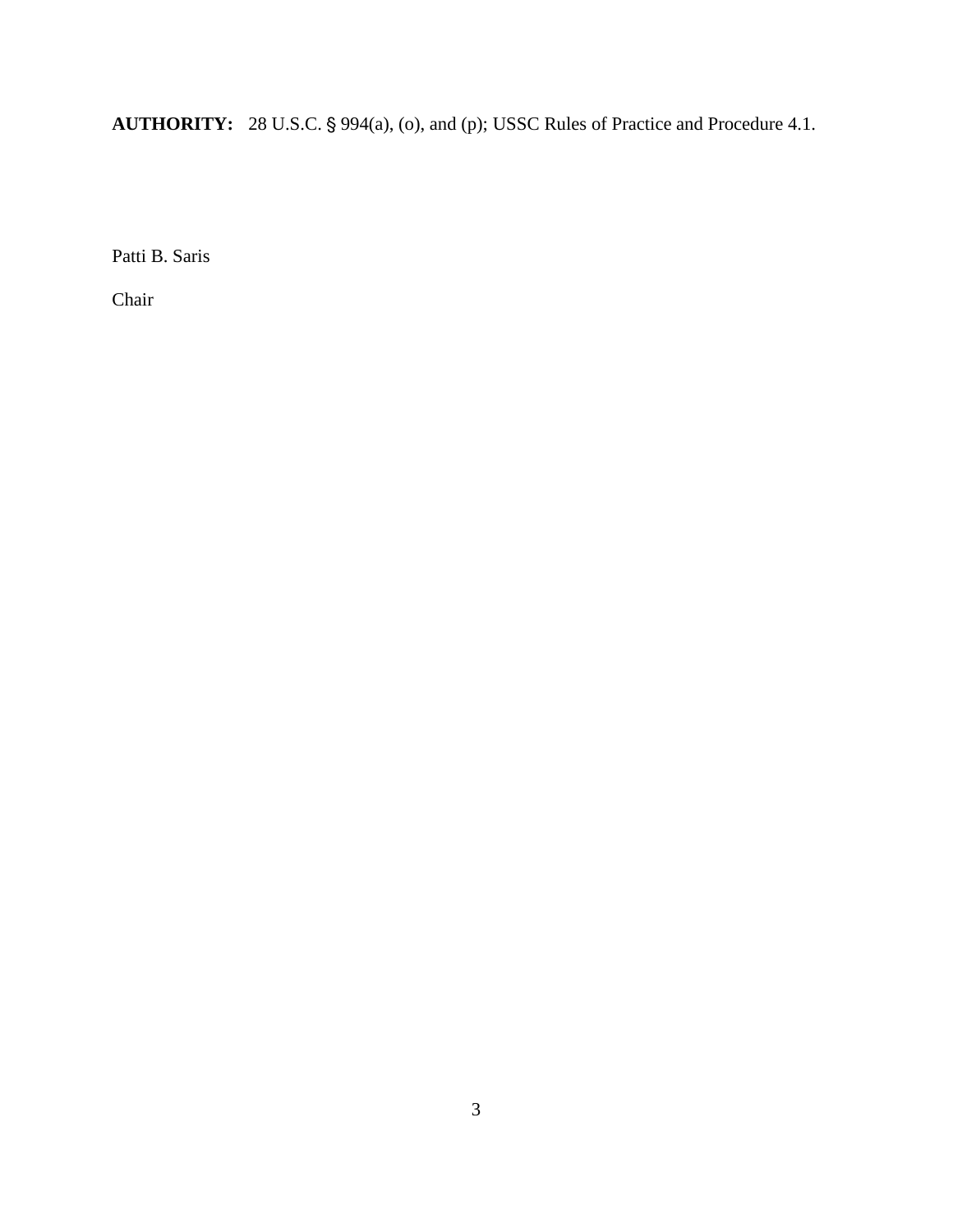- 1. Amendment: The Commentary to  $\S 2B1.1$  captioned "Application Notes" is amended in Note 3(E) by adding at the end the following:
	- "(iii) Notwithstanding clause (ii), in the case of a fraud involving a mortgage loan, if the collateral has not been disposed of by the time of sentencing, use the fair market value of the collateral as of the date on which the guilt of the defendant has been established, whether by guilty plea, trial, or plea of nolo contendere.

In such a case, there shall be a rebuttable presumption that the most recent tax assessment value of the collateral is a reasonable estimate of the fair market value. In determining whether the most recent tax assessment value is a reasonable estimate of the fair market value, the court may consider, among other factors, the recency of the tax assessment and the extent to which the jurisdiction's tax assessment practices reflect factors not relevant to fair market value.";

in Note 3(F) by adding at the end the following:

"(ix) Fraudulent Inflation or Deflation in Value of Securities or Commodities.—In a case involving the fraudulent inflation or deflation in the value of a publicly traded security or commodity, there shall be a rebuttable presumption that the actual loss attributable to the change in value of the security or commodity is the amount determined by-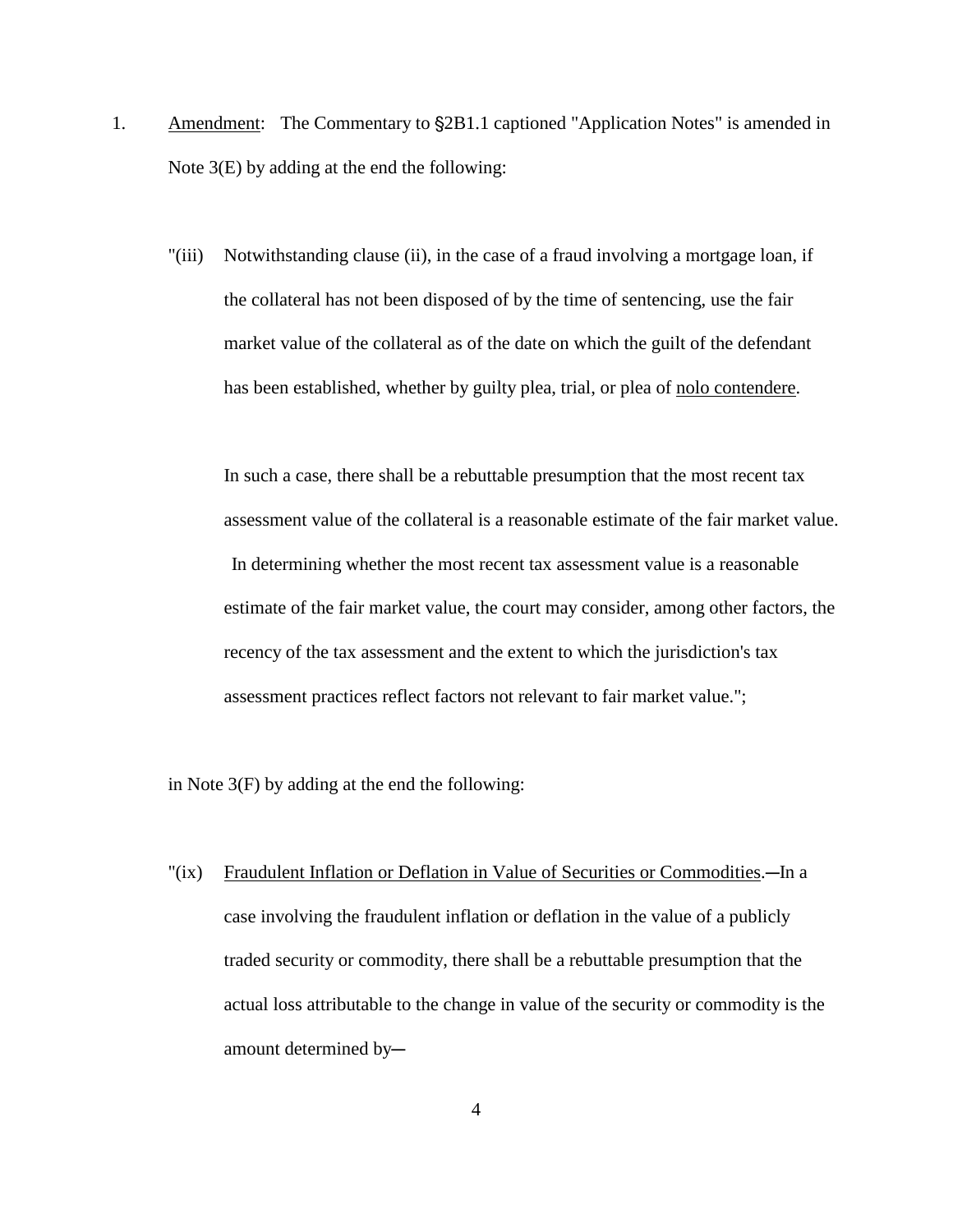- (I) calculating the difference between the average price of the security or commodity during the period that the fraud occurred and the average price of the security or commodity during the 90-day period after the fraud was disclosed to the market, and
- (II) multiplying the difference in average price by the number of shares outstanding.

In determining whether the amount so determined is a reasonable estimate of the actual loss attributable to the change in value of the security or commodity, the court may consider, among other factors, the extent to which the amount so determined includes significant changes in value not resulting from the offense (e.g., changes caused by external market forces, such as changed economic circumstances, changed investor expectations, and new industry-specific or firm-specific facts, conditions, or events).";

in Note 12(A) by adding at the end the following:

"(v) One or more of the criteria in clauses (i) through (iv) was likely to result from the offense but did not result from the offense because of federal government intervention, such as a 'bailout'.";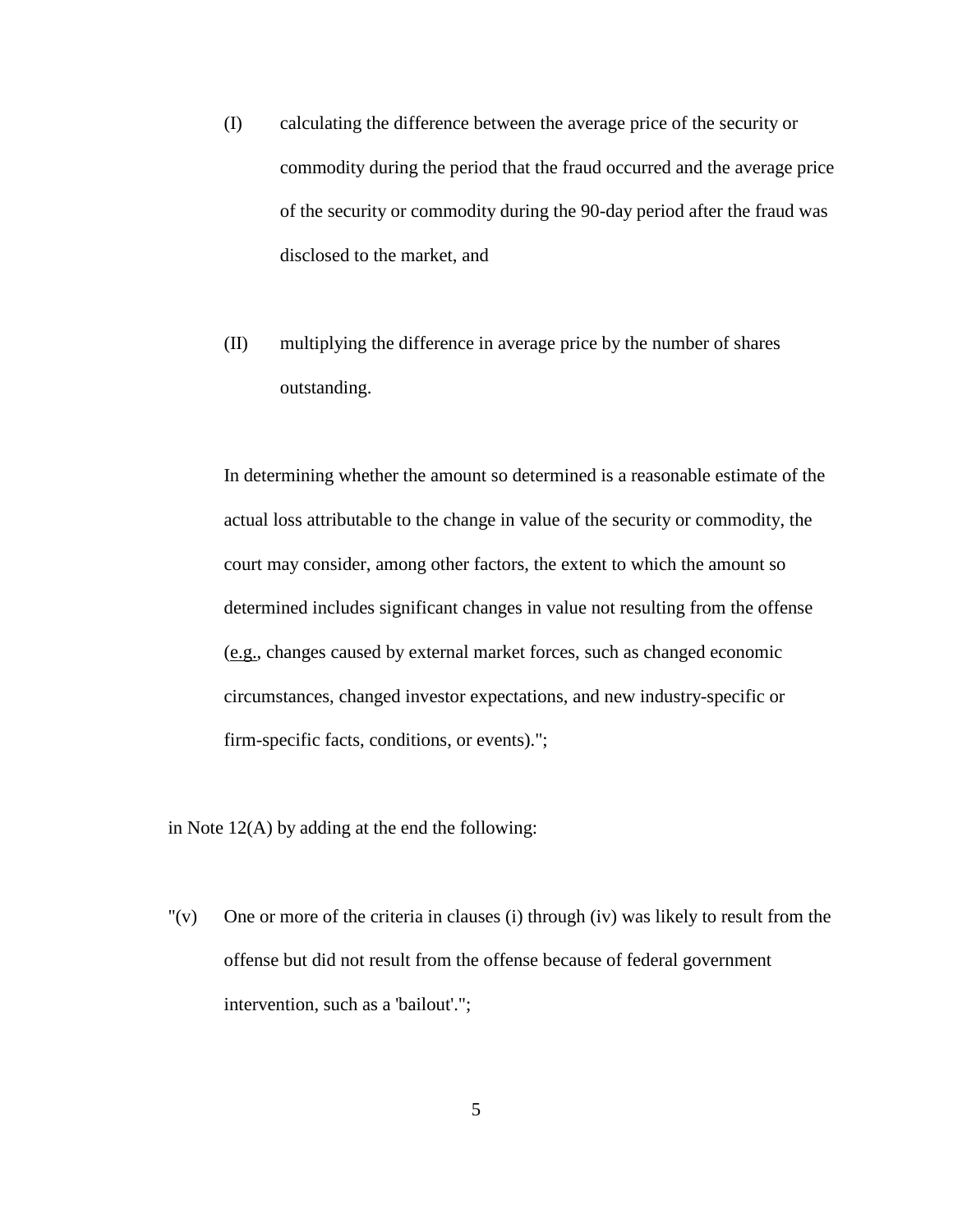in Note 12(B)(ii) by adding at the end the following:

"(VII) One or more of the criteria in subclauses (I) through (VI) was likely to result from the offense but did not result from the offense because of federal government intervention, such as a 'bailout'.";

in Note 19(A)(iv) by inserting before the period at the end the following: ", such as a risk of a significant disruption of a national financial market";

and in Note 19(C) by adding after the first paragraph the following new paragraph:

"For example, a securities fraud involving a fraudulent statement made publicly to the market may produce an aggregate loss amount that is substantial but diffuse, with relatively small loss amounts suffered by a relatively large number of victims. In such a case, the loss table in subsection  $(b)(1)$  and the victims table in subsection  $(b)(2)$  may combine to produce an offense level that substantially overstates the seriousness of the offense. If so, a downward departure may be warranted.".

Section 2B1.4(b) is amended by striking "Characteristic" and inserting "Characteristics"; and by adding at the end the following:

"(2) If the offense involved an organized scheme to engage in insider trading and the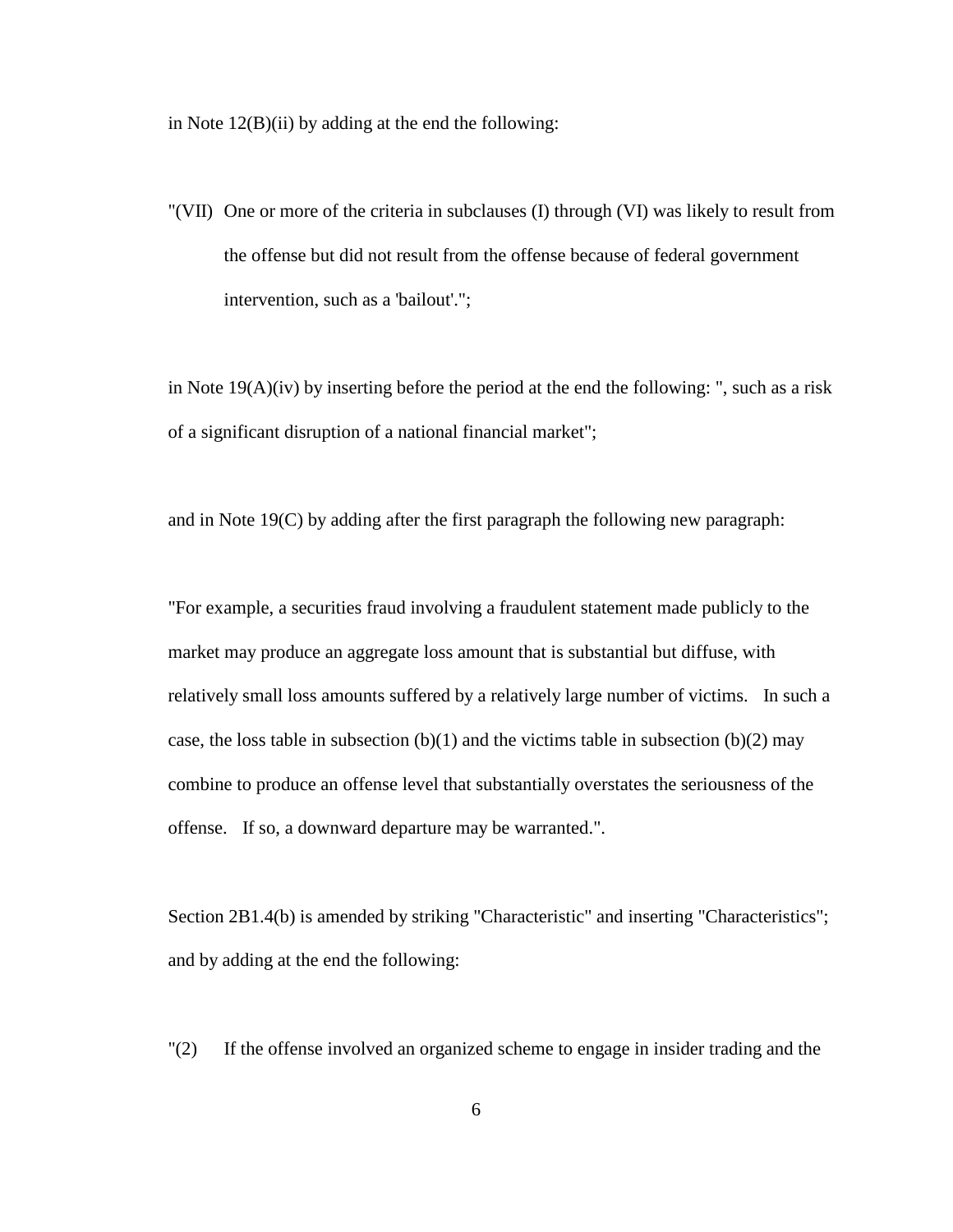offense level determined above is less than level 14, increase to level 14.".

The Commentary to  $\S 2B1.4$  captioned "Application Note" is amended in the caption by striking "Note" and inserting "Notes"; by redesignating Note 1 as Note 2 and inserting before Note 2 (as so redesignated) the following:

"1. Application of Subsection  $(b)(2)$ . For purposes of subsection (b)(2), an 'organized scheme to engage in insider trading' means a scheme to engage in insider trading that involves considered, calculated, systematic, or repeated efforts to obtain and trade on inside information, as distinguished from fortuitous or opportunistic instances of insider trading.

The following is a non-exhaustive list of factors that the court may consider in determining whether the offense involved an organized scheme to engage in insider trading:

- (A) the number of transactions;
- (B) the dollar value of the transactions;
- (C) the number of securities involved;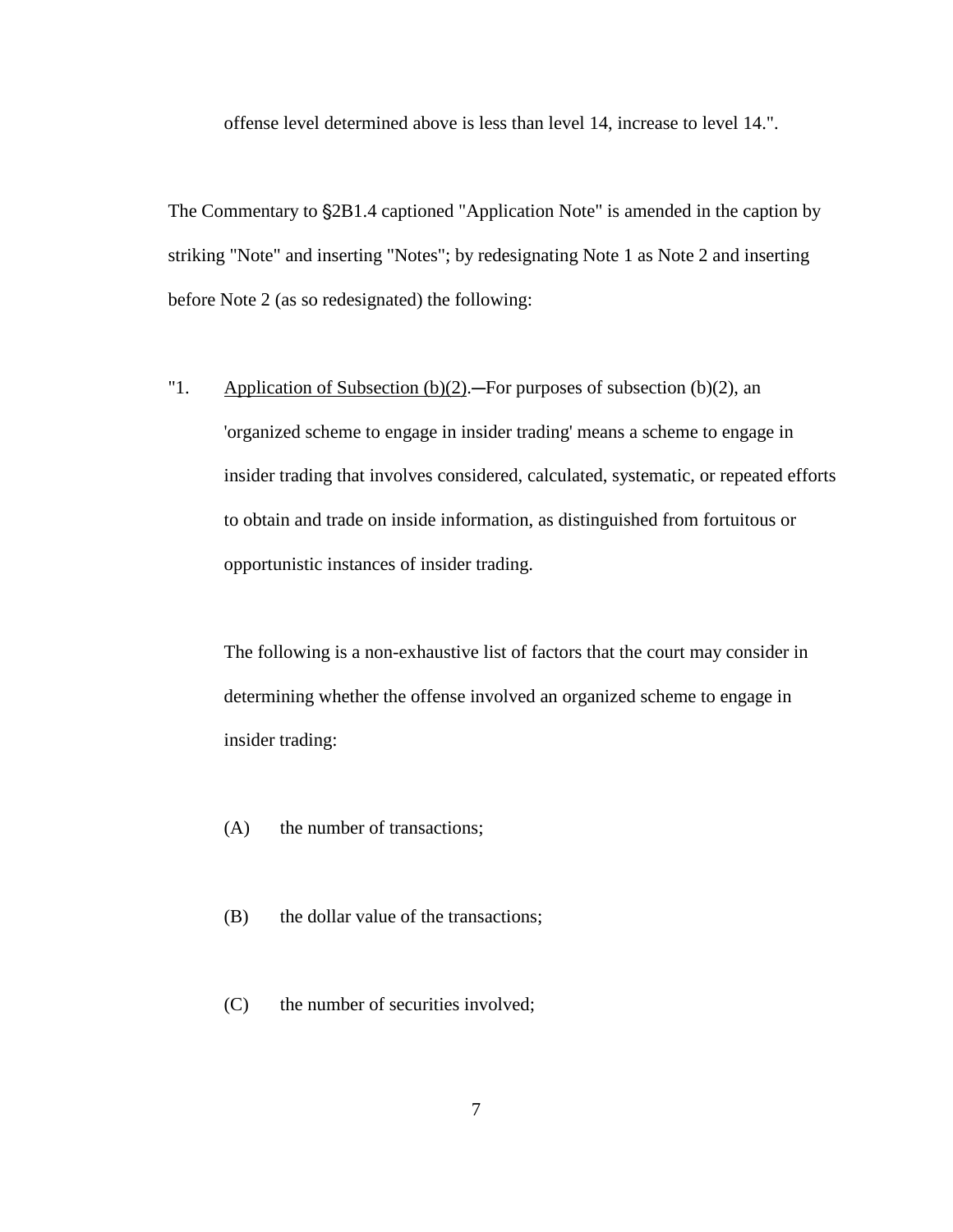- (D) the duration of the offense;
- (E) the number of participants in the scheme (although such a scheme may exist even in the absence of more than one participant);
- (F) the efforts undertaken to obtain material, nonpublic information;
- (G) the number of instances in which material, nonpublic information was obtained; and
- (H) the efforts undertaken to conceal the offense.";

in Note 2 (as so redesignated) by striking "only"; and by adding at the end the following new paragraph:

"Furthermore,  $\S 3B1.3$  should be applied if the defendant's employment in a position that involved regular participation or professional assistance in creating, issuing, buying, selling, or trading securities or commodities was used to facilitate significantly the commission or concealment of the offense. It would apply, for example, to a hedge fund professional who regularly participates in securities transactions or to a lawyer who regularly provides professional assistance in securities transactions, if the defendant's employment in such a position was used to facilitate significantly the commission or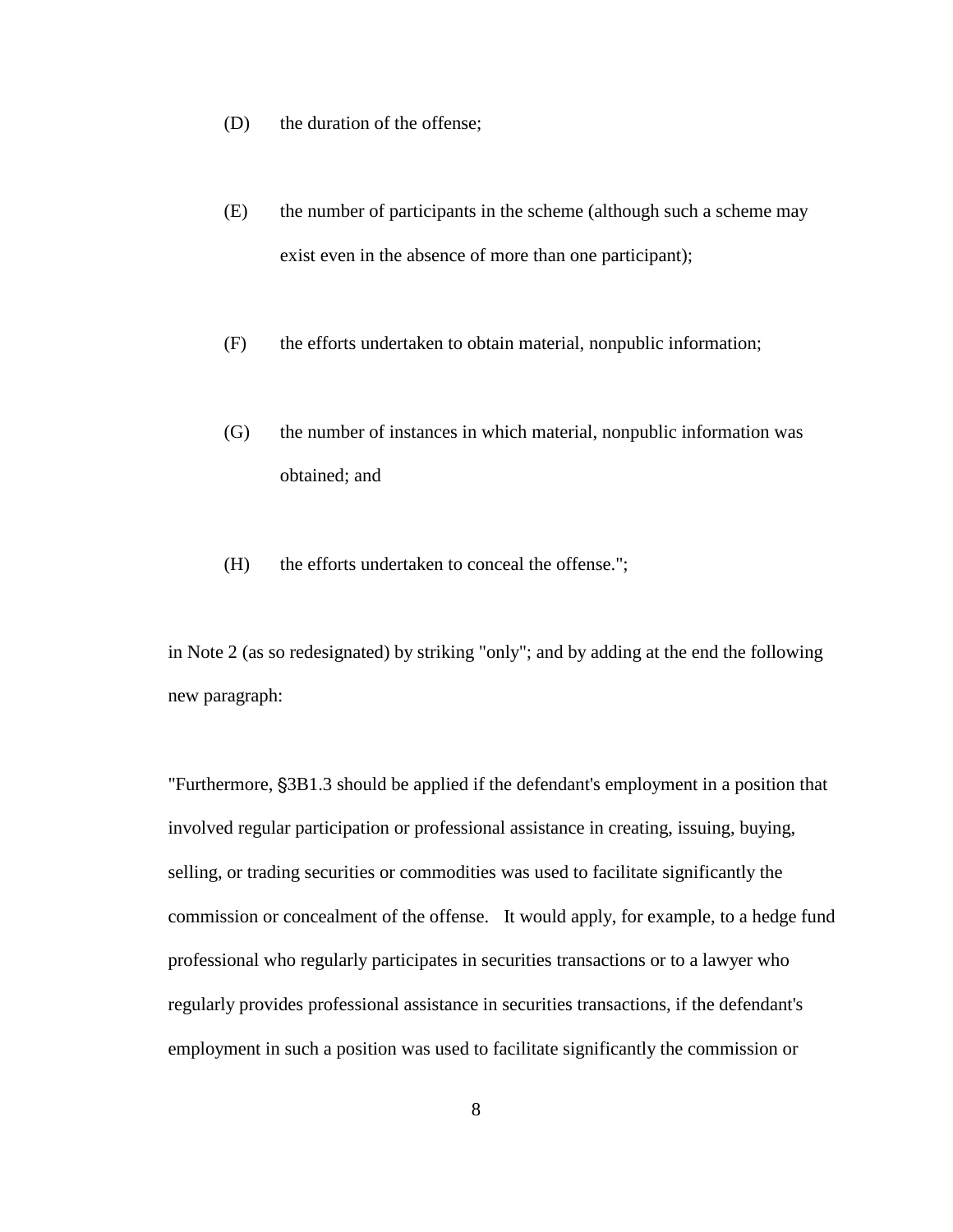concealment of the offense. It ordinarily would not apply to a position such as a clerical worker in an investment firm, because such a position ordinarily does not involve special skill. See  $\S$ 3B1.3, comment.  $(n. 4)$ .".

The Commentary to  $\S 2B1.4$  captioned "Background" is amended by adding at the end the following new paragraph:

" Subsection (b)(2) implements the directive to the Commission in section  $1079A(a)(1)(A)$  of Public Law 111-203.".

Reason for Amendment: This amendment responds to the two directives to the Commission in the Dodd-Frank Wall Street Reform and Consumer Protection Act, Pub. L.  $111-203$  (the "Act"). The first directive relates to securities fraud and similar offenses, and the second directive relates to mortgage fraud and financial institution fraud.

#### Securities Fraud and Similar Offenses

Section 1079A(a)(1)(A) of the Act directs the Commission to "review and, if appropriate, amend" the guidelines and policy statements applicable to "persons convicted of offenses relating to securities fraud or any other similar provision of law, in order to reflect the intent of Congress that penalties for the offenses under the guidelines and policy statements appropriately account for the potential and actual harm to the public and the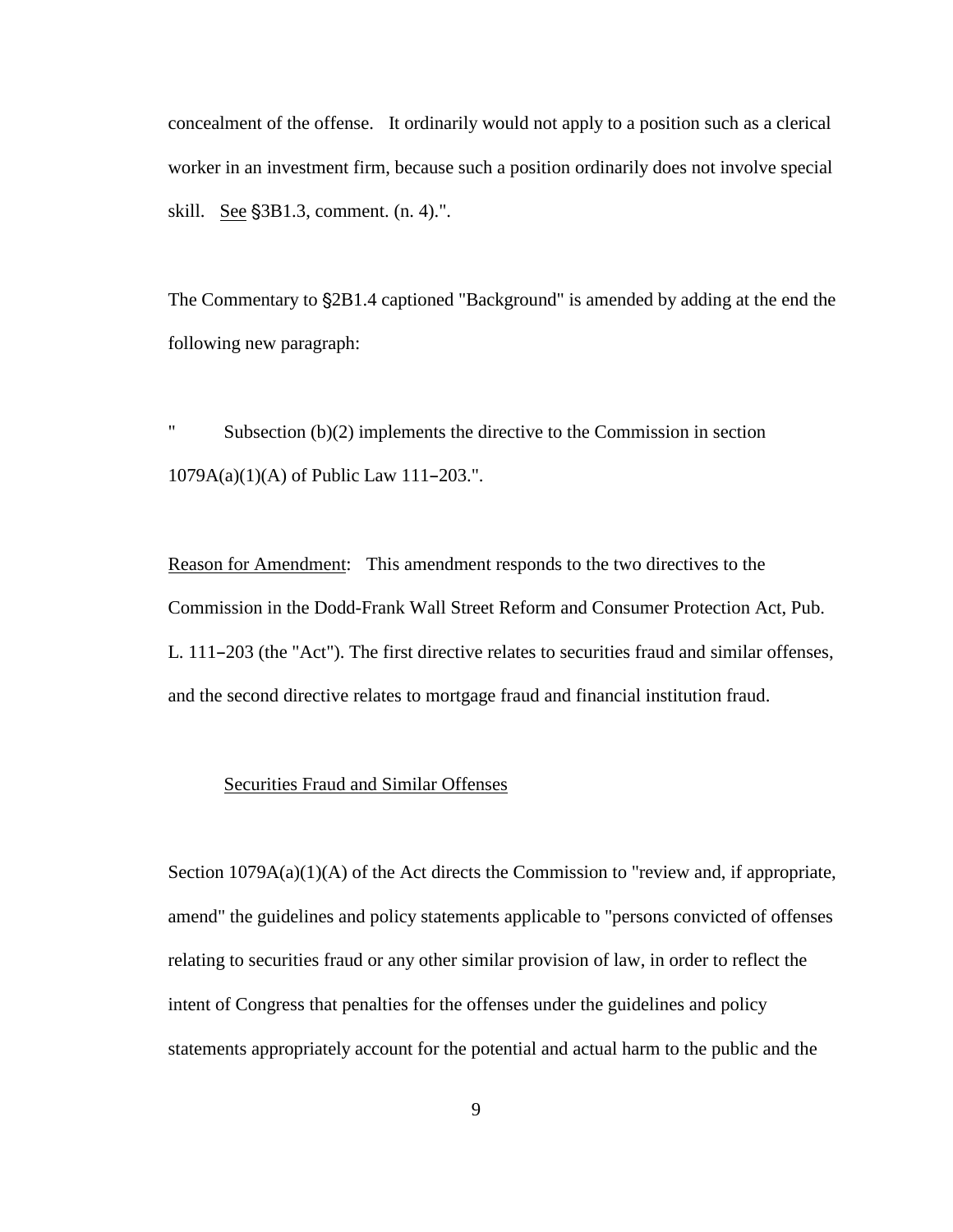financial markets from the offenses." Section  $1079A(a)(1)(B)$  provides that in promulgating any such amendment the Commission shall-

- (i) ensure that the guidelines and policy statements, particularly section  $2B1.1(b)(14)$  and section  $2B1.1(b)(17)$  (and any successors thereto), reflect-
	- (I) the serious nature of the offenses described in subparagraph (A);
	- (II) the need for an effective deterrent and appropriate punishment to prevent the offenses; and
	- (III) the effectiveness of incarceration in furthering the objectives described in subclauses (I) and (II);
- (ii) consider the extent to which the guidelines appropriately account for the potential and actual harm to the public and the financial markets resulting from the offenses;
- (iii) ensure reasonable consistency with other relevant directives and guidelines and Federal statutes;
- (iv) make any necessary conforming changes to guidelines; and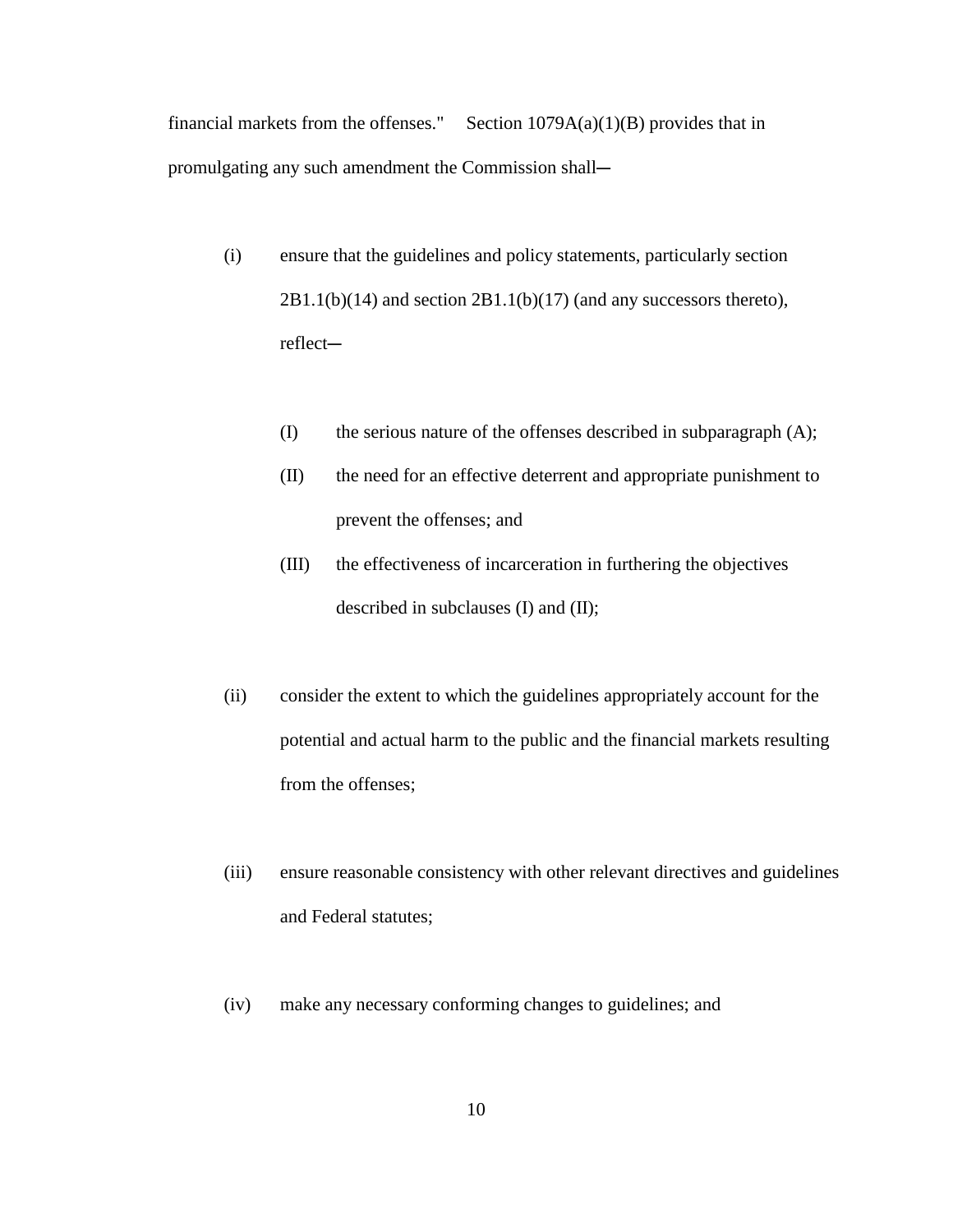(v) ensure that the guidelines adequately meet the purposes of sentencing, as set forth in section 3553(a)(2) of title 18, United States Code.

The amendment responds to this directive in two ways. First, the amendment amends the fraud guideline,  $\S 2B1.1$  (Theft, Property Destruction, and Fraud), to provide a special rule for determining actual loss in cases involving the fraudulent inflation or deflation in the value of a publicly traded security or commodity. Case law and comments received by the Commission indicate that determinations of loss in cases involving securities fraud and similar offenses are complex and that a variety of different methods are in use, possibly resulting in unwarranted sentencing disparities.

The amendment amends  $\S 2B1.1$  to provide a special rule regarding how to calculate actual loss in these types of cases. Specifically, the amendment creates a new Application Note  $3(F)(ix)$  which establishes a rebuttable presumption that "the actual loss attributable to the change in value of the security or commodity is the amount determined by (I) calculating the difference between the average price of the security or commodity during the period that the fraud occurred and the average price of the security or commodity during the 90-day period after the fraud was disclosed to the market, and (II) multiplying the difference in average price by the number of shares outstanding." The special rule further provides that, "[i]n determining whether the amount so determined is a reasonable estimate of the actual loss attributable to the change in value of the security or commodity, the court may consider, among other factors, the extent to which the amount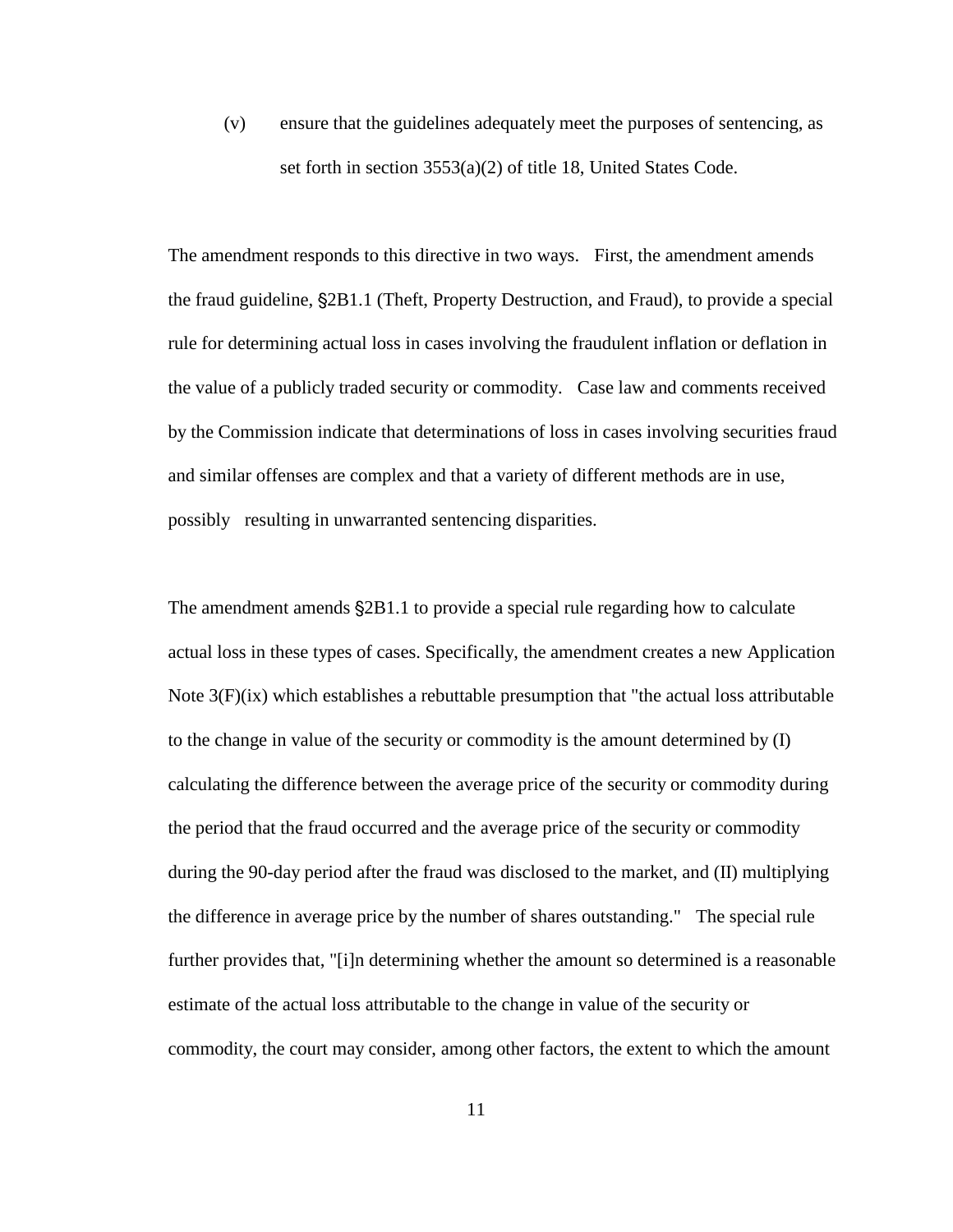so determined includes significant changes in value not resulting from the offense ( $e.g.,$ ) changes caused by external market forces, such as changed economic circumstances, changed investor expectations, and new industry-specific or firm-specific facts, conditions, or events)."

The special rule is based upon what is sometimes referred to as the "modified rescissory method" and should ordinarily provide a "reasonable estimate of the loss" as required by Application Note 3(C). This special rule is intended to provide courts a workable and consistent formula for calculating loss that "resulted from the offense." See  $\S 2B1.1$ , comment.  $(n.3(A)(i))$ . By averaging the stock price during the period in which the fraud occurred and a set 90-day period after the fraud was discovered, the special rule reduces the impact on the loss calculation of factors other than the fraud, such as overall growth or decline in the price of the stock. See, e.g., United States v. Bakhit, 218 F. Supp. 2d 1232 (C.D. Cal. 2002); United States v. Snyder, 291 F.3d 1291 (11th Cir. 2002); United States v. Brown, 595 F.3d 498 (3d Cir. 2010); see also 15 U.S.C.  $\frac{5}{9}$  78u-4(e) (statutorily setting forth a similar method for loss calculation in the context of private securities litigation). Furthermore, applying this special rule could "eliminate[], or at least reduce[], the complexity, uncertainty, and expense inherent in attempting to determine out-of-pocket losses on a case-by-case basis." See United States v. Grabske, 260 F. Supp. 2d. 866, 873-74 (N.D. Cal. 2002).

By applying a rebuttable presumption, however, the amendment also provides sufficient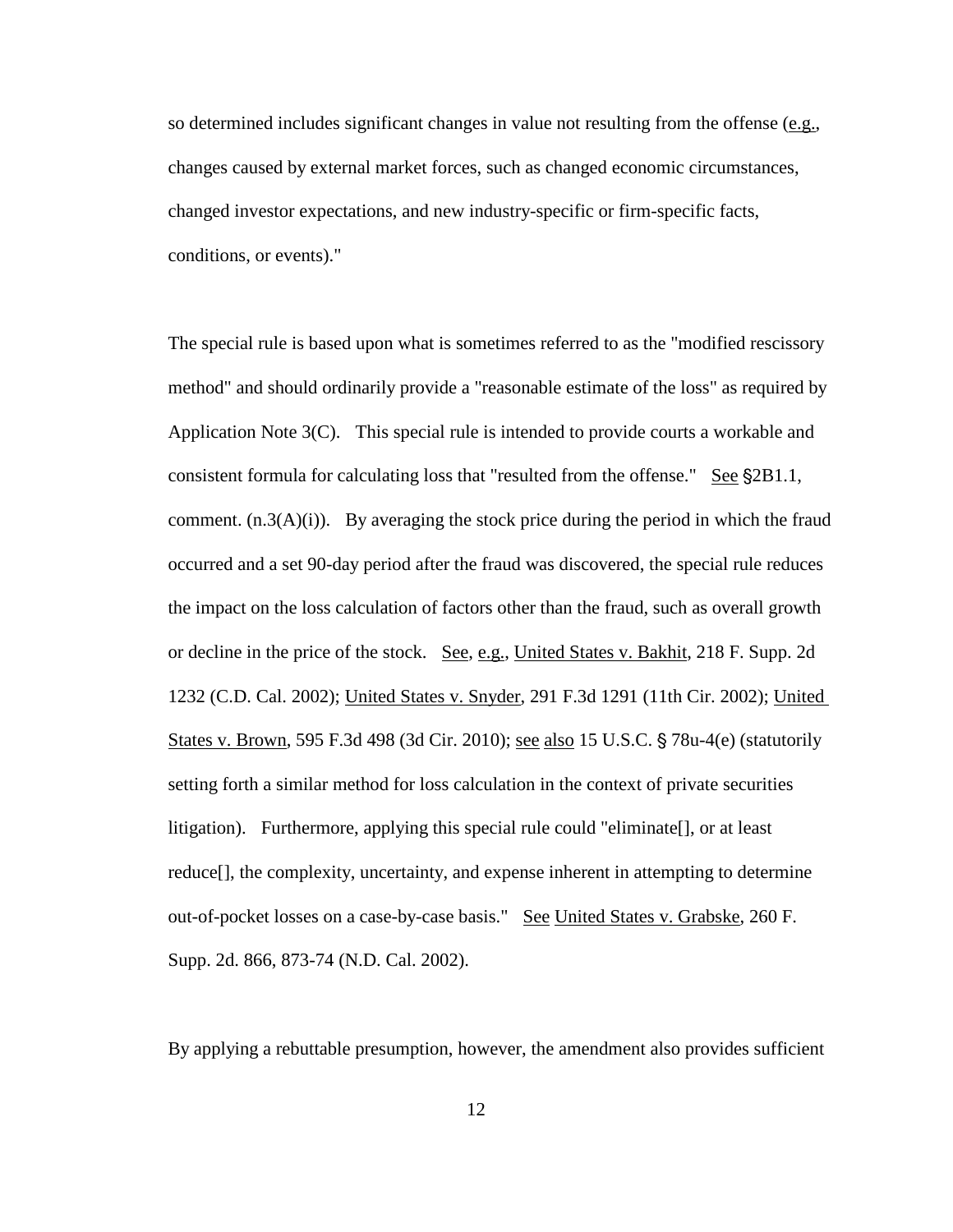flexibility for a court to consider the extent to which the amount determined under the special rule includes significant changes in value not resulting from the offense  $(e.g.,)$ changes caused by external market forces, such as changed economic circumstances, changed investor expectations, and new industry-specific or firm-specific facts, conditions, or events).

The amendment also responds to the first directive by amending the insider trading guideline, '2B1.4 (Insider Trading). First, it provides a new specific offense characteristic if the offense involved an "organized scheme to engage in insider trading." In such a case, the new specific offense characteristic provides a minimum offense level of 14. The commentary is also amended to provide factors the court may consider in determining whether the new minimum offense level applies.

The amendment reflects the Commission's view that a defendant who engages in considered, calculated, systematic, or repeated efforts to obtain and trade on inside information (as opposed to fortuitous or opportunistic instances of insider trading) warrants, at minimum, a short but definite period of incarceration. Sentencing data indicate that when a defendant engages in an organized insider trading scheme, the gain from the offense ordinarily triggers an enhancement under  $\S 2B1.4(b)(1)$  of sufficient magnitude to result in a guideline range that requires a period of imprisonment. The amendment, however, ensures that the guidelines require a period of incarceration even in such a case involving relatively little gain.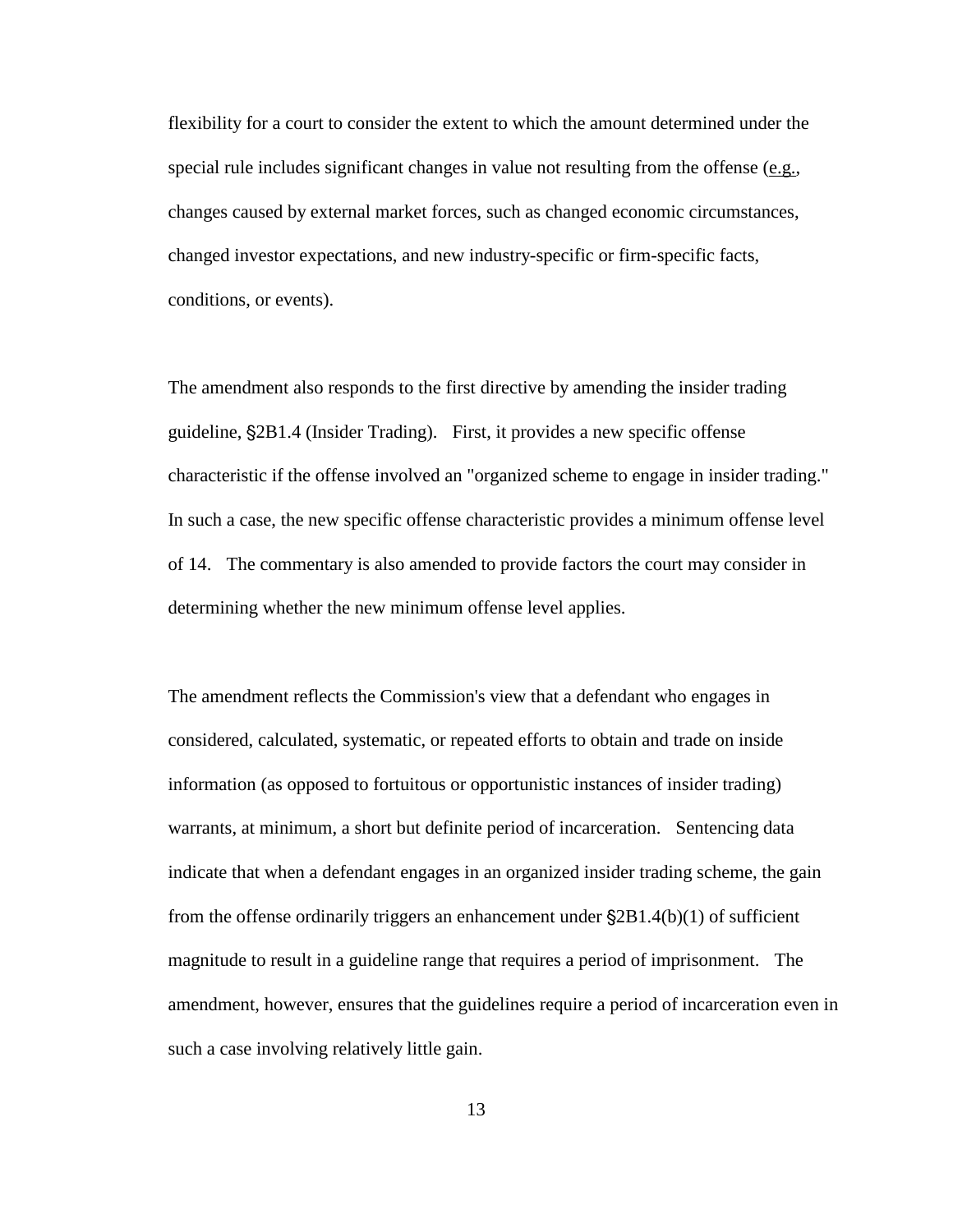The amendment also amends the commentary to  $\S2B1.4$  to provide more guidance on the applicability of '3B1.3 (Abuse of Position of Trust or Use of Special Skill) in insider trading cases. In particular, the new commentary in Application Note 2 provides that '3B1.3 should be applied if the defendant's employment in a position that involved regular participation or professional assistance in creating, issuing, buying, selling, or trading securities or commodities was used to facilitate significantly the commission or concealment of the offense. The commentary further provides examples of positions that may qualify for the adjustment, including a hedge fund professional who regularly participates in securities transactions or a lawyer who regularly provides professional assistance in securities transactions. Individuals who occupy such positions possess special knowledge regarding the financial markets and the rules prohibiting insider trading, and generally are viewed as more culpable. See  $\S 3B1.3$ , comment. (backg'd). The commentary also provides as an example of a position that would not qualify for the adjustment in  $\S 3B1.4$  a clerical worker in an investment firm. Such a position ordinarily does not involve special skill and is not generally viewed as more culpable.

#### Mortgage Fraud and Financial Institution Fraud

Section  $1079A(a)(2)(A)$  of the Act directs the Commission to "review and, if appropriate, amend" the guidelines and policy statements applicable to "persons convicted of fraud offenses relating to financial institutions or federally related mortgage loans and any other similar provisions of law, to reflect the intent of Congress that the penalties for the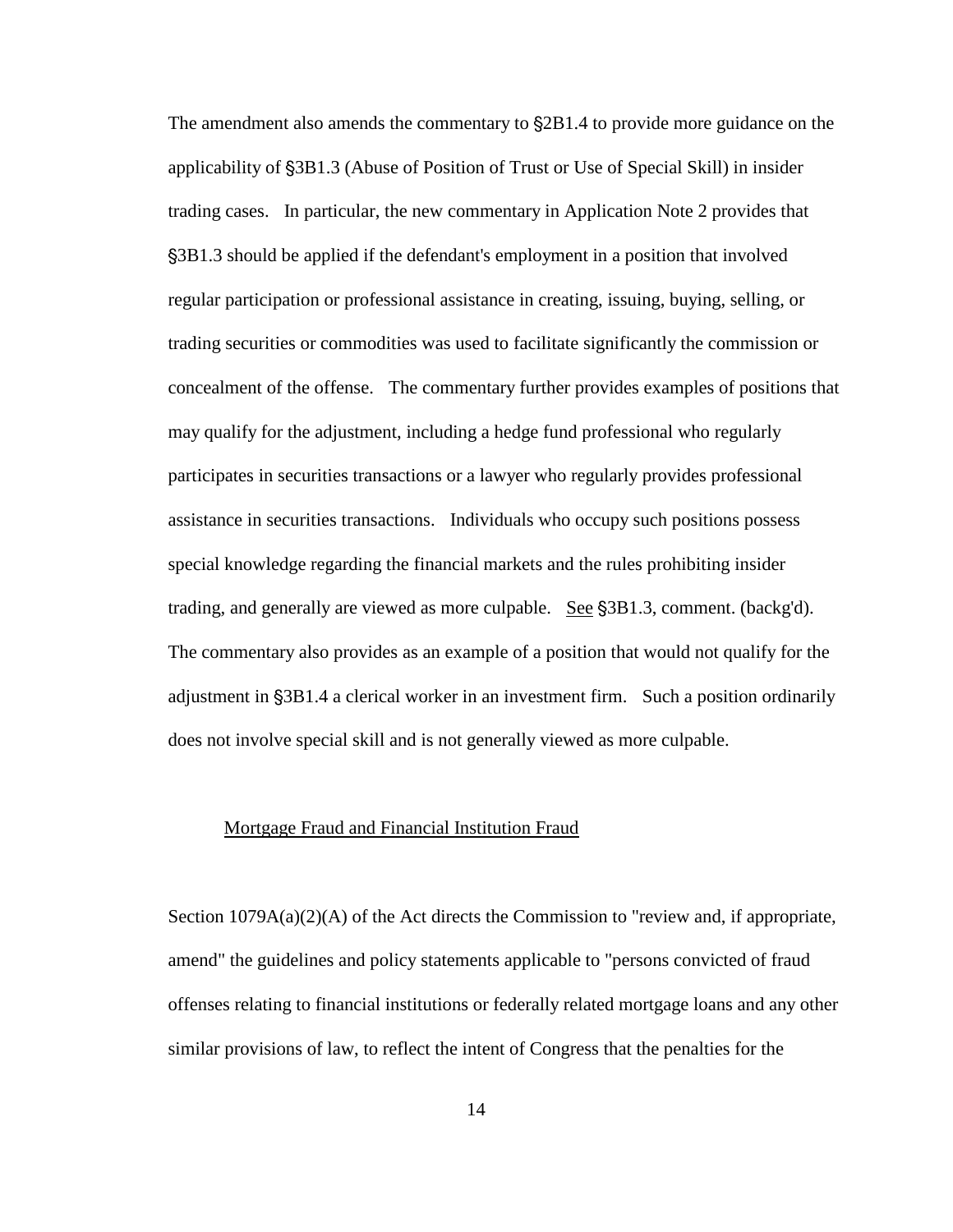offenses under the guidelines and policy statements ensure appropriate terms of imprisonment for offenders involved in substantial bank frauds or other frauds relating to financial institutions." Section  $1079A(a)(2)(B)$  of the Act provides that, in promulgating any such amendment, the Commission shall-

 $(i)$  ensure that the guidelines and policy statements reflect—

- (I) the serious nature of the offenses described in subparagraph (A);
- (II) the need for an effective deterrent and appropriate punishment to prevent the offenses; and
- (III) the effectiveness of incarceration in furthering the objectives described in subclauses (I) and (II);
- (ii) consider the extent to which the guidelines appropriately account for the potential and actual harm to the public and the financial markets resulting from the offenses;
- (iii) ensure reasonable consistency with other relevant directives and guidelines and Federal statutes;
- (iv) make any necessary conforming changes to guidelines; and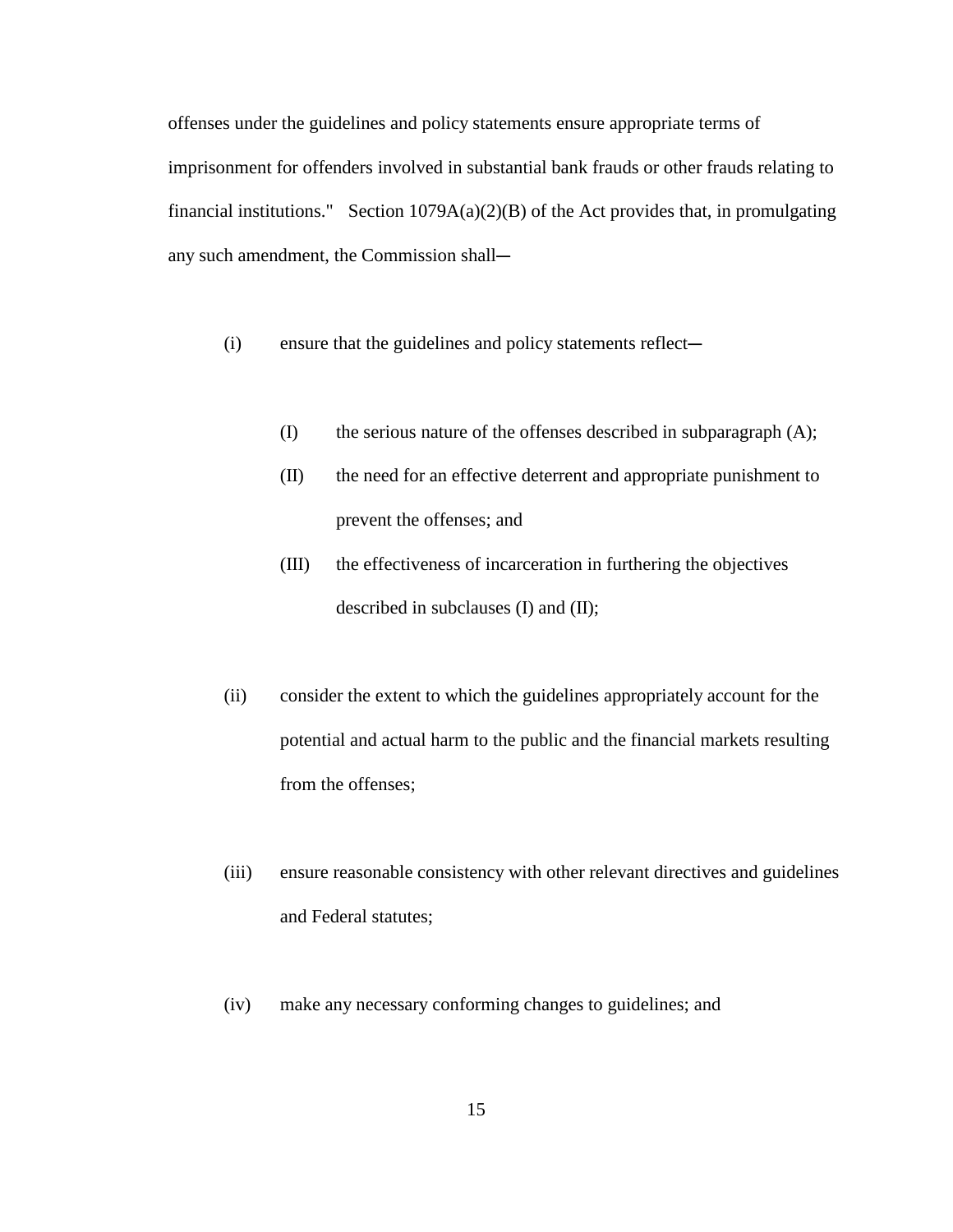(v) ensure that the guidelines adequately meet the purposes of sentencing, as set forth in section 3553(a)(2) of title 18, United States Code.

The amendment responds to this directive in two ways.

First, the amendment adds language to the credits against loss rule, found in Application Note  $3(E)$  of the commentary to  $\S 2B1.1$ . Application Note  $3(E)(i)$  generally provides that the determination of loss under subsection  $(b)(1)$  shall be reduced by the money returned and the fair market value of the property returned and services rendered to the victim before the offense was detected. In the context of a case involving collateral pledged or otherwise provided by the defendant, Application Note 3(E)(ii) provides that the loss to the victim shall be reduced by either "the amount the victim has recovered at the time of sentencing from disposition of the collateral, or if the collateral has not been disposed of by that time, the fair market value of the collateral at the time of sentencing."

The Commission received comment that, in cases involving mortgage fraud where the collateral has not been disposed of by the time of sentencing, the fair market value of the collateral may be difficult to determine and may require frequent updating, especially in cases involving multiple properties. The comments further indicate that the lack of a uniform process may result in unwarranted sentencing disparities.

The amendment responds to these concerns by establishing a new Application Note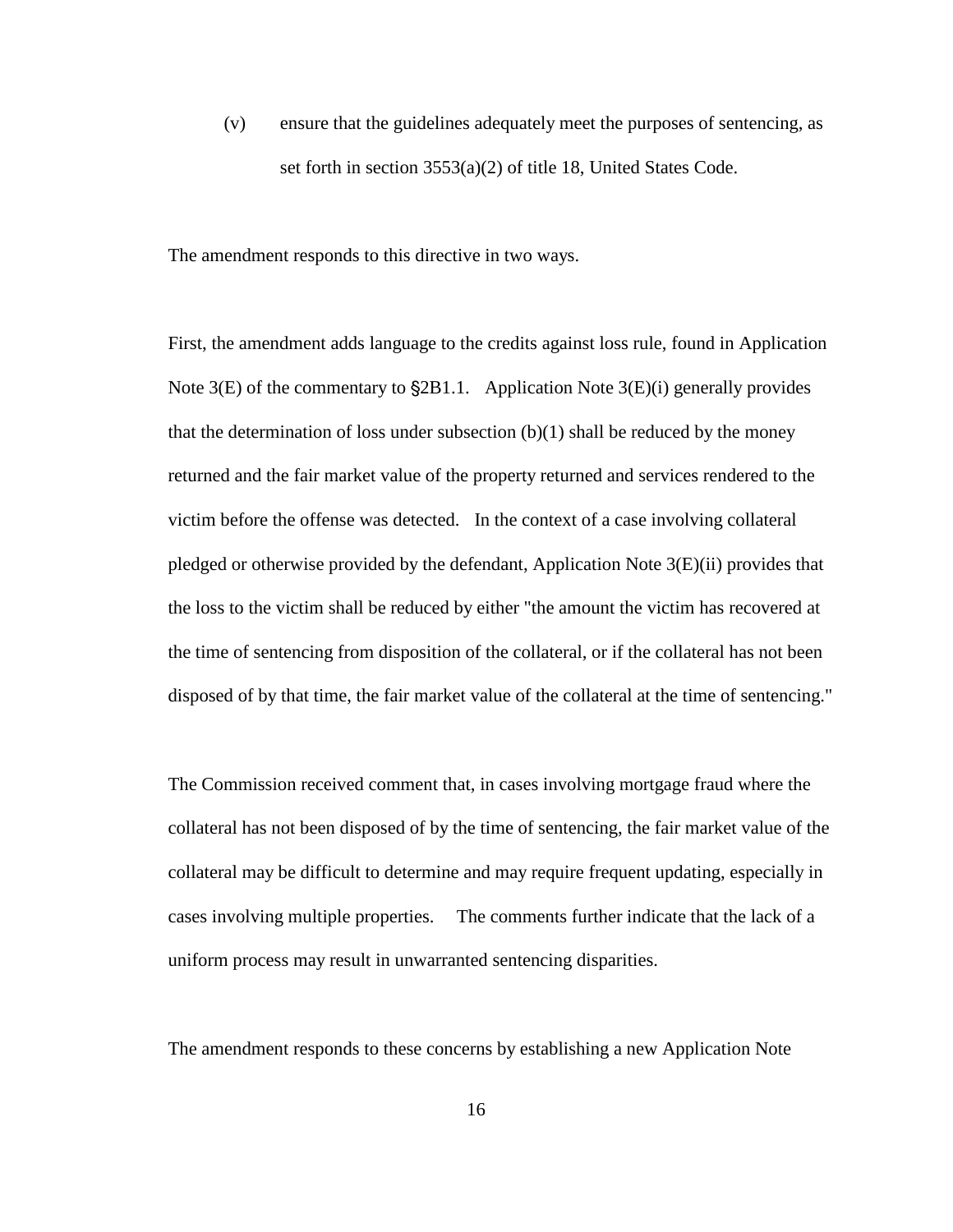3(E)(iii) applicable to fraud cases involving a mortgage loan where the underlying collateral has not been disposed of by the time of sentencing. In such a case, new Application Note 3(E)(iii) makes two changes to the calculation of credits against loss. First, the note changes the date on which the fair market value of the collateral is determined, from the time of sentencing to the date on which the guilt of the defendant has been established. This change is intended to avoid the need to reassess the fair market value of such collateral on multiple occasions up to the date of sentencing. Second, it establishes a rebuttable presumption that the most recent tax assessment value of the collateral is a reasonable estimate of the fair market value. In determining whether the tax assessment is a reasonable estimate of fair market value, the note further provides that the court may consider the recency of the tax assessment and the extent to which the jurisdiction's tax assessment practices reflect factors not relevant to fair market value, among other factors.

By structuring the special rule in this manner, the amendment addresses the need to provide a uniform practicable method for determining fair market value of undisposed collateral while providing sufficient flexibility for courts to address differences among jurisdictions regarding how closely the most recent tax assessment correlates to fair market value. The Commission heard concerns, for example, that, in some jurisdictions, the most recent tax assessment may be outdated or based upon factors, such as the age or status of the homeowner, that have no correlation to fair market value.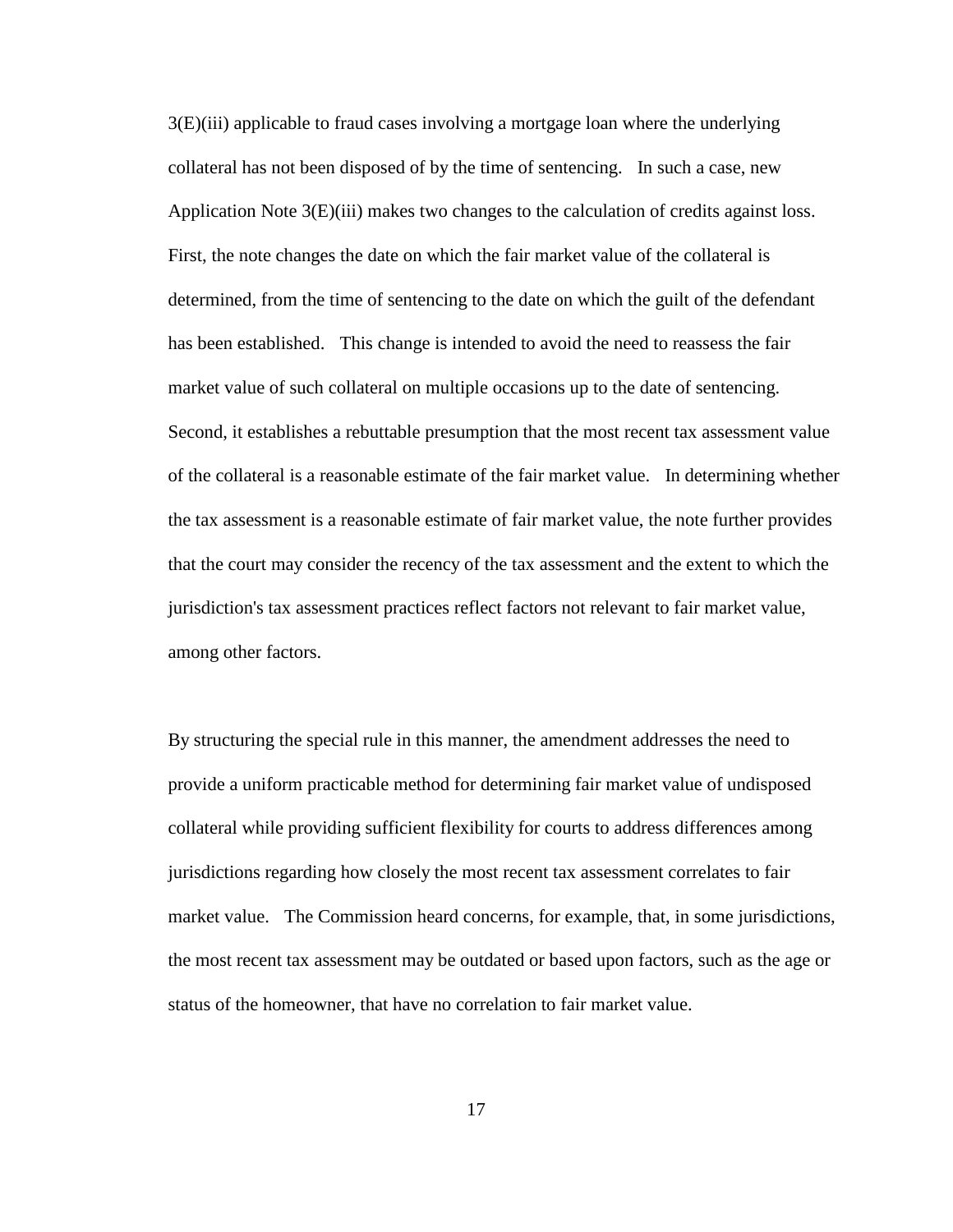The amendment also responds to the second directive by amending the commentary regarding the application of  $\S2B1.1(b)(15)(B)$ , which provides an enhancement of 4 levels if the offense involved specific types of financial harms  $(e.g.,)$  jeopardizing a financial institution or organization). This commentary, contained in Application Note 12 to '2B1.1, provides a non-exhaustive list of factors the court shall consider in determining whether, as a result of the offense, the safety and soundness of a financial institution or an organization that was a publicly traded company or that had more than 1,000 employees was substantially jeopardized. For example, in the context of financial institutions, the court shall consider whether the financial institution became insolvent, was forced to reduce benefits to pensioners or insureds, was unable on demand to refund fully any deposit, payment, or investment, or was so depleted of its assets as to be forced to merge with another institution. Similarly, in the context of a covered organization, the court shall consider whether the organization became insolvent or suffered a substantial reduction in the value of its assets, filed for bankruptcy, suffered a substantial reduction in the value of its equity securities or its employee retirement accounts, or substantially reduced its workforce or employee pension benefits.

The amendment amends Application Note 12 to add as a new consideration whether one of the listed harms was likely to result from the offense, but did not result from the offense because of federal government intervention, such as a "bailout." This amendment reflects the Commission's intent that  $\S 2B1.1(b)(15)(B)$  account for the risk of harm from the defendant's conduct and its view that a defendant should not avoid the application of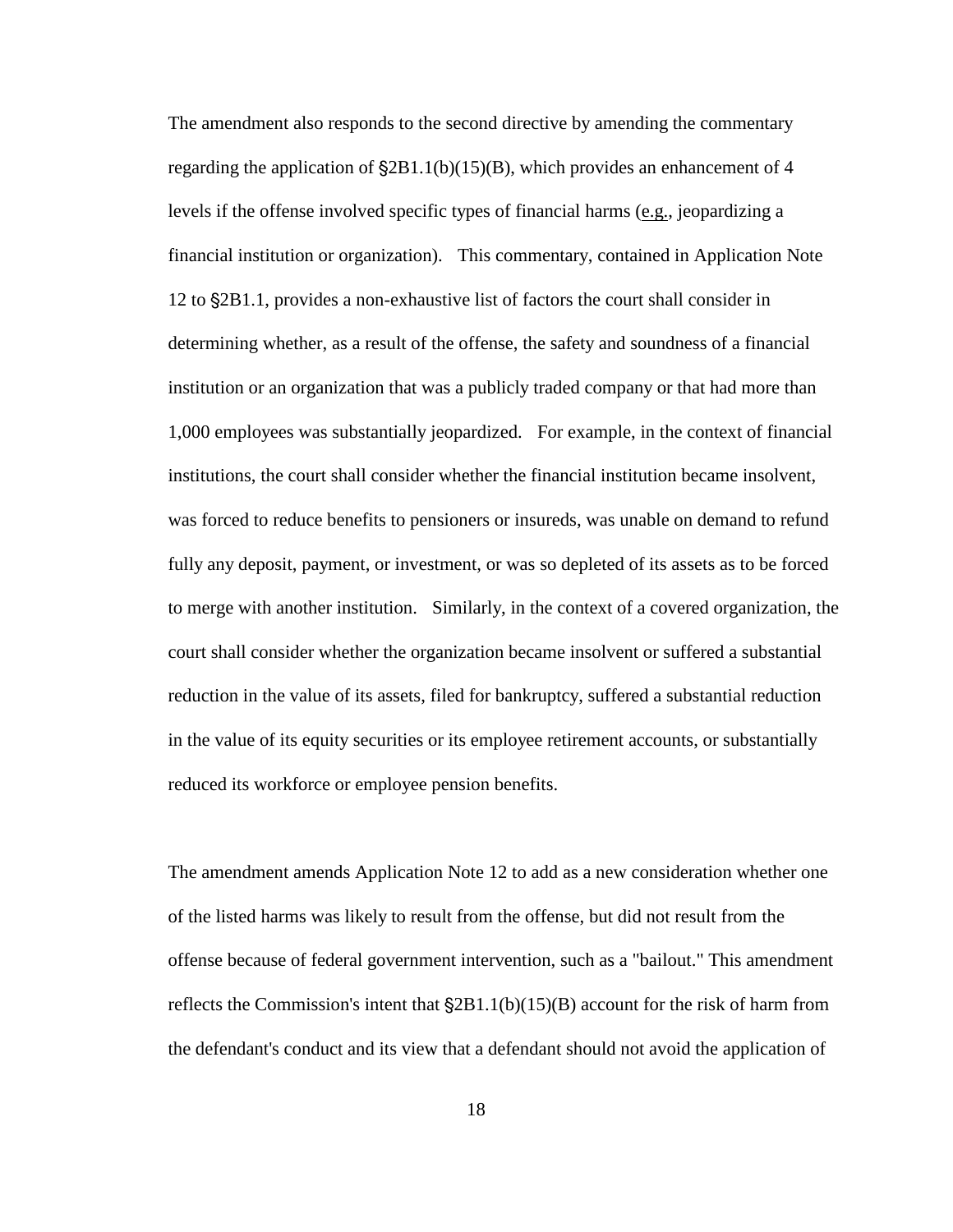the enhancement because the harm that was otherwise likely to result from the offense conduct did not occur because of fortuitous federal government intervention.

#### Departure Provisions

Finally, the amendment also responds to the Act's directives by amending the departure provisions in  $\S 2B1.1$  to provide two examples of cases in which a departure may be warranted.

First, the amendment amends Application Note 19(A)(iv), which provides that an upward departure may be warranted if the offense created a risk of substantial loss beyond the loss determined for purposes of subsection (b)(1). The amendment adds "risk of a significant disruption of a national financial market" as an example of such a risk. This part of the amendment responds to the requirement in the Act to consider whether the guidelines applicable to the offenses covered by the directives appropriately "account for the potential and actual harm to the public and the financial markets[.]"

The amendment also amends Application Note 19(C), which provides that a downward departure may be warranted if the offense level substantially overstates the seriousness of the offense, by adding an example of a case in which such a departure may be appropriate. The example provides that "a securities fraud involving a fraudulent statement made publicly to the market may produce an aggregate loss amount that is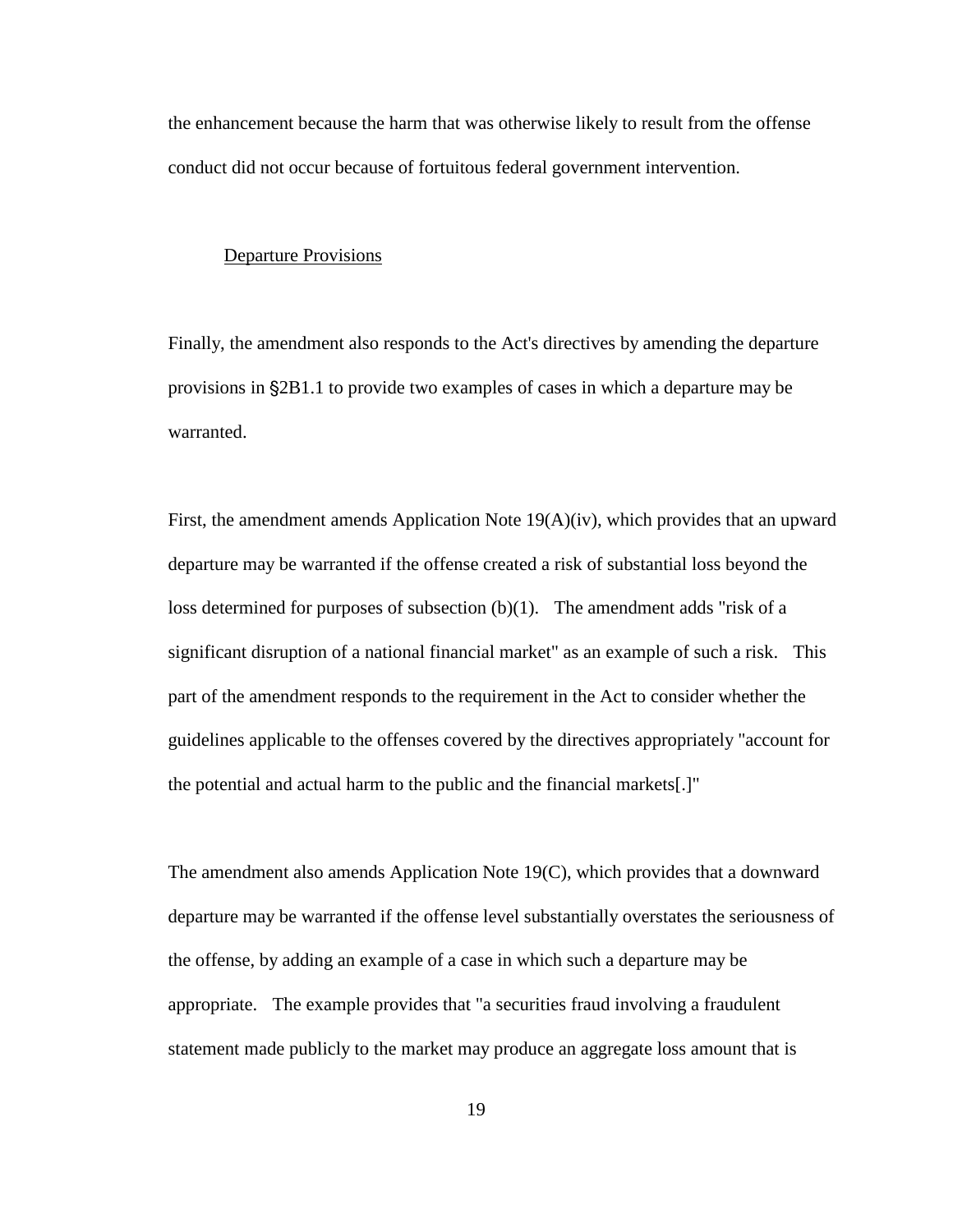substantial but diffuse, with relatively small loss amounts suffered by a relatively large number of victims," and that, "in such a case, the loss table in subsection (b)(1) and the victims table in subsection  $(b)(2)$  may combine to produce an offense level that substantially overstates the seriousness of the offense." This part of the amendment responds to concerns raised in comment and case law that the cumulative impact of the loss table and the victims table may overstate the seriousness of the offense in certain cases.

2. Amendment: The Commentary to  $\S2D1.1$  captioned "Application Notes" is amended in Note 10(D) in the subdivision captioned "Cocaine and Other Schedule I and II Stimulants (and their immediate precursors)" by inserting after the entry relating to N-N-Dimethylamphetamine the following new entry:

"1 gm of N-Benzylpiperazine = 100 gm of marihuana".

Reason for Amendment: This amendment responds to concerns raised by the Second Circuit Court of Appeals and others regarding the sentencing of offenders convicted of offenses involving BZP (N-Benzylpiperazine), which is a Schedule I stimulant. See United States v. Figueroa, 647 F.3d 466 (2d Cir. 2011). The amendment establishes a marijuana equivalency for BZP offenses in the Drug Equivalency Table provided in Application Note 10(D) in §2D1.1 (Unlawful Manufacturing, Importing, Exporting, or Trafficking (Including Possession with Intent to Commit These Offenses); Attempt or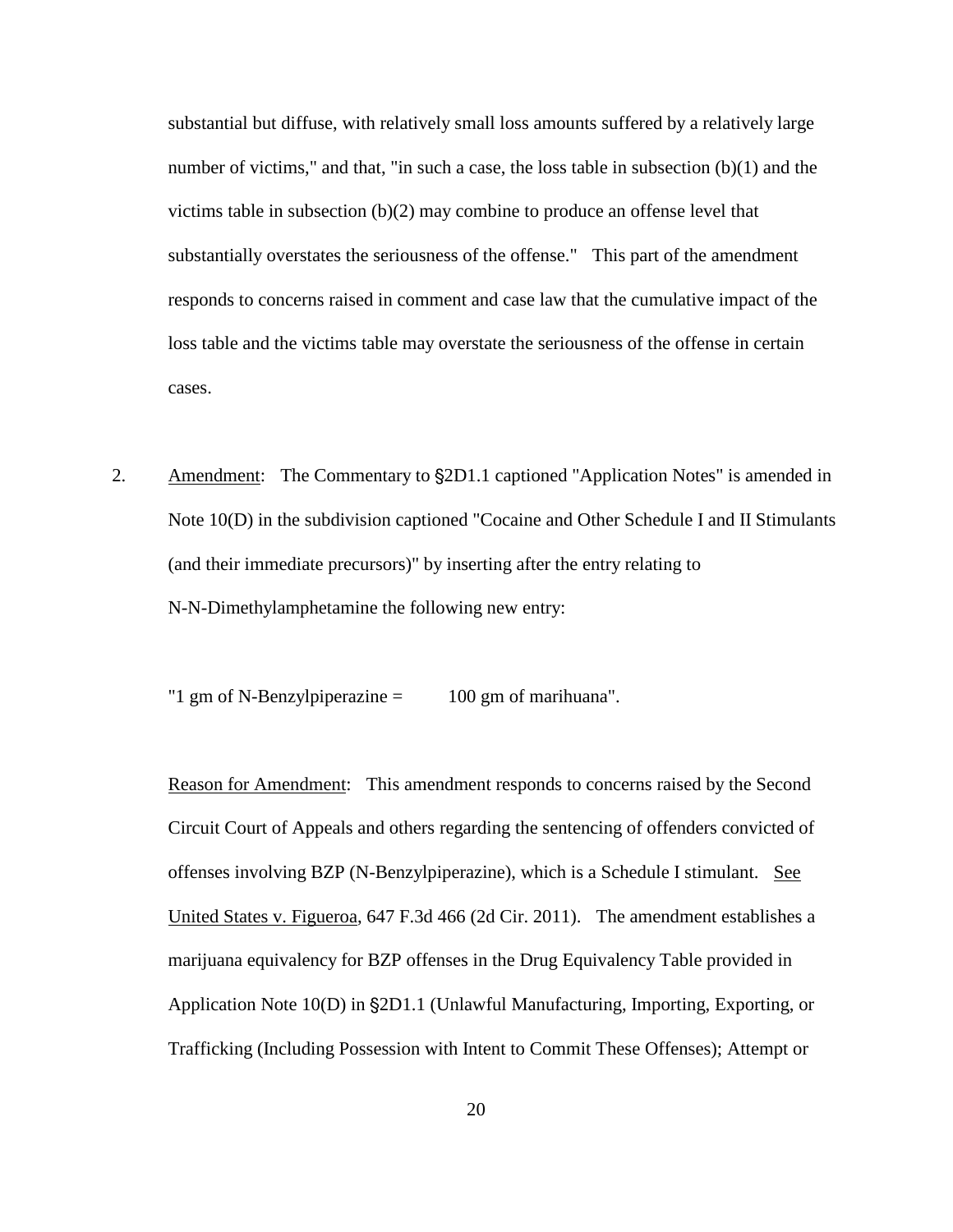Conspiracy). The marijuana equivalency established by the amendment provides that 1 gram of BZP equals 100 grams of marijuana.

Prior to the amendment, the Drug Equivalency Table did not include a marijuana equivalency for BZP. As a result, in offenses involving BZP, the court determined the base offense level using the marijuana equivalency of "the most closely related controlled substance" referenced in  $\S 2D1.1$ . See  $\S 2D1.1$ , comment. (n. 5). In determining the most closely related controlled substance, the commentary directs the court to consider  $(1)$  whether the controlled substance not referenced in  $\S 2D1.1$  has a chemical structure that is substantially similar to a controlled substance that is referenced in  $\S2D1.1$ , (2) whether the controlled substance not referenced in  $\S2D1.1$  has a stimulant, depressant, or hallucinogenic effect similar to a controlled substance referenced in the guideline, and (3) whether a lesser or greater quantity of the controlled substance not referenced in  $\S2D1.1$ is needed to produce a substantially similar effect as a controlled substance that is referenced in  $\S2D1.1$ .

In applying these factors, courts have reached different conclusions regarding which controlled substance referenced in  $\S 2D1.1$  is most closely related to BZP and have therefore used different marijuana equivalencies in sentencing BZP offenders. The Commission's review of case law and sentencing data indicate that some district courts have found that the controlled substance most closely related to BZP is amphetamine and used the marijuana equivalency for amphetamine, see United States v. Major, 801 F.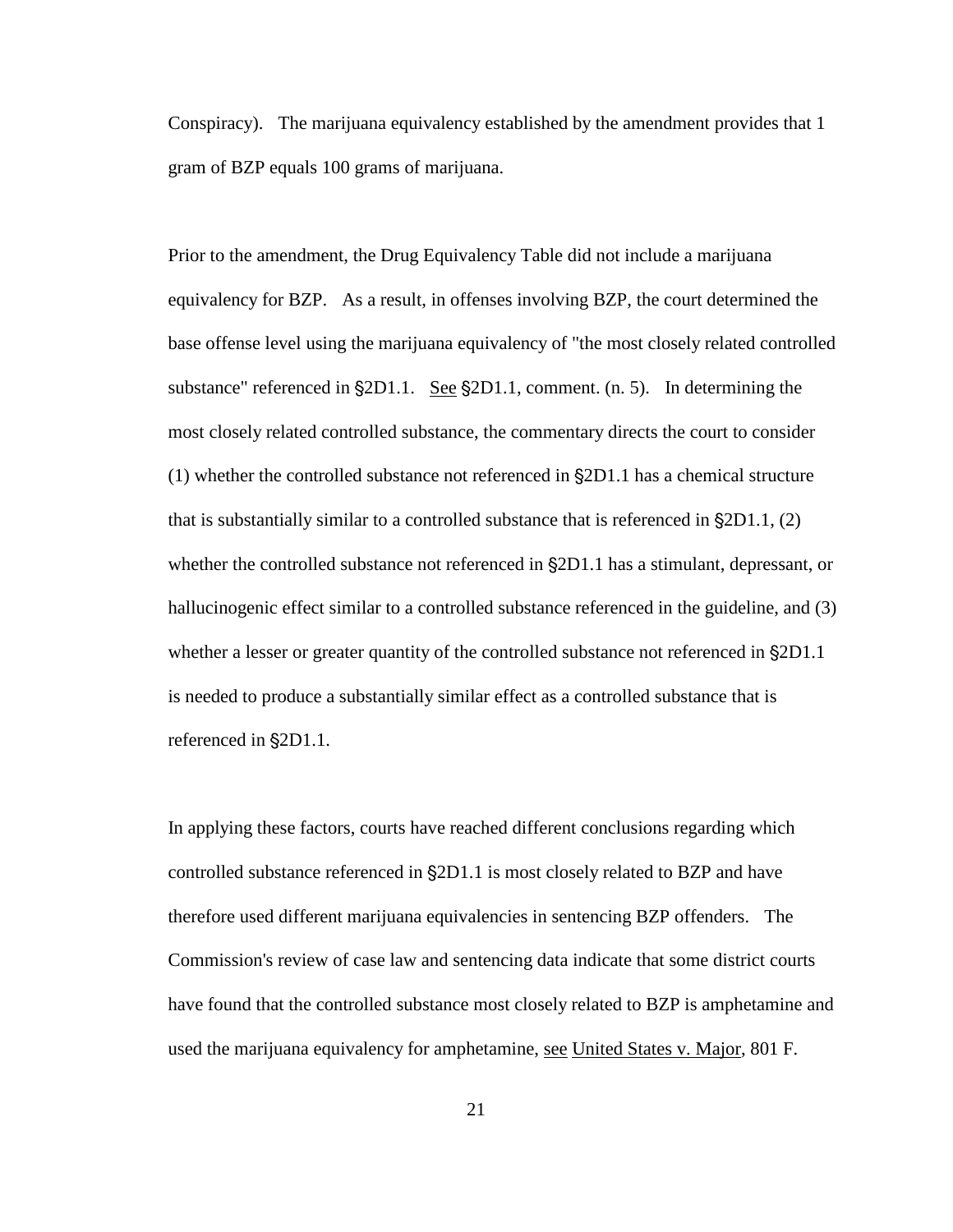Supp. 2d 511, 514 (E.D. Va. 2011) (using the marijuana equivalency for amphetamine at full potency), while other district courts have found that the controlled substance most related to BZP is MDMA, but at varying potencies. See United States v. Bennett, 659 F.3d 711, 715-16 (8th Cir. 2011) (affirming a district court's use of the marijuana equivalency for MDMA at full potency); United States v. Rose, 722 F. Supp. 2d 1286, 1289 (M.D. Ala. 2010) (concluding that BZP is most closely related to MDMA, but imposing a variance to reflect BZP's reduced potency compared to MDMA). The different findings of which controlled substance is the most closely related to BZP, and the application of different potencies of those controlled substances, have resulted in courts imposing vastly different sentence lengths for the same conduct.

The Commission reviewed scientific literature and received expert testimony and comment relating to BZP and concluded that BZP is a stimulant with pharmacologic properties similar to that of amphetamine, but is only one-tenth to one-twentieth as potent as amphetamine, depending on the particular user's history of drug abuse. Accordingly, in order to promote uniformity in sentencing BZP offenders and to reflect the best available scientific evidence, the amendment establishes a marijuana equivalency of 1 gram of BZP equals 100 grams of marijuana. This corresponds to one-twentieth of the marijuana equivalency for amphetamine, which is 1 gram of amphetamine equals 2 kilograms (or 2,000 grams) of marijuana.

3. Amendment: Section 2D1.11 is amended in subsection (b) by adding at the end the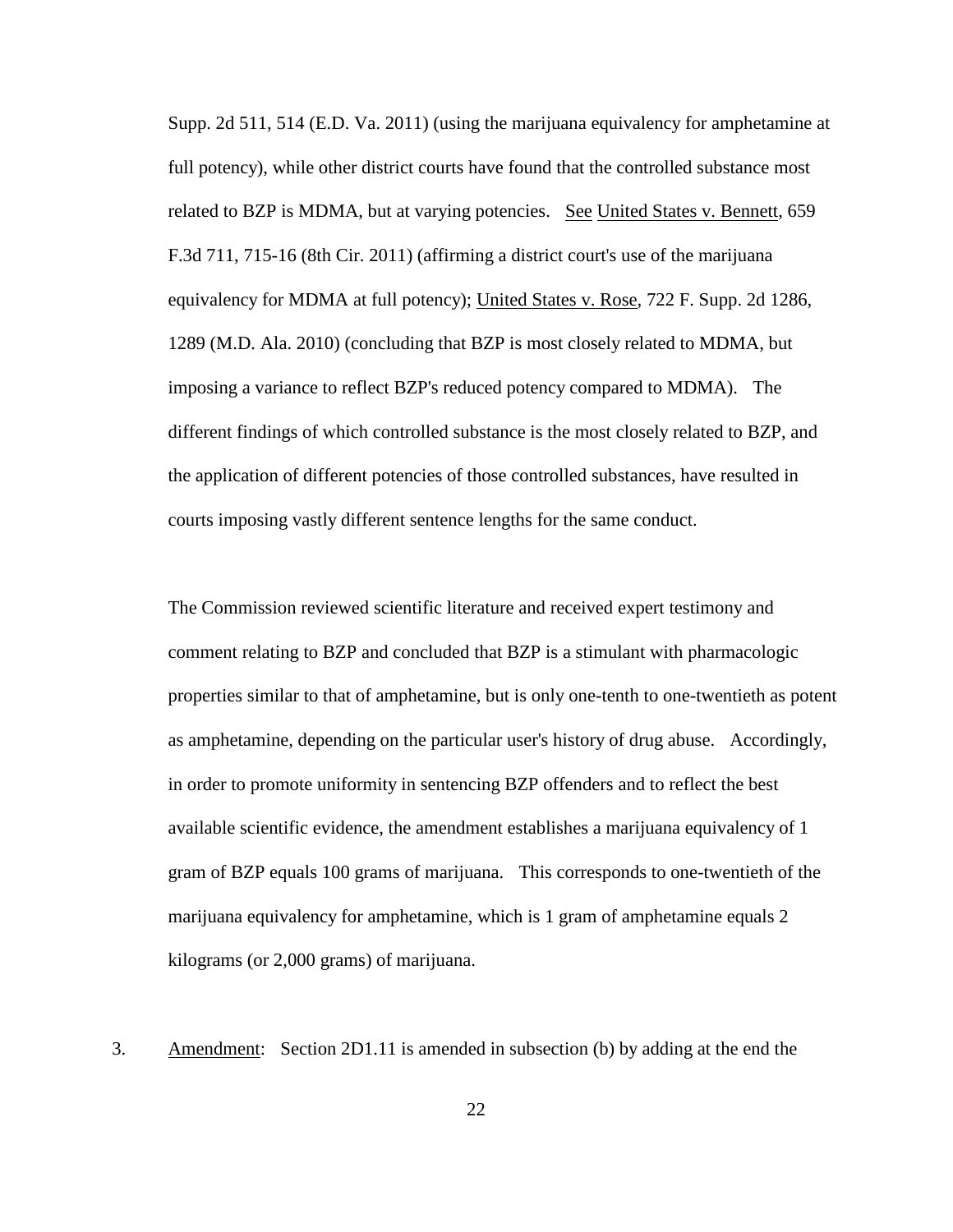# following:

 $\Gamma$ (6) If the defendant meets the criteria set forth in subdivisions (1)-(5) of subsection (a) of '5C1.2 (Limitation on Applicability of Statutory Minimum Sentences in Certain Cases), decrease by 2 levels.".

The Commentary to 2D1.11 captioned "Application Notes" is amended by adding at the end the following:

"9. Applicability of Subsection  $(b)(6)$ . The applicability of subsection  $(b)(6)$  shall be determined without regard to the offense of conviction. If subsection (b)(6) applies,  $S_5C1.2(b)$  does not apply. See  $S_5C1.2(b)(2)$ (requiring a minimum offense level of level 17 if the 'statutorily required minimum sentence is at least five years').".

Reason for Amendment: This amendment adds a new specific offense characteristic at subsection  $(b)(6)$  of  $\S2D1.11$  (Unlawfully Distributing, Importing, Exporting or Possessing a Listed Chemical; Attempt or Conspiracy) that provides a 2-level decrease if the defendant meets the criteria set forth in subdivisions (1)-(5) of subsection (a) of '5C1.2 (Limitation on Applicability of Statutory Minimum Sentences in Certain Cases) (commonly referred to as the "safety valve" criteria). The new specific offense characteristic in  $\S 2D1.11$  parallels the existing 2-level decrease at subsection (b)(16) of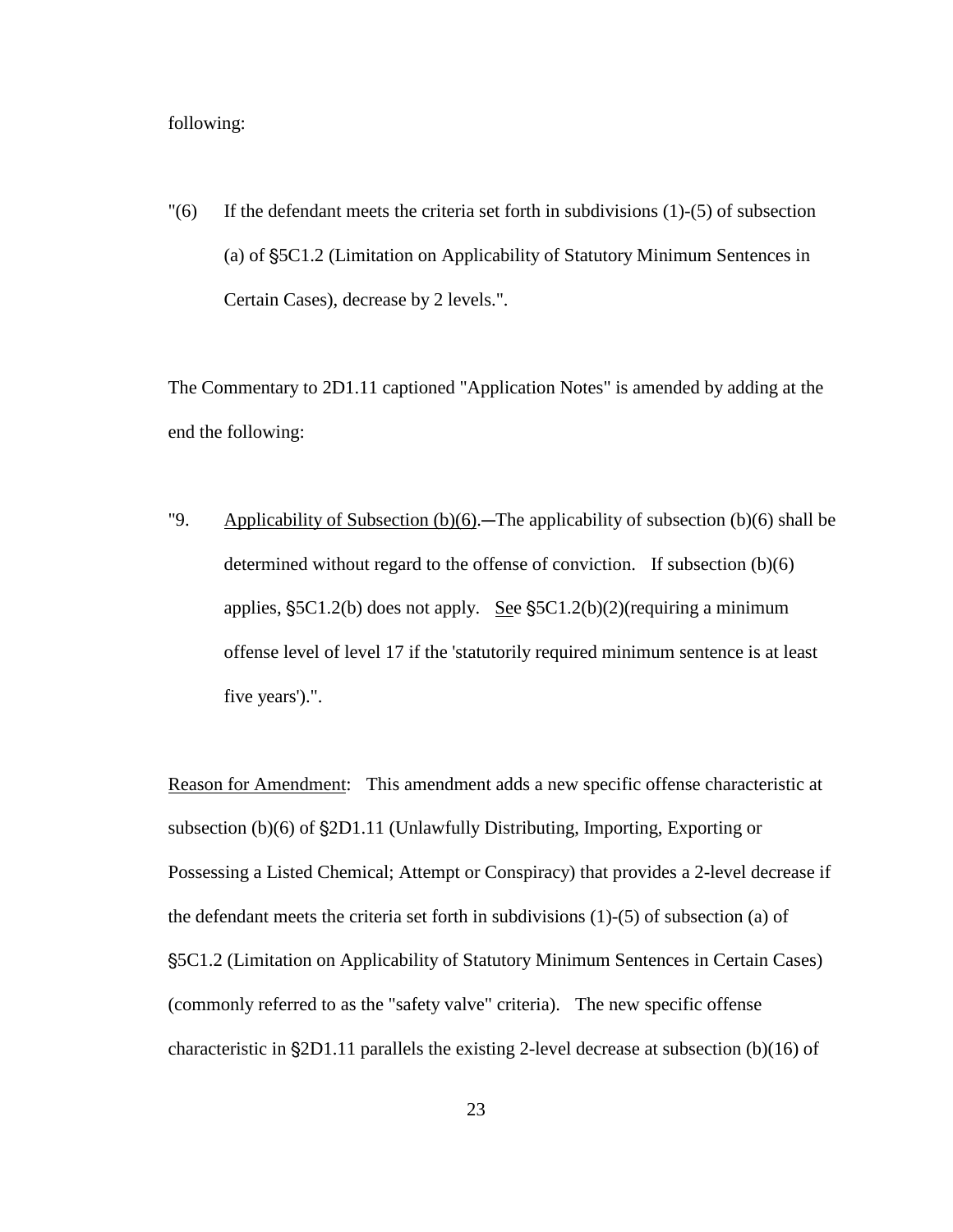'2D1.1(Unlawful Manufacturing, Importing, Exporting, or Trafficking (Including Possession with Intent to Commit These Offenses); Attempt or Conspiracy).

The Commission in 1995 created the 2-level reduction in  $\S2D1.1$  for offenders who meet the safety valve criteria in response to a directive in section 80001 of the Violent Crime Control and Law Enforcement Act of 1994, Pub. L. No. 103–322. Section 80001 provided an exception to otherwise applicable statutory minimum sentences for defendants convicted of specified drug offenses and who meet the criteria specified in 18 U.S.C.  $\S 3553(f)(1)-(5)$ , and directed the Commission to promulgate guidelines to carry out these purposes. The reduction in  $\S2D1.1$  initially was limited to defendants whose offense level was level 26 or greater, see USSG App. C, Amendment 515 (effective November 1, 1995), but was subsequently expanded to apply to offenders with an offense level lower than level 26 to address proportionality concerns. See USSG App. C, Amendment 624 (effective November 1, 2001). Specifically, the Commission determined that limiting the applicability of the reduction to defendants with an offense level of level 26 or greater "is inconsistent with the general principles underlying the two-level reduction . . . to provide lesser punishment for first time, nonviolent offenders." Id.

For similar reasons of proportionality, this amendment expands application of the 2-level reduction to offenses involving list I and list II chemicals sentenced under  $\S2D1.11$ . List I chemicals are important to the manufacture of a controlled substance and usually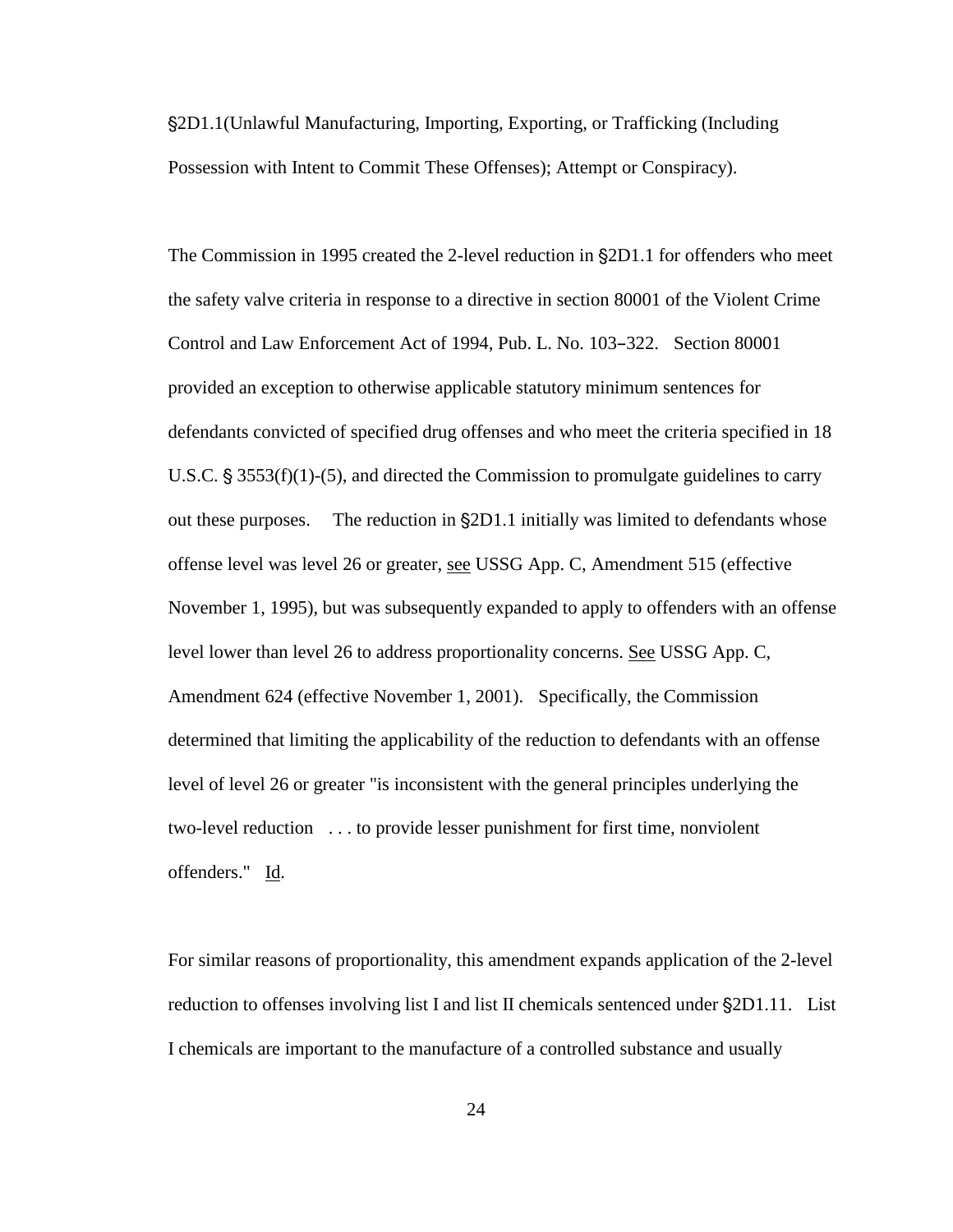become part of the final product, while list II chemicals are generally used as solvents, catalysts, and reagents. See USSG §2D1.11, comment. (backg'd.). Section 2D1.11 is generally structured to provide base offense levels that are tied to, but less severe than, the base offense levels in  $\S 2D1.1$  for offenses involving the final product. The Commission determined that adding the 2-level reduction for meeting the safety valve criteria in '2D1.11 would promote the proportionality the Commission has intended to achieve between  $\S$ S<sub>2</sub>D1.1 and 2D1.11.

The amendment also adds new commentary relating to the "safety valve" reduction in '2D1.11 that is consistent with the commentary relating to the "safety valve" reduction in \$2D1.1. See USSG \$2D1.1, comment. (n. 21). The commentary makes clear that the new 2-level reduction in  $\S 2D1.11$  applies regardless of the offense of conviction, and that the minimum offense level of 17 in subsection (b) of  $S_5C1.2$  (Limitation on Applicability of Statutory Minimum Sentences in Certain Cases) does not apply. Section 5C1.2(b) provides for an offense level not less than level 17 for defendants who meet the criteria of subdivisions  $(1)-(5)$  of section (a) in  $\S$ 5C1.2 and for whom the statutorily required minimum sentence is at least 5 years. See USSG App. C, Amendment 624 (effective November 1, 2001). Since none of the offenses referenced to  $\S2D1.11$  carries a statutory mandatory minimum, the minimum offense level of  $17$  at  $\S$ 5C1.2(b) does not affect application of the new 2-level reduction in  $\S 2D1.11$ .

4. Amendment: The Commentary to  $\S2L1.2$  captioned "Application Notes" is amended in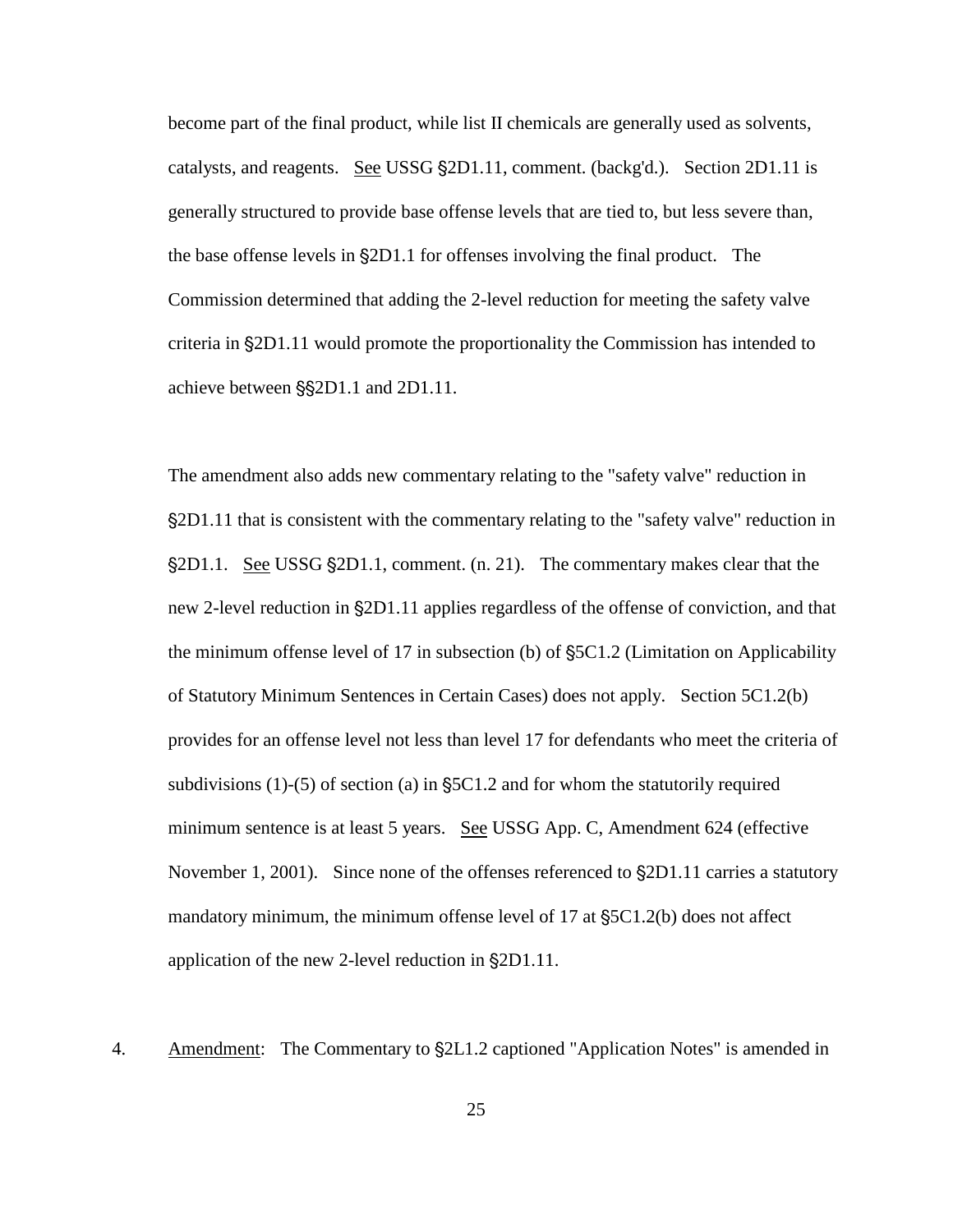Note 1(B)(vii) by inserting before the period at the end the following: ", but only if the revocation occurred before the defendant was deported or unlawfully remained in the United States".

Reason for Amendment: This amendment responds to a circuit conflict over the application of the enhancements found at  $\S2L1.2(b)(1)(A)$  and (B) to a defendant who was sentenced on two or more occasions for the same drug trafficking conviction (e.g., because of a revocation of probation, parole, or supervised release), such that there was a sentence imposed before the defendant's deportation, then an additional sentence imposed after the deportation. The amendment resolves the conflict by amending the definition of "sentence imposed" in Application Note  $1(B)(vii)$  to  $\S2L1.2$  (Unlawfully Entering or Remaining in the United States) to state that the length of the sentence imposed includes terms of imprisonment given upon revocation of probation, parole, or supervised release, but "only if the revocation occurred before the defendant was deported or unlawfully remained in the United States."

Section 2L1.2(b)(1) generally reflects the Commission's determination that both the seriousness and the timing of the prior offense for which the defendant was deported are relevant to assessing the defendant's culpability for the illegal reentry offense. A defendant who was deported after a conviction for a felony drug trafficking offense receives an enhancement under either prong  $(A)$  or  $(B)$  of subsection  $(b)(1)$ , depending on the length of the sentence imposed. If the sentence imposed was more than 13 months,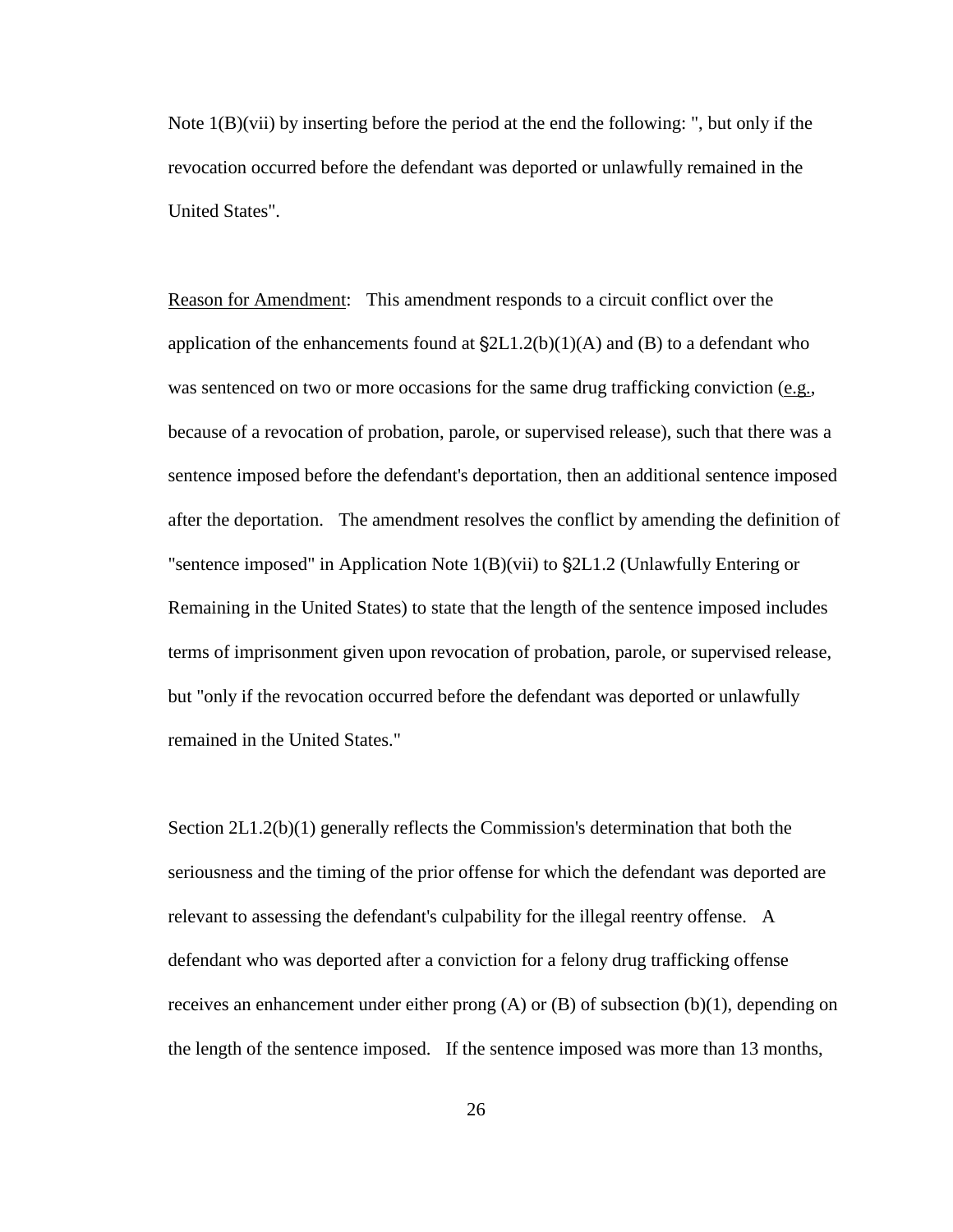the defendant receives a 16-level enhancement to the base offense level under prong (A). If the sentence imposed was 13 months or less, the defendant receives a 12-level enhancement under prong (B). However, for defendants whose prior convictions are remote in time and thus do not receive criminal history points, these enhancements are reduced to 12 levels and 8 levels, respectively.

The majority of circuits that have considered the meaning of "sentence imposed" in this context have held that the later, additional sentence imposed after deportation does not lengthen the sentence imposed for purposes of the subsection  $(b)(1)$  enhancement. See United States v. Bustillos-Pena, 612 F.3d 863 (5th Cir. 2010); United States v. Lopez, 634 F.3d 948 (7th Cir. 2011); United States v. Rosales-Garcia, 667 F.3d 1348 (10th Cir. 2012); United States v. Guzman-Bera, 216 F.3d 1019 (11th Cir. 2000). Under the majority approach, if the sentence imposed was 13 months or less before the defendant was deported, and was only increased to more than 13 months after the deportation, the defendant is not subject to the enhancement in prong (A) because the "sentence imposed" includes only the sentence imposed before the deportation. Under this approach, such a defendant receives the enhancement in prong (B) instead.

The Second Circuit has reached the contrary conclusion, holding that defendants who had their sentences increased to more than 13 months upon revocation after deportation are subject to the enhancement in prong (A) because the "sentence imposed" includes the additional revocation sentence imposed after deportation. See United States v.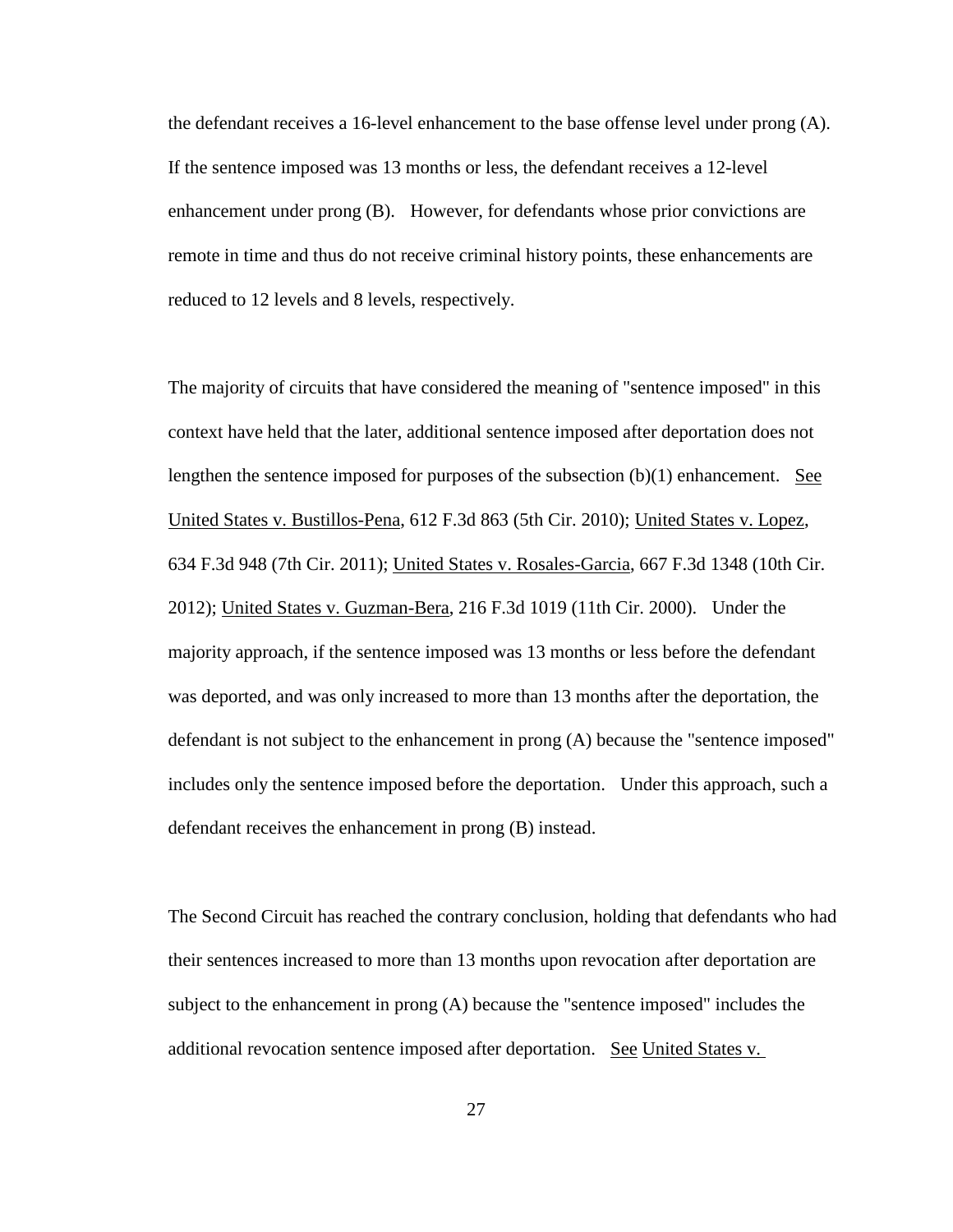Compres-Paulino, 393 F.3d 116 (2d Cir. 2004).

The amendment adopts the approach taken by the majority of circuits, with the result that the term of imprisonment imposed upon revocation counts toward the calculation of the offense level in  $\S 2L1.2$  only if it was imposed before the defendant was deported or unlawfully remained in the United States. According to public comment and testimony received by the Commission, and as courts have observed, the circumstances under which persons are found present in this country and have their probation, parole, or supervised release revoked for a prior offense vary widely. See Bustillos-Pena, 612 F.3d at 867-68 (describing differences among revocation proceedings). In some jurisdictions, the revocation is typically based on the offender's illegal return, while in others, the revocation is typically based on the offender's committing an additional crime. Furthermore, in some cases revocation proceedings commonly occur before the offender is sentenced on the illegal reentry offense, while in other cases the revocation occurs after the federal sentencing. See Rosales-Garcia, 667 F.3d at 1354 (observing that considering post-deportation revocation sentences could result in disparities based on the "happenstance" of whether that revocation occurred before or after the prosecution for the illegal reentry offense). Therefore, assessing the seriousness of the prior crime based on the sentence imposed before deportation should result in more consistent application of the enhancements in  $\S 2L1.2(b)(1)(A)$  and (B) and promote uniformity in sentencing.

5. Amendment: Section 2L2.2 is amended in subsection (b) by adding at the end the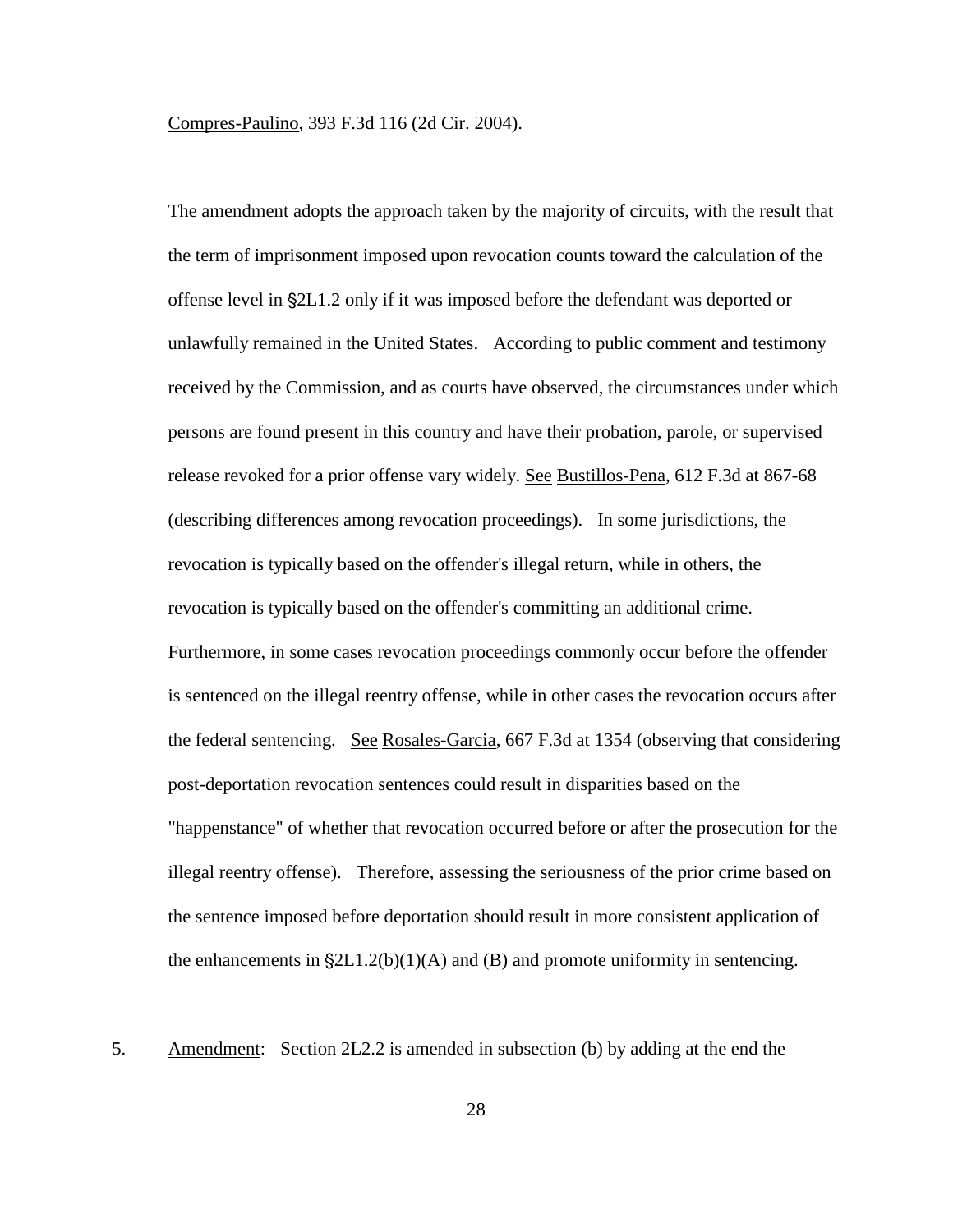## following:

- "(4) (Apply the Greater):
	- (A) If the defendant committed any part of the instant offense to conceal the defendant's membership in, or authority over, a military, paramilitary, or police organization that was involved in a serious human rights offense during the period in which the defendant was such a member or had such authority, increase by 2 levels. If the resulting offense level is less than level 13, increase to level 13.
	- (B) If the defendant committed any part of the instant offense to conceal the defendant's participation in (i) the offense of incitement to genocide, increase by 6 levels; or (ii) any other serious human rights offense, increase by 10 levels. If clause (ii) applies and the resulting offense level is less than level 25, increase to level 25.".

The Commentary to 2L2.2 captioned "Application Notes" is amended by redesignating Notes 4 and 5 as Notes 5 and 6, respectively; and by inserting after Note 3 the following:

<sup>&</sup>quot;4. Application of Subsection (b)(4).—For purposes of subsection (b)(4):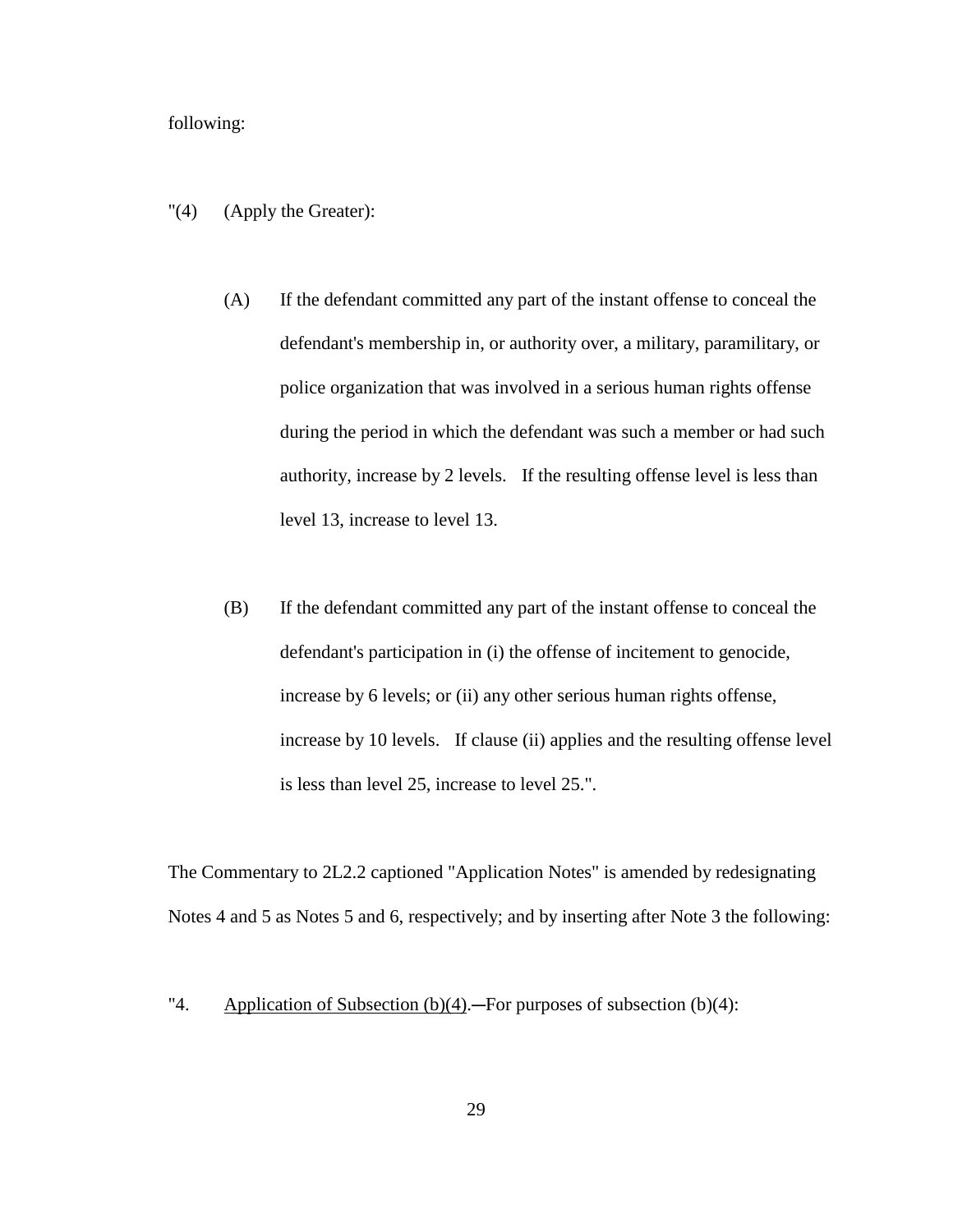'Serious human rights offense' means (A) violations of federal criminal laws relating to genocide, torture, war crimes, and the use or recruitment of child soldiers under sections 1091, 2340, 2340A, 2441, and 2442 of title 18, United States Code, see 28 U.S.C. § 509B(e); and (B) conduct that would have been a violation of any such law if the offense had occurred within the jurisdiction of the United States or if the defendant or the victim had been a national of the United States.

The offense of incitement to genocide' means  $(A)$  violations of 18 U.S.C. § 1091(c); and (B) conduct that would have been a violation of such section if the offense had occurred within the jurisdiction of the United States or if the defendant or the victim had been a national of the United States.".

Chapter Three, Part A is amended by adding at the end the following new guideline and accompanying commentary:

### "\\$3A1.5. Serious Human Rights Offense

If the defendant was convicted of a serious human rights offense, increase the offense level as follows:

(a) If the defendant was convicted of an offense under  $18$  U.S.C.  $\frac{1}{9}$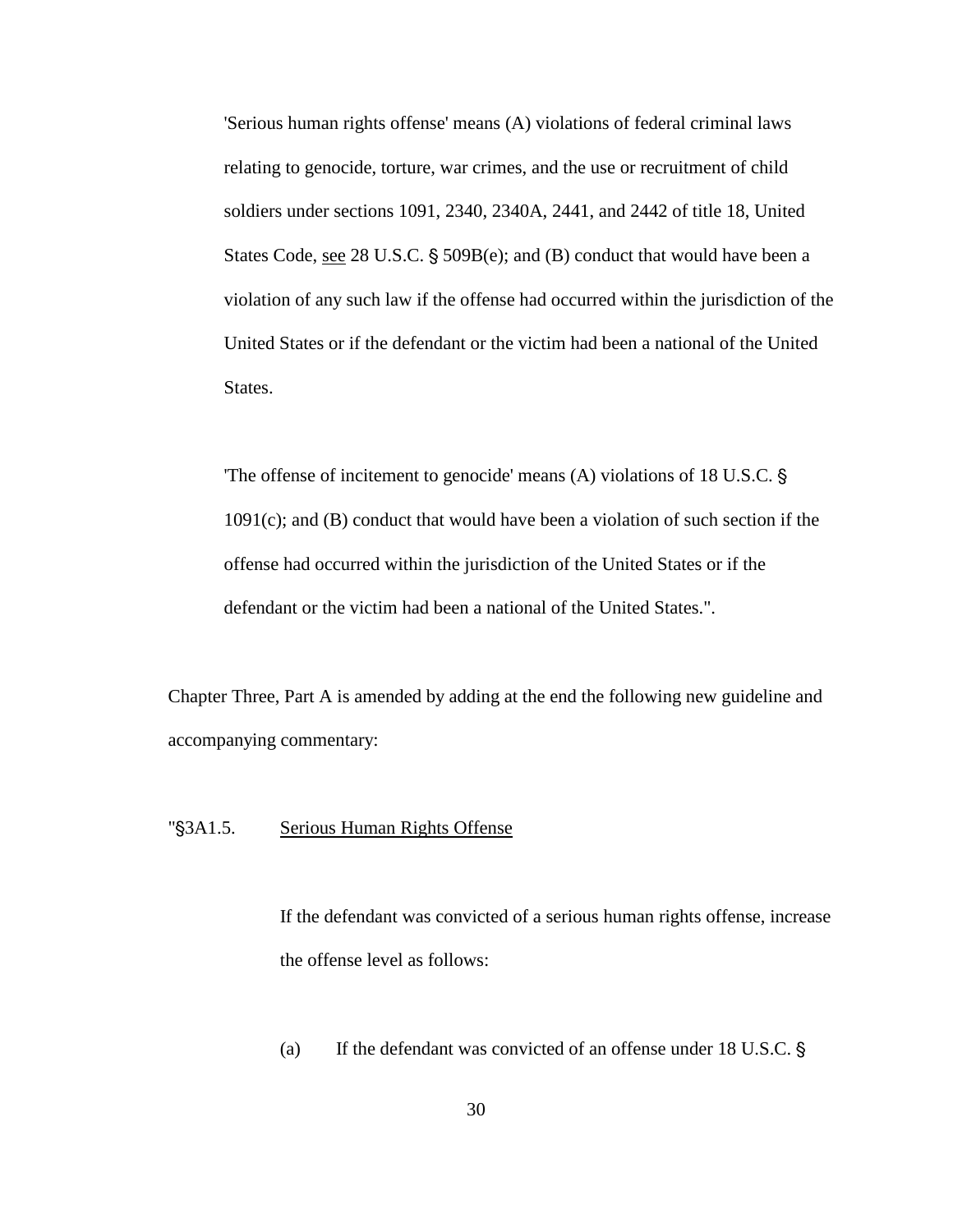1091(c), increase by 2 levels.

(b) If the defendant was convicted of any other serious human rights offense, increase by 4 levels. If (1) death resulted, and (2) the resulting offense level is less than level 37, increase to level 37.

# Commentary

# Application Notes:

- 1. Definition.—For purposes of this guideline, 'serious human rights offense' means violations of federal criminal laws relating to genocide, torture, war crimes, and the use or recruitment of child soldiers under sections 1091, 2340, 2340A, 2441, and 2442 of title 18, United States Code. See 28 U.S.C. § 509B(e).
- 2. Application of Minimum Offense Level in Subsection (b).—The minimum offense level in subsection (b) is cumulative with any other provision in the guidelines. For example, if death resulted and this factor was specifically incorporated into the Chapter Two offense guideline, the minimum offense level in subsection (b) may also apply.

Background: This guideline covers a range of conduct considered to be serious human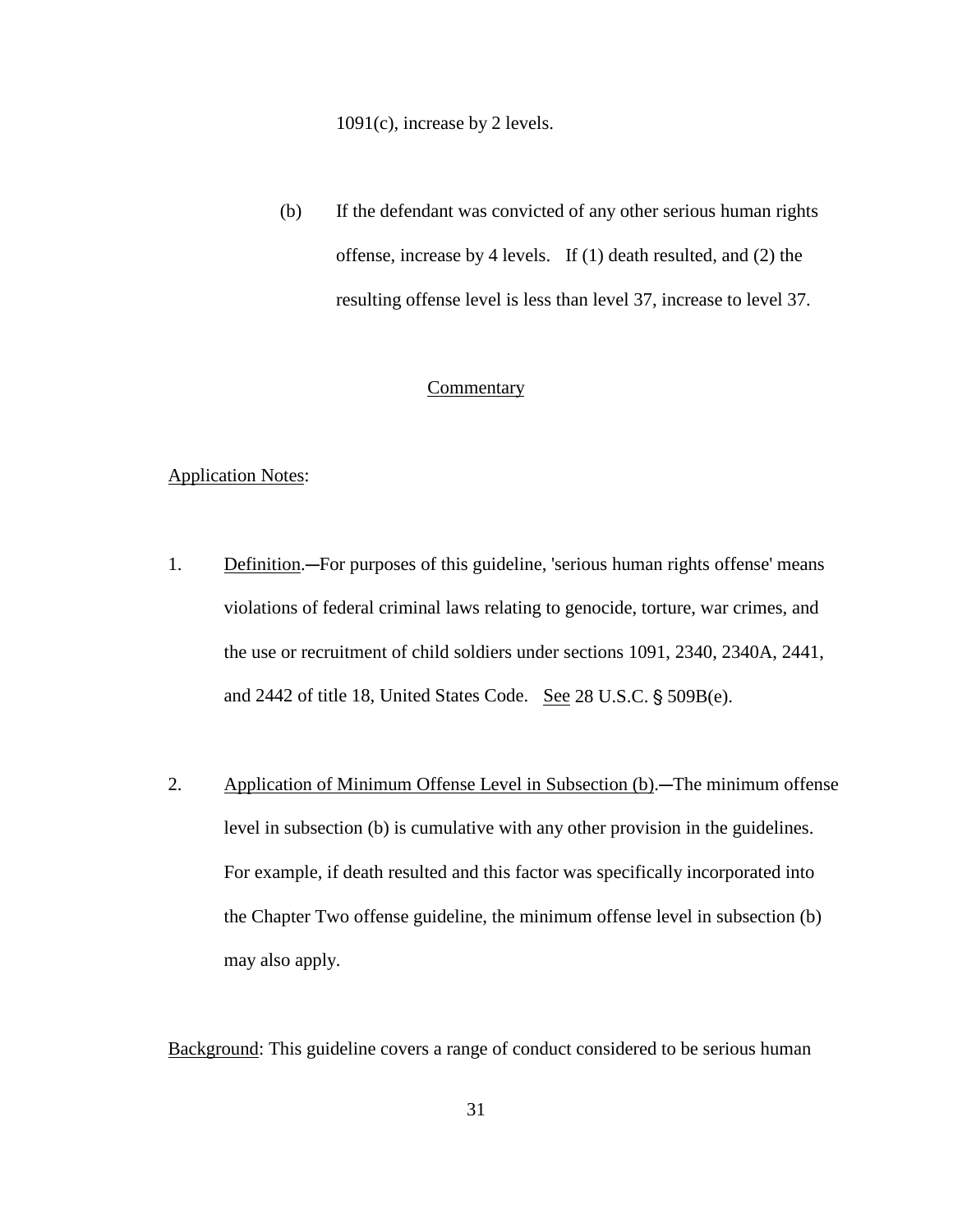rights offenses, including genocide, war crimes, torture, and the recruitment or use of child soldiers. See generally  $28 \text{ U.S.C.}$  §  $509B(e)$ .

Serious human rights offenses generally have a statutory maximum term of imprisonment of 20 years, but if death resulted, a higher statutory maximum term of imprisonment of any term of years or life applies. See  $18$  U.S.C.  $\S$  $\S$   $1091(b)$ ,  $2340A(a)$ , 2442(b). For the offense of war crimes, a statutory maximum term of imprisonment of any term of years or life always applies. See 18 U.S.C.  $\S$  2441(a). For the offense of incitement to genocide, the statutory maximum term of imprisonment is five years. See 18 U.S.C.  $\S$  1091(c).".

Appendix A (Statutory Index) is amended by inserting after the line referenced to 18 U.S.C.  $\S$  2425 the following:

" $18$  U.S.C.  $\S$  2441  $2X5.1$ ".

Reason for Amendment: This amendment results from the Commission's multi-year review to ensure that the guidelines provide appropriate guidelines penalties for cases involving human rights violations. This amendment addresses human rights violators in two areas: defendants who are convicted of a human rights offense, and defendants who are convicted of immigration or naturalization fraud to conceal the defendant's involvement, or possible involvement, in a human rights offense.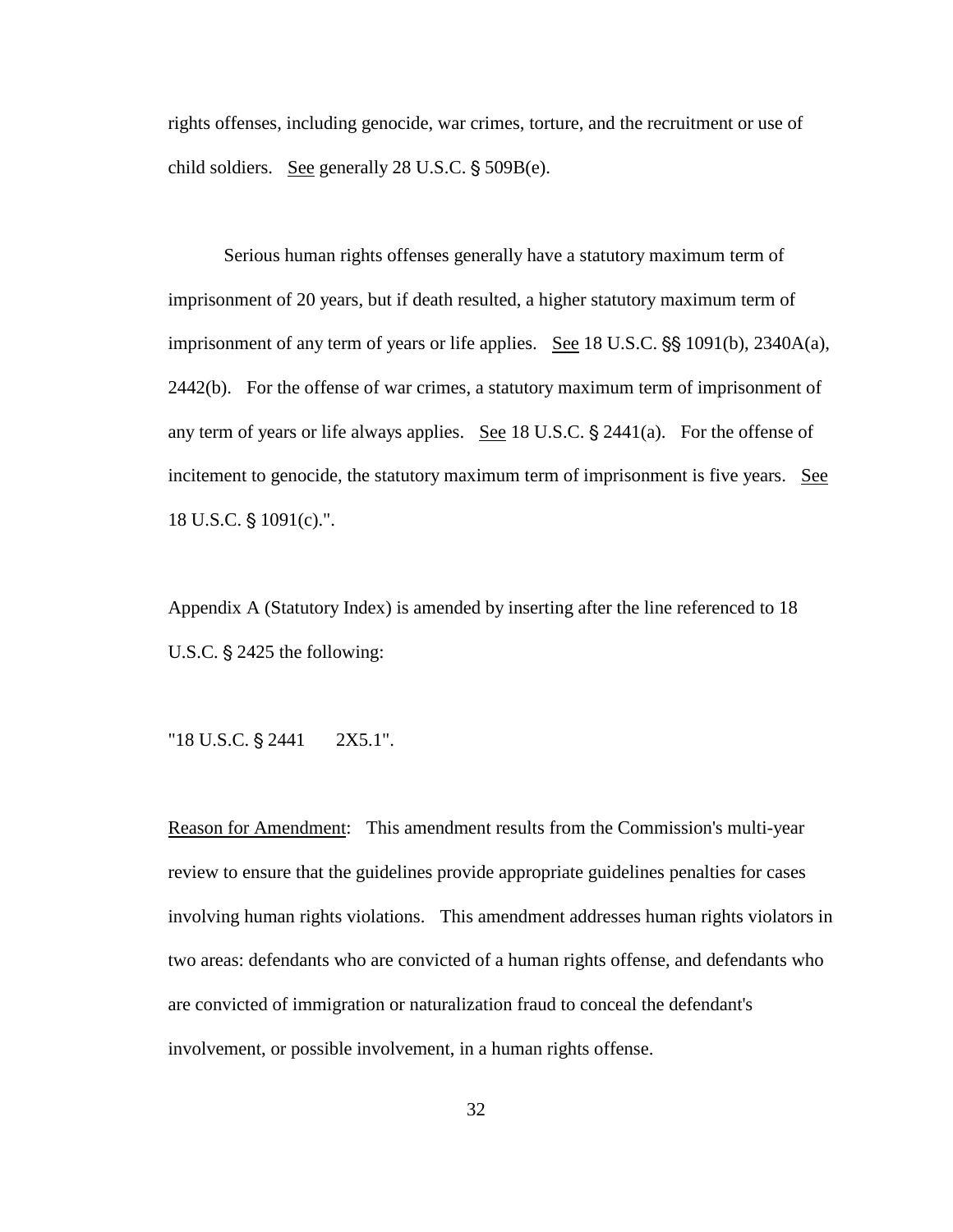#### Serious Human Rights Offenses

First, the amendment addresses defendants whose instant offense of conviction is a "serious human rights offense." In the Human Rights Enforcement Act of 2009, Pub. L.  $111-122$  (Dec. 22, 2009), Congress defined "serious human rights offenses" as "violations of Federal criminal laws relating to genocide, torture, war crimes, and the use or recruitment of child soldiers under sections 1091, 2340, 2340A, 2441, and 2442 of title 18, United States Code." In that legislation, Congress authorized a new section within the Department of Justice "with responsibility for the enforcement of laws against suspected participants in [such] offenses." That section was established the following year, when the Human Rights and Special Prosecutions Section was created in the Justice Department's Criminal Division. Serious human rights offenses generally have a statutory maximum term of imprisonment of 20 years, but if death resulted, a higher statutory maximum term of imprisonment of any term of years or life applies. See 18 U.S.C.  $\S$  1091(b), 2340A(a), 2442(b). For the offense of war crimes, a statutory maximum term of imprisonment of any term of years or life always applies. See 18 U.S.C.  $\S$  2441(a). For the offense of incitement to genocide, the statutory maximum term of imprisonment is five years. See  $18$  U.S.C.  $\S$   $1091(c)$ .

Serious human rights offenses can be committed in a variety of ways, including, for example, assault, kidnapping, and murder. As a result, the guidelines generally have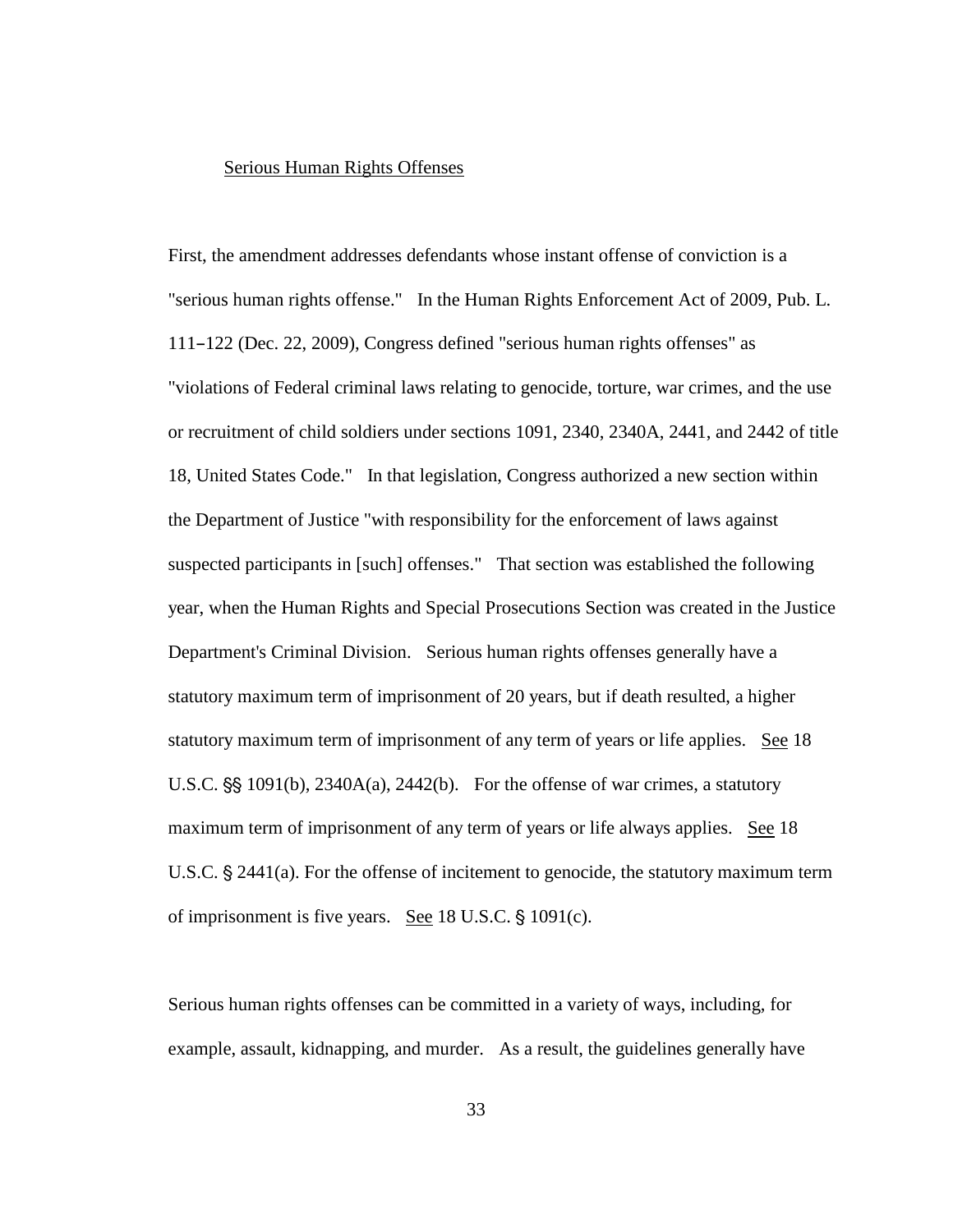addressed these offenses by referencing them to a number of different Chapter Two offense guidelines, such as  $\S$  $\$  $\Delta$ 1.1 (First Degree Murder), 2A1.2 (Second Degree Murder), 2A2.1 (Assault with Intent to Commit Murder; Attempted Murder), 2A2.2 (Aggravated Assault) and 2A4.1 (Kidnapping, Abduction, Unlawful Restraint). In addition, certain of these Chapter Two offense guidelines use as a base offense level the offense level from another guideline applicable to the underlying conduct (e.g.,  $\S2H1.1$ ) (Offenses Involving Individual Rights), which is the guideline to which genocide offenses are referenced). The offense of committing a war crime in violation of 18 U.S.C. ' 2441, however, has not been referenced to any guideline prior to this amendment. The amendment amends Appendix A (Statutory Index) to reference these offenses to  $\S 2X5.1$ (Other Felony Offenses). Section 2X5.1 addresses the variety of ways in which a war crimes offense may be committed by generally directing the court to apply the most analogous offense guideline.

The amendment also establishes a new Chapter Three adjustment at §3A1.5 (Serious Human Rights Offense) if the defendant was convicted of a serious human rights offense.

 The new guideline provides two tiers of adjustments, corresponding to the differing statutory penalties that apply to such offenses. The adjustment generally provides a 4-level increase if the defendant was convicted of a serious human rights offense, and a minimum offense level of 37 if death resulted. If the defendant was convicted of an offense under 18 U.S.C.  $\S$  1091(c) for inciting genocide, however, the adjustment provides a 2-level increase in light of the lesser statutory maximum penalty such offenses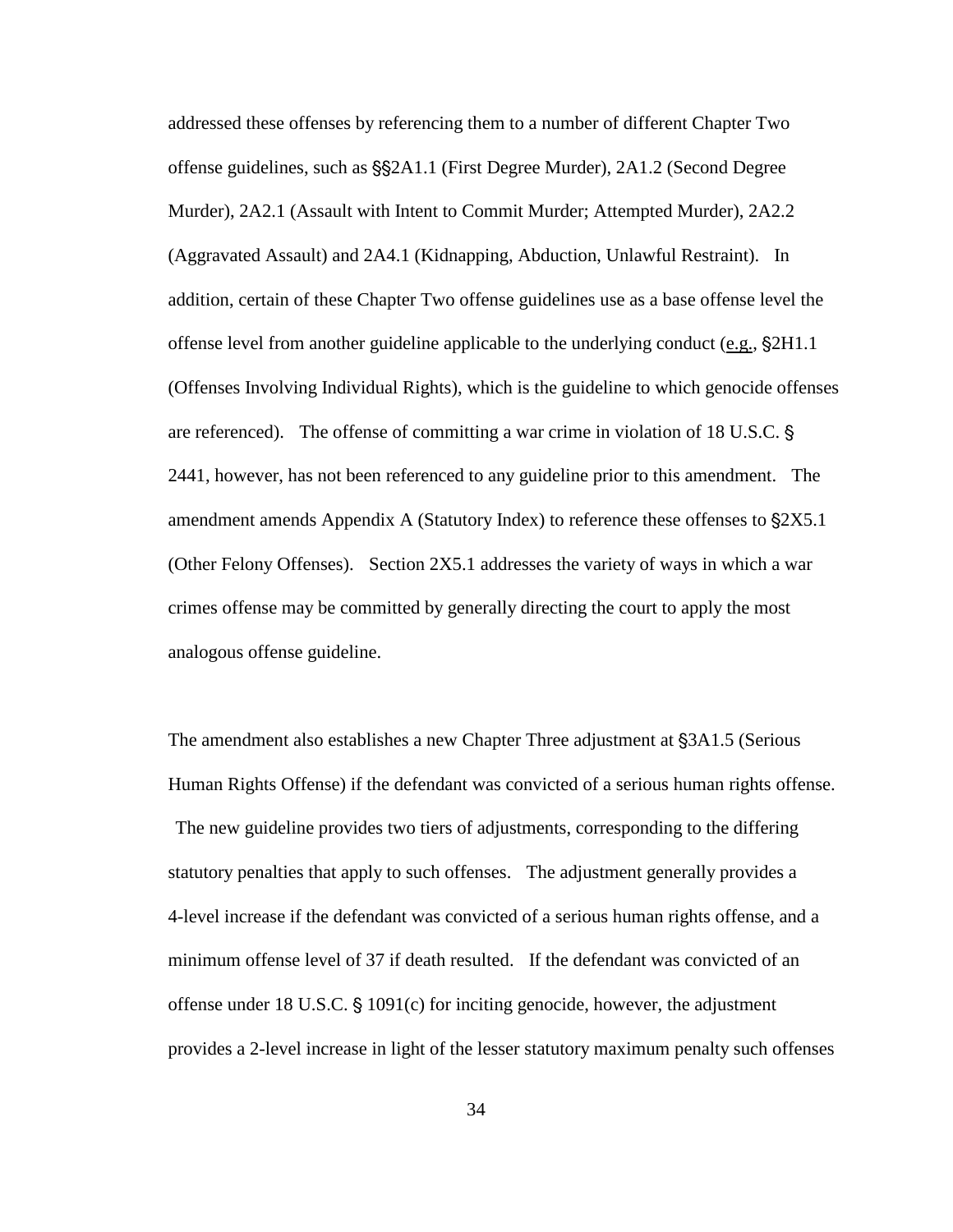carry compared to the other offenses covered by this adjustment.

The new Chapter Three adjustment accounts for the particularly egregious nature of serious human rights offenses while generally maintaining the proportionality provided by the various Chapter Two guidelines that cover such offenses.

## Immigration Fraud

Second, the amendment addresses cases in which the offense of conviction is for immigration or naturalization fraud and the defendant committed any part of the instant offense to conceal the defendant's involvement, or possible involvement, in a serious human rights offense. These offenders are sentenced under  $\S2L2.2$  (Fraudulently Acquiring Documents Relating to Naturalization, Citizenship, or Legal Resident Status for Own Use; False Personation or Fraudulent Marriage by Alien to Evade Immigration Law; Fraudulently Acquiring or Improperly Using a United States Passport). The offenders covered by this amendment fall into two categories. In the first category are defendants who concealed their connection to a military, paramilitary, or police organization that was involved in a serious human rights offense. In the second category are defendants who concealed having participated in a serious human rights offense.

The amendment adds a new specific offense characteristic to  $\S2L2.2$  at subsection (b)(4) that contains two subparagraphs. Subparagraph (A) applies if the defendant committed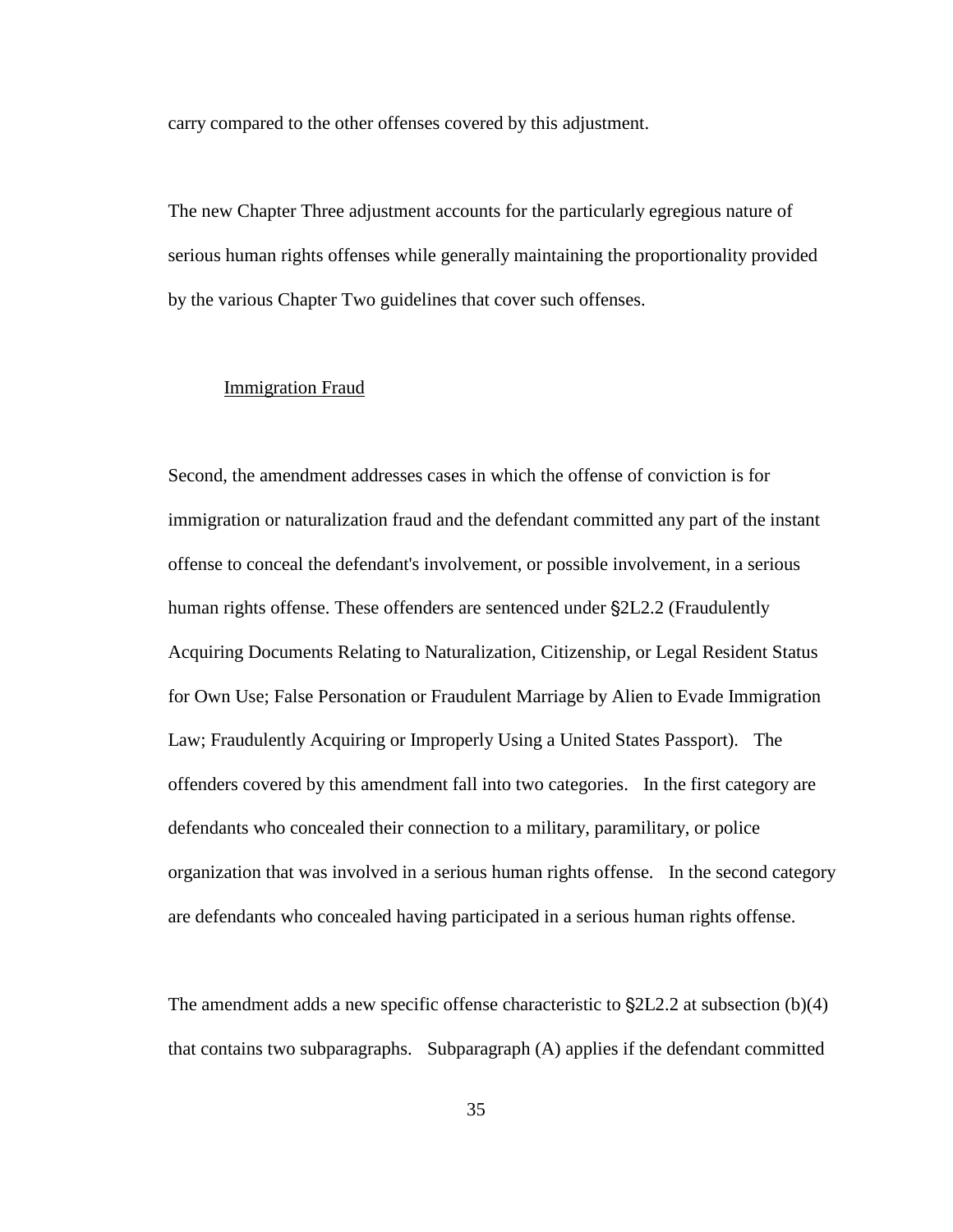any part of the instant offense to conceal the defendant's membership in, or authority over, a military, paramilitary, or police organization that was involved in a serious human rights offense during the period in which the defendant was such a member or had such authority, and provides a 2-level increase and a minimum offense level of 13. Subparagraph (B) applies if the defendant committed any part of the instant offense to conceal the defendant's participation in a serious human rights offense, and provides a 6-level increase if the offense was incitement to genocide, or a 10-level increase and minimum offense level of 25 if the offense was any other serious human rights offense. The amendment also adds an application note defining the terms "serious human rights offense" and "the offense of incitement to genocide."

The new enhancement reflects the impact that such immigration fraud offenses can have on the ability of immigration and naturalization authorities to make fully informed decisions regarding the defendant's immigration petition, application or other request and is intended to ensure that the United States is not a safe haven for those who have committed serious human rights offenses.

6. Amendment: The Commentary to  $\frac{1}{4}$ A1.2 captioned "Application Notes" is amended in Note 5 by striking "counted. Such offenses are not minor traffic infractions within the meaning of  $\frac{44A1.2(c)}{c}$  and inserting "always counted, without regard to how the offense is classified. Paragraphs  $(1)$  and  $(2)$  of  $\frac{1}{2}$ A1.2(c) do not apply.".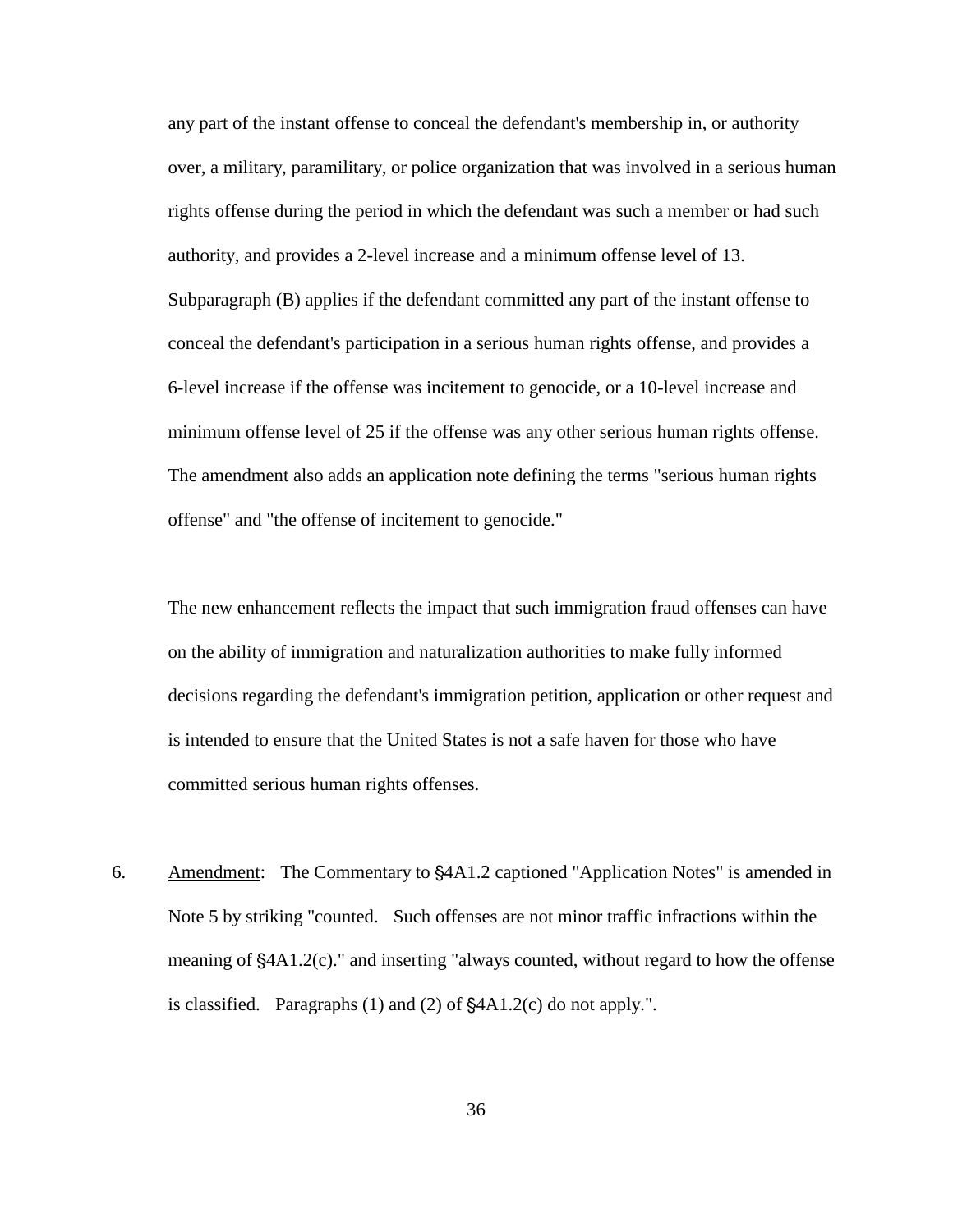Reason for Amendment: This amendment resolves differences among circuits regarding when prior sentences for the misdemeanor offenses of driving while intoxicated and driving under the influence (and any similar offenses by whatever name they are known) are counted toward the defendant's criminal history score.

Convictions for driving while intoxicated and similar offenses encompass a range of offense conduct. For example, convictions for driving while intoxicated and similar offenses can be classified as anything from traffic infractions to misdemeanors and felonies, and they are subject to a broad spectrum of penalties (ranging from a fine to years in custody for habitual offenders). When the prior offense is a felony, the sentence clearly counts toward the defendant's criminal history score because "[s]entences for all felony offenses are counted." See subsection  $(c)$  of  $§4A1.2$  (Definitions and Instructions for Computing Criminal History). However, when the prior sentence is for a misdemeanor or petty offense, circuits have taken different approaches, in part because of language added to  $$4A1.2(c)(1)$ . See USSG App. C, Amendment 352 (effective November 1, 1990) (adding "careless or reckless driving" to the offenses listed in  $\frac{24A1.2(c)(1)}{2}$ .

When the prior sentence is a misdemeanor or petty offense,  $\frac{64A1.2(c)}{c}$  specifies that the offense is counted, but with two exceptions, limited to cases in which the prior offense is on (or similar to an offense that is on) either of two lists. On the first list are offenses from "careless or reckless driving" to "trespassing." In such a case, the sentence is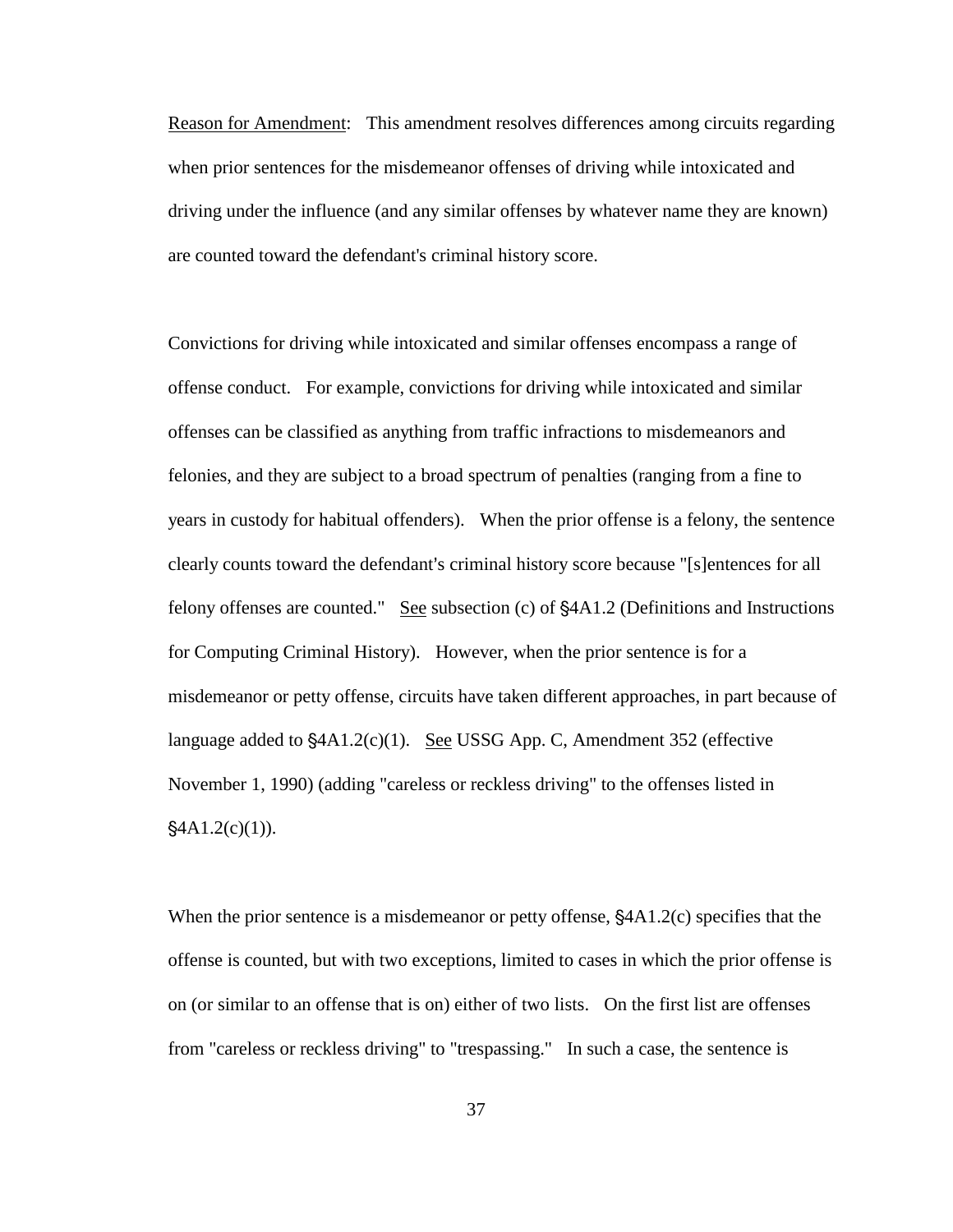counted only if (A) the sentence was a term of probation of more than one year or a term of imprisonment of at least 30 days, or (B) the prior offense was similar to the instant offense. See  $\frac{1}{2}$ 4A1.2(c)(1). On the second list are offenses from "fish and game" violations" to "vagrancy." In such a case, the sentence is never counted. See  $§4A1.2(c)(2)$ .

Most circuits have held that driving while intoxicated convictions, including misdemeanors and petty offenses, always count toward the criminal history score, without exception, even if the offense met the criteria for either of the two lists. These circuits have relied on Application Note 5 to  $§4A1.2$ , which has provided:

Sentences for Driving While Intoxicated or Under the

Influence.—Convictions for driving while intoxicated or under the influence (and similar offenses by whatever name they are known) are counted. Such offenses are not minor traffic infractions within the meaning of  $\frac{1}{2}$ A1.2(c).

See United States v. Pando, 545 F.3d 682, 683-85 (8th Cir. 2008) (holding that a conviction for driving while ability impaired was properly included in defendant's criminal history, and rejecting defendant's argument that his offense was similar to careless or reckless driving); United States v. Thornton, 444 F.3d 1163, 1165-67 (9th Cir. 2006) (holding that driving with high blood alcohol level was properly included in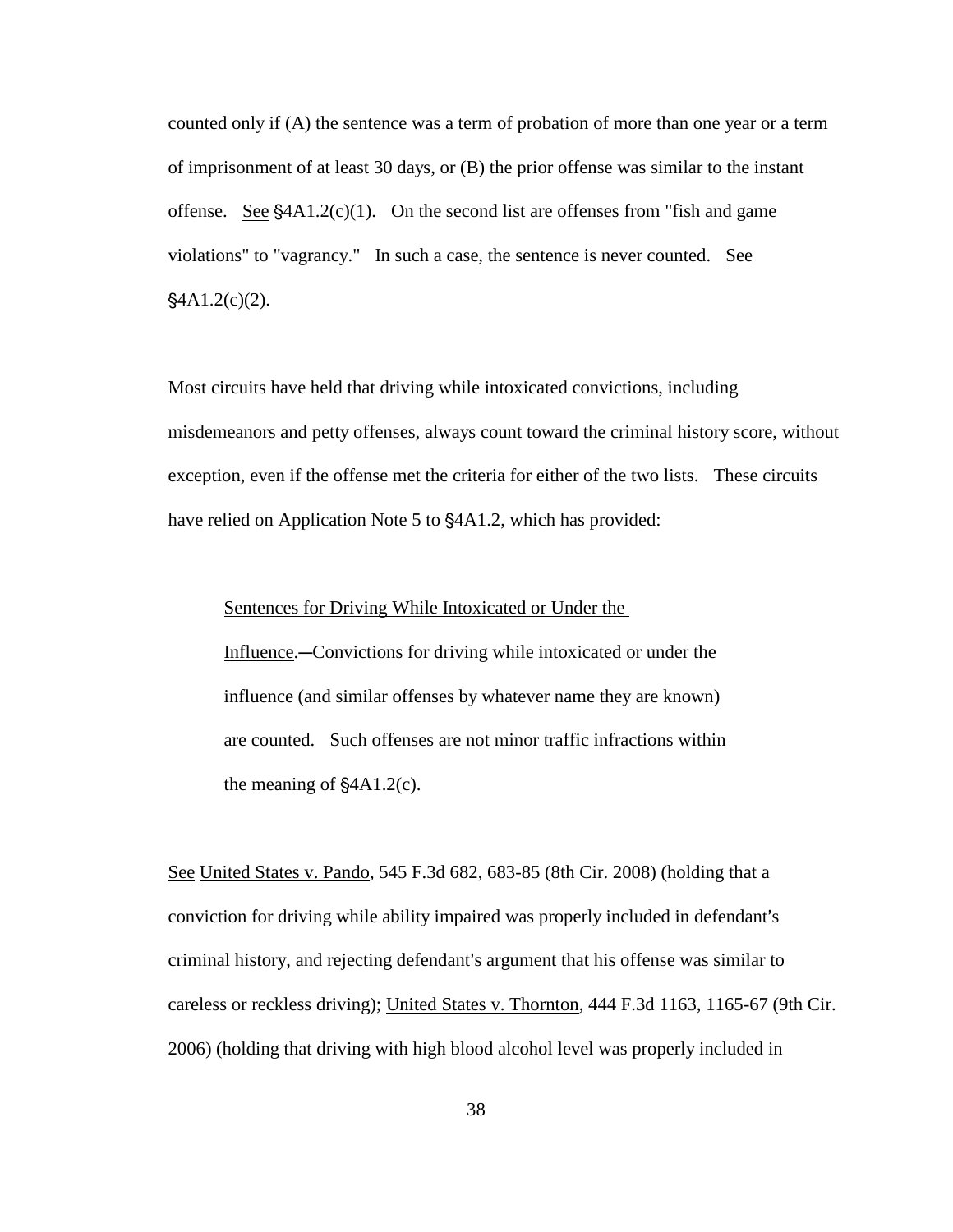defendant's criminal history, and rejecting defendant's argument that his conviction was "similar" to minor traffic infraction or public intoxication). See also United States v. LeBlanc, 45 F.3d 192, 195 (7th Cir. 1995) ("[A]pplication note [5] reflects the Sentencing Commission's conclusion 'that driving while intoxicated offenses are of sufficient gravity to merit inclusion in the defendant's criminal history, however they might be classified under state law.'"); United States v. Deigert, 916 F.2d 916, 918 (4th Cir. 1990) (holding that defendant's alcohol-related traffic offenses are counted under Application Note 5).

The Second Circuit took a different approach in United States v. Potes-Castillo, 638 F.3d 106 (2d Cir. 2011), holding that Application Note 5 could be read either (1) to "mean that, like felonies, driving while ability impaired sentences are always counted, without possibility of exception" or (2) "as setting forth the direction that driving while ability impaired sentences must not be treated as minor traffic infractions or local ordinance violations and excluded under section  $4A1.2(c)(2)$ ." Id. at 110-11. The Second Circuit adopted the second reading and, accordingly, held that a prior sentence for driving while ability impaired "should be treated like any other misdemeanor or petty offense, except that they cannot be exempted under section  $4A1.2(c)(2)$ ." Id. at 113. According to the Second Circuit, such a sentence can qualify for an exception, and therefore not be counted, under the first list (e.g., if it was similar to "careless or reckless driving" and the other criteria for a first-list exception were met).

The amendment resolves the issue by amending Application Note 5 to clarify that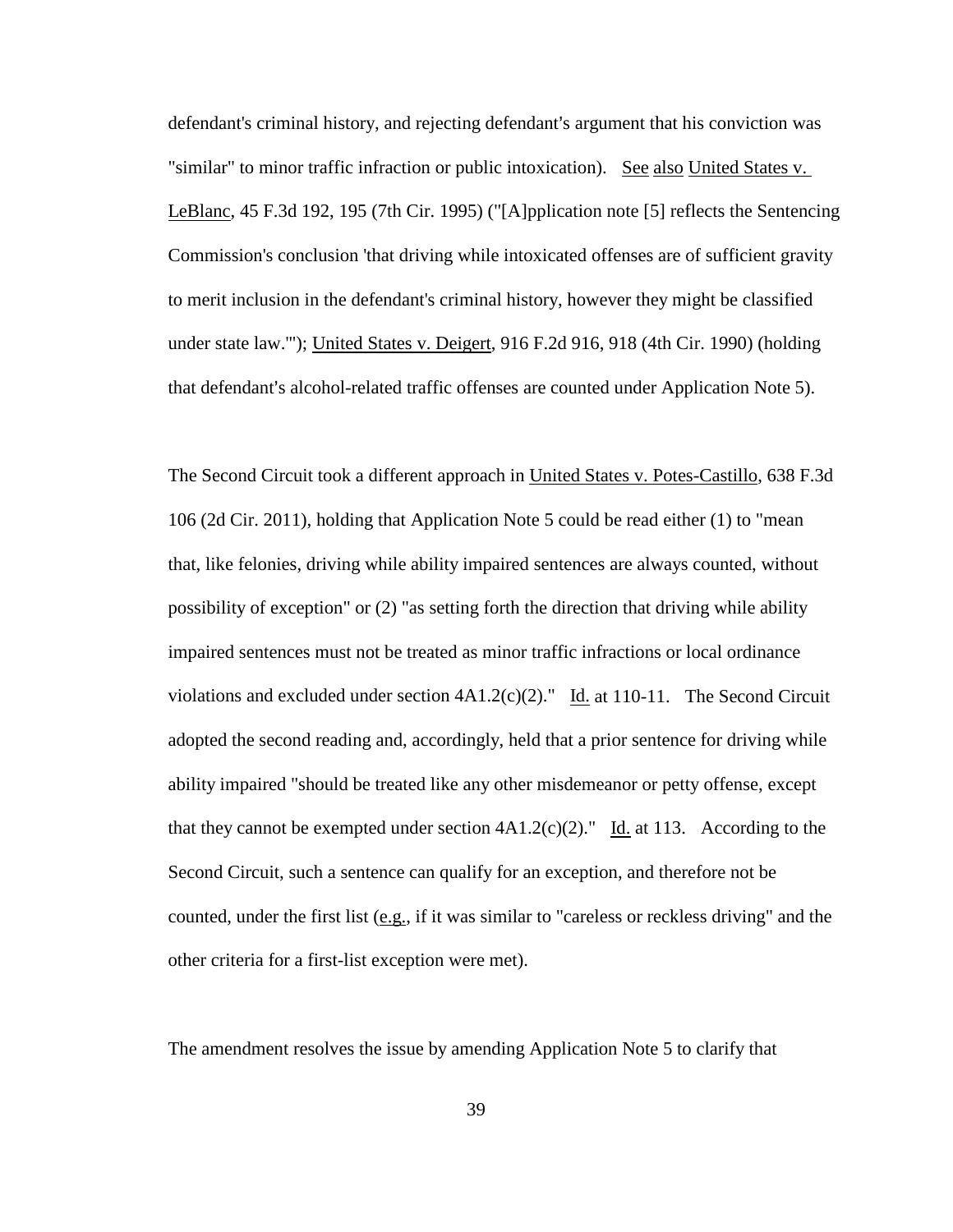convictions for driving while intoxicated and similar offenses are always counted, without regard to how the offenses are classified. Further, the amendment states plainly that paragraphs  $(1)$  and  $(2)$  of  $$4A1.2(c)$  do not apply.

This amendment reflects the Commission's view that convictions for driving while intoxicated and other similar offenses are sufficiently serious to always count toward a defendant's criminal history score. The amendment clarifies the Commission's intent and should result in more consistent calculation of criminal history scores among the circuits.

7. Amendment: Section 5G1.2 is amended in subsection (b) by striking "Except as otherwise required by law (see  $\S$ 5G1.1(a), (b)), the sentence imposed on each other count shall be the total punishment as determined in accordance with Part D of Chapter Three, and Part C of this Chapter." and inserting "For all counts not covered by subsection (a), the court shall determine the total punishment and shall impose that total punishment on each such count, except to the extent otherwise required by law.".

The Commentary to  $\S$ 5G1.2 captioned "Application Notes" is amended in Note 1, in the first paragraph, by inserting before the period at the end of the first sentence the following: "and determining the defendant's guideline range on the Sentencing Table in Chapter Five, Part A (Sentencing Table)"; and

after the first paragraph, by inserting the following new paragraph: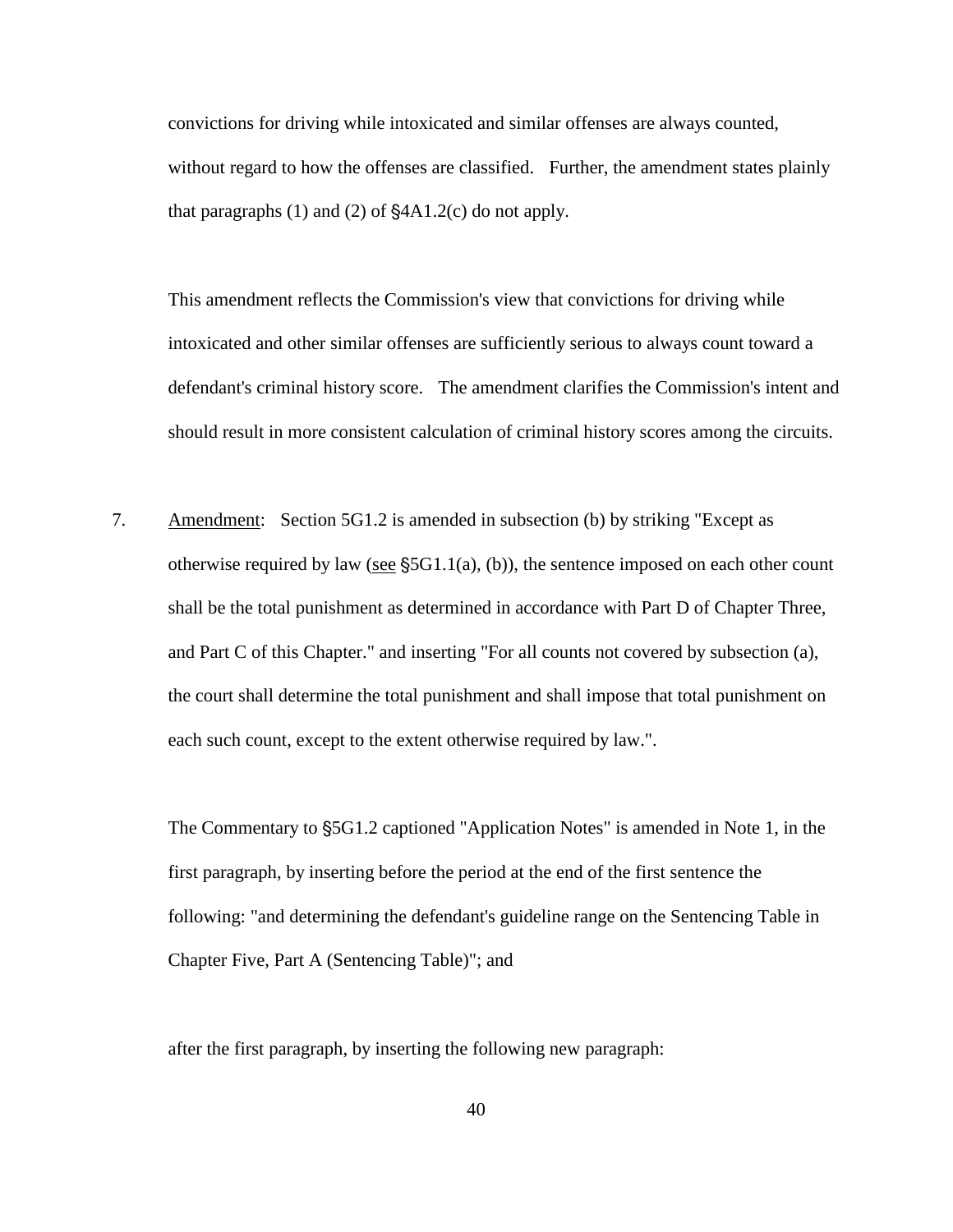"Note that the defendant's guideline range on the Sentencing Table may be affected or restricted by a statutorily authorized maximum sentence or a statutorily required minimum sentence not only in a single-count case, see  $\S$ 5G1.1 (Sentencing on a Single Count of Conviction), but also in a multiple-count case. See Note 3, below."; and

by redesignating Note 3 as Note 4 and inserting after Note 2 the following:

# "3. Application of Subsection  $(b)$ .

(A) In General.—Subsection (b) provides that, for all counts not covered by subsection (a), the court shall determine the total punishment (i.e., the combined length of the sentences to be imposed) and shall impose that total punishment on each such count, except to the extent otherwise required by law (such as where a statutorily required minimum sentence or a statutorily authorized maximum sentence otherwise requires).

#### (B) Effect on Guidelines Range of Mandatory Minimum or Statutory

Maximum.—The defendant's guideline range on the Sentencing Table may be affected or restricted by a statutorily authorized maximum sentence or a statutorily required minimum sentence not only in a single-count case, see '5G1.1, but also in a multiple-count case.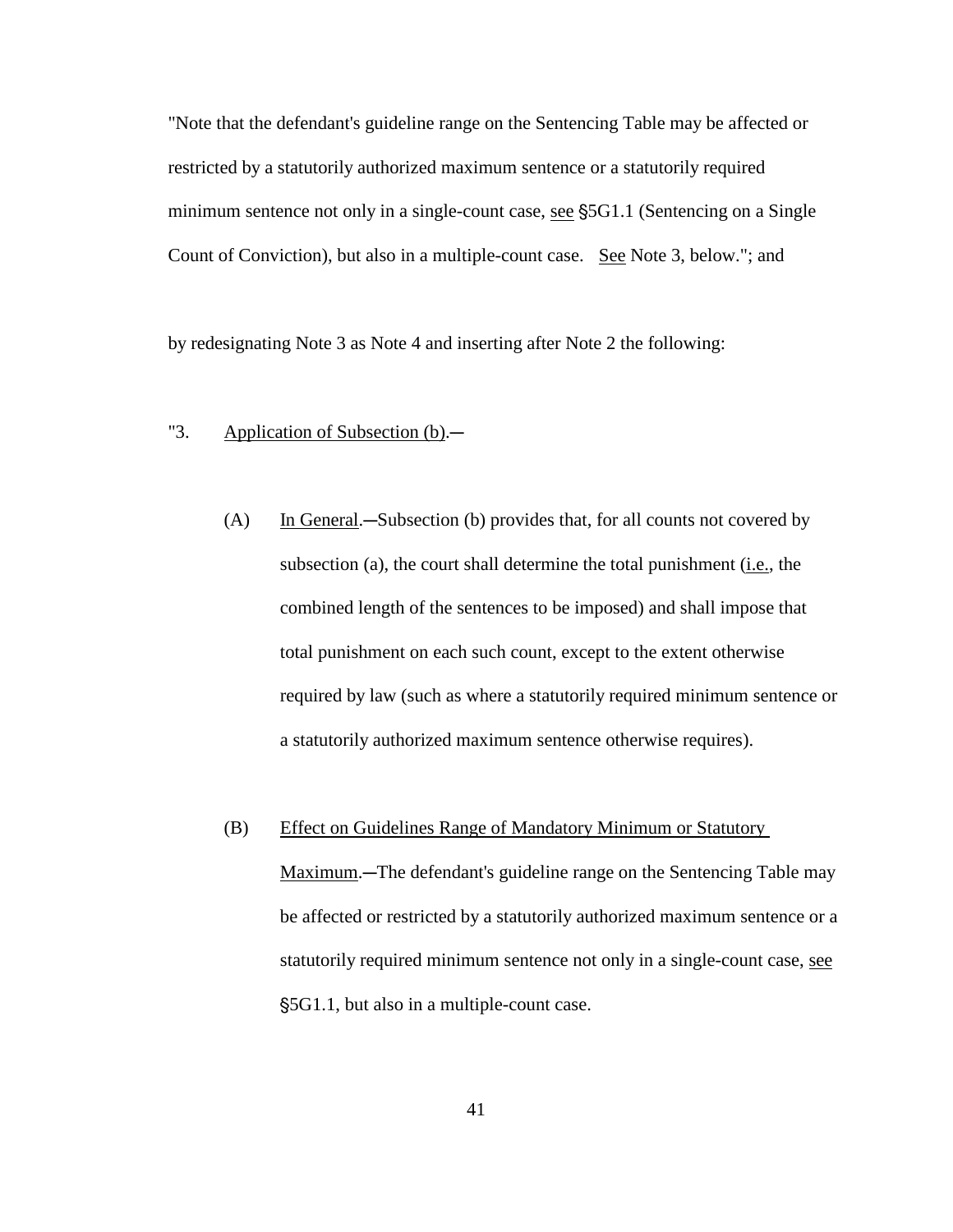In particular, where a statutorily required minimum sentence on any count is greater than the maximum of the applicable guideline range, the statutorily required minimum sentence on that count shall be the guideline sentence on all counts. See  $\S$ 5G1.1(b). Similarly, where a statutorily required minimum sentence on any count is greater than the minimum of the applicable guideline range, the guideline range for all counts is restricted by that statutorily required minimum sentence. See '5G1.1(c)(2) and accompanying Commentary.

However, where a statutorily authorized maximum sentence on a particular count is less than the minimum of the applicable guideline range, the sentence imposed on that count shall not be greater than the statutorily authorized maximum sentence on that count. See  $\S$ 5G1.1(a).

 $(C)$  Examples.—The following examples illustrate how subsection (b) applies, and how the restrictions in subparagraph (B) operate, when a statutorily required minimum sentence is involved.

Defendant A and Defendant B are each convicted of the same four counts. Counts 1, 3, and 4 have statutory maximums of 10 years, 20 years, and 2 years, respectively. Count 2 has a statutory maximum of 30 years and a mandatory minimum of 10 years.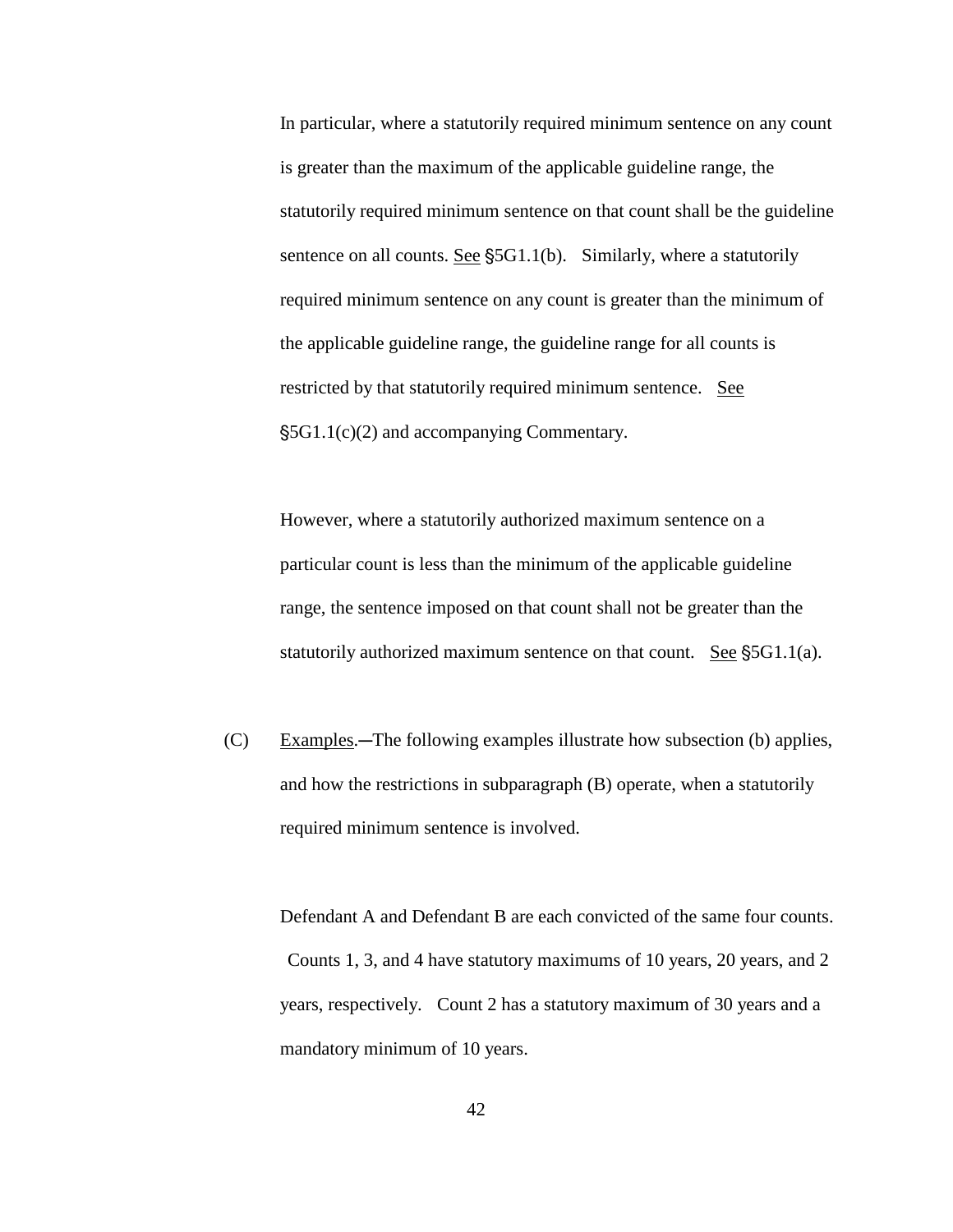For Defendant A, the court determines that the final offense level is 19 and the defendant is in Criminal History Category I, which yields a guideline range on the Sentencing Table of 30 to 37 months. Because of the 10-year mandatory minimum on Count 2, however, Defendant A's guideline sentence is 120 months. See subparagraph (B), above. After considering that guideline sentence, the court determines that the appropriate 'total punishment' to be imposed on Defendant A is 120 months. Therefore, subsection (b) requires that the total punishment of 120 months be imposed on each of Counts 1, 2, and 3. The sentence imposed on Count 4 is limited to 24 months, because a statutory maximum of 2 years applies to that particular count.

For Defendant B, in contrast, the court determines that the final offense level is 30 and the defendant is in Criminal History Category II, which yields a guideline range on the Sentencing Table of 108 to 135 months. Because of the 10-year mandatory minimum on Count 2, however, Defendant B's guideline range is restricted to 120 to 135 months. See subparagraph (B), above. After considering that restricted guideline range, the court determines that the appropriate 'total punishment' to be imposed on Defendant B is 130 months. Therefore, subsection (b) requires that the total punishment of 130 months be imposed on each of Counts 2 and 3. The sentences imposed on Counts 1 and 4 are limited to 120 months (10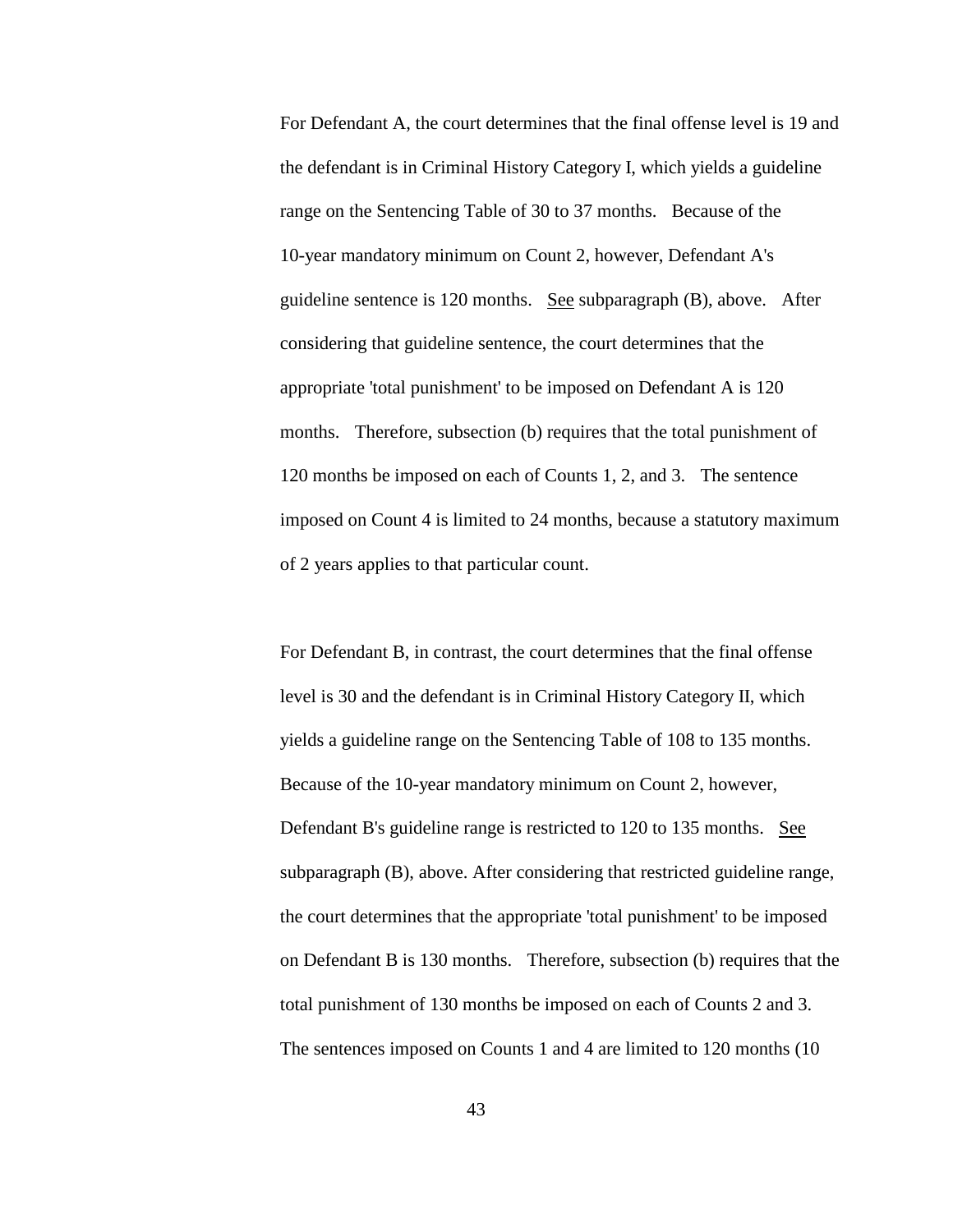years) and 24 months (2 years), respectively, because of the applicable statutory maximums.

(D) Special Rule on Resentencing.—In a case in which (i) the defendant's guideline range on the Sentencing Table was affected or restricted by a statutorily required minimum sentence (as described in subparagraph (B)), (ii) the court is resentencing the defendant, and (iii) the statutorily required minimum sentence no longer applies, the defendant's guideline range for purposes of the remaining counts shall be redetermined without regard to the previous effect or restriction of the statutorily required minimum sentence.".

Reason for Amendment: This amendment responds to an application issue regarding the applicable guideline range in a case in which the defendant is sentenced on multiple counts of conviction, at least one of which involves a mandatory minimum sentence that is greater than the minimum of the otherwise applicable guideline range. The issue arises under §5G1.2 (Sentencing on Multiple Counts of Conviction) when at least one count in a multiple-count case involves a mandatory minimum sentence that affects the otherwise applicable guideline range. In such cases, circuits differ over whether the guideline range is affected only for the count involving the mandatory minimum or for all counts in the case.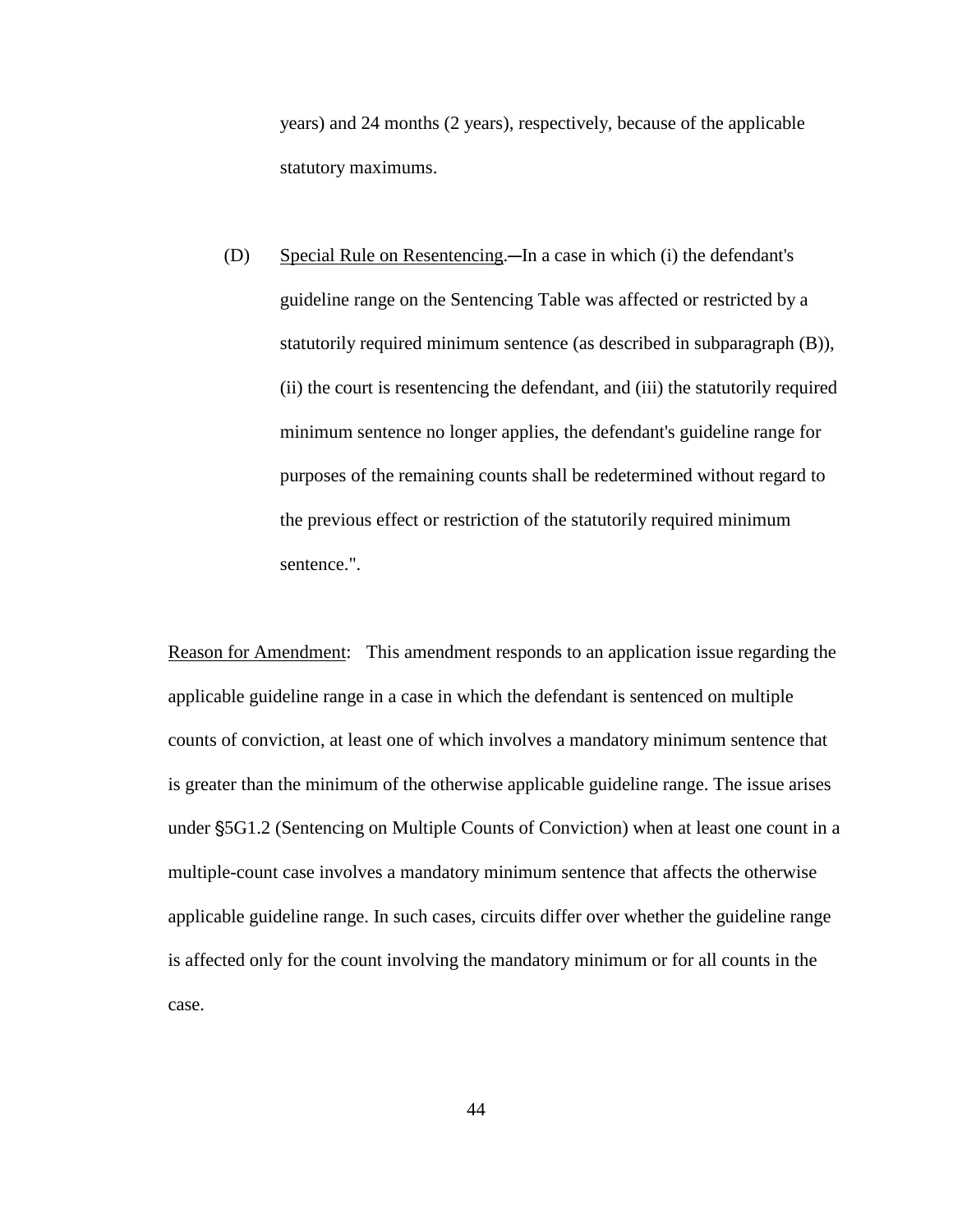The Fifth Circuit has held that, in such a case, the effect on the guideline range applies to all counts in the case. See United States v. Salter, 241 F.3d 392, 395-96 (5th Cir. 2001). In that case, the guideline range on the Sentencing Table was 87 to 108 months, but one of the three counts carried a mandatory minimum sentence of 10 years (120 months), which resulted in a guideline sentence of 120 months. The Fifth Circuit instructed the district court that the appropriate guideline sentence was 120 months on each of the three counts.

The Ninth Circuit took a different approach in United States v. Evans-Martinez, 611 F.3d 635 (9th Cir. 2010), holding that, in such a case, "a mandatory minimum sentence becomes the starting point for any count that carries a mandatory minimum sentence higher than what would otherwise be the Guidelines sentencing range," but "[a]ll other counts . . . are sentenced based on the Guidelines sentencing range, regardless [of] the mandatory minimum sentences that apply to other counts." See id. at 637. The Ninth Circuit stated that it would be more "logical" to follow the Fifth Circuit's approach but "such logic is overcome by the precise language of the Sentencing Guidelines". See id.

The District of Columbia Circuit appears to follow an approach similar to the Ninth Circuit. See United States v. Kennedy, 133 F.3d 53, 60-61 (D.C. Cir. 1998) (one of two counts carried a mandatory sentence of life imprisonment; district court treated life imprisonment as the guidelines sentence for both counts; Court of Appeals reversed, holding that the appropriate guidelines range for the other count was 262 to 327 months).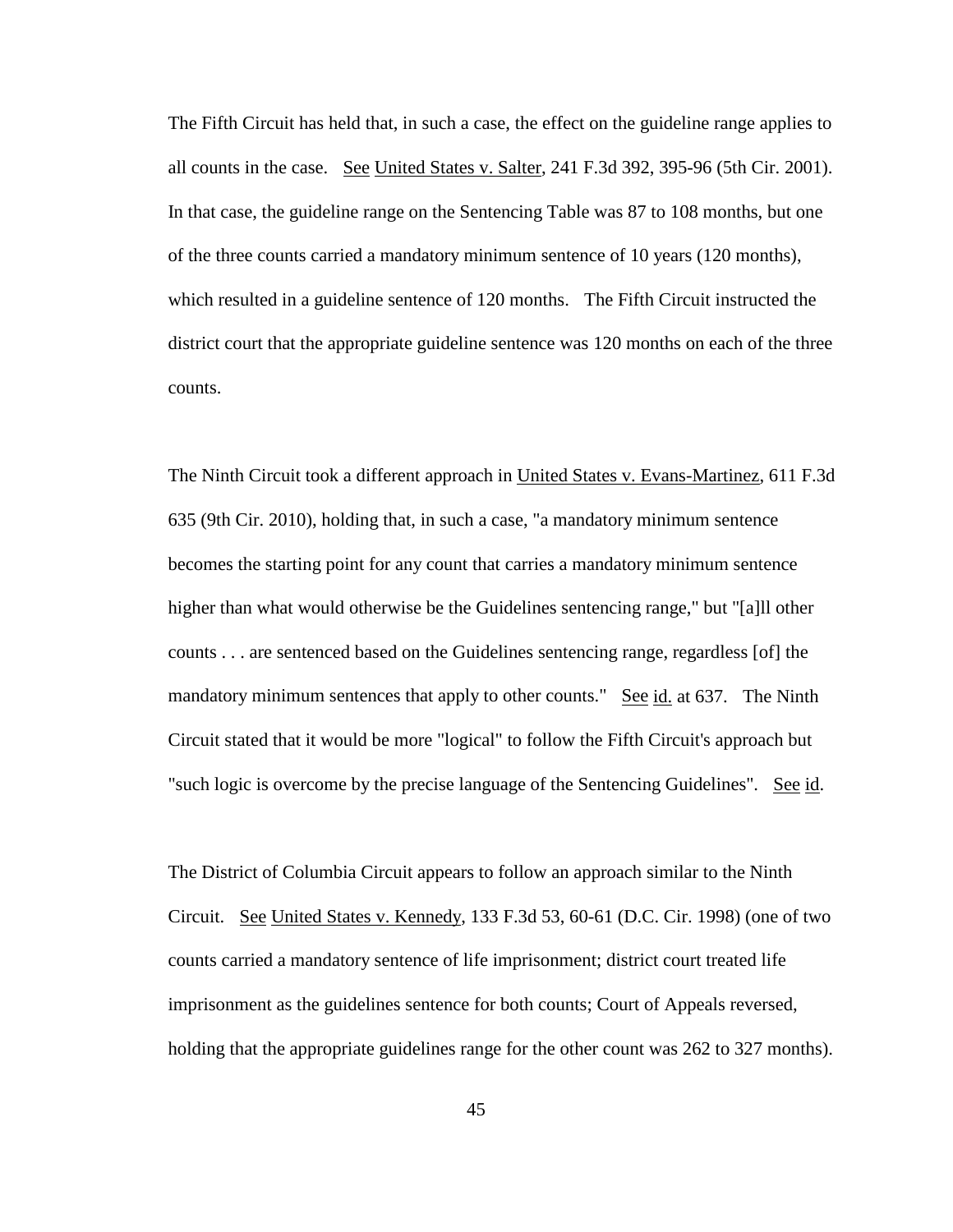The amendment adopts the approach followed by the Fifth Circuit and makes three changes to  $\S$ 5G1.2. First, it amends  $\S$ 5G1.2(b) to clarify that the court is to determine the total punishment and impose that total punishment on each count, except to the extent otherwise required by law.

Second, it amends the Commentary to clarify that the defendant's guideline range in a multiple-count case may be restricted by a mandatory minimum penalty or statutory maximum penalty (i.e., a mandatory minimum may increase the bottom of the otherwise applicable guideline range and a statutory maximum may decrease the top of the otherwise applicable guideline range) in a manner similar to how the guideline range in a single-count case may be restricted by a minimum or maximum penalty under §5G1.1 (Sentencing on a Single Count of Conviction). Specifically, it clarifies that when any count involves a mandatory minimum that restricts the defendant's guideline range, the guideline range is restricted as to all counts. It also provides examples of how these restrictions operate.

Third, it amends the commentary to clarify that in a case in which (1) a defendant's guideline range was affected or restricted by a mandatory minimum penalty, (2) the court is resentencing the defendant, and (3) the mandatory minimum sentence no longer applies, the court shall redetermine the defendant's guideline range for purposes of the remaining counts without regard to the mandatory minimum penalty.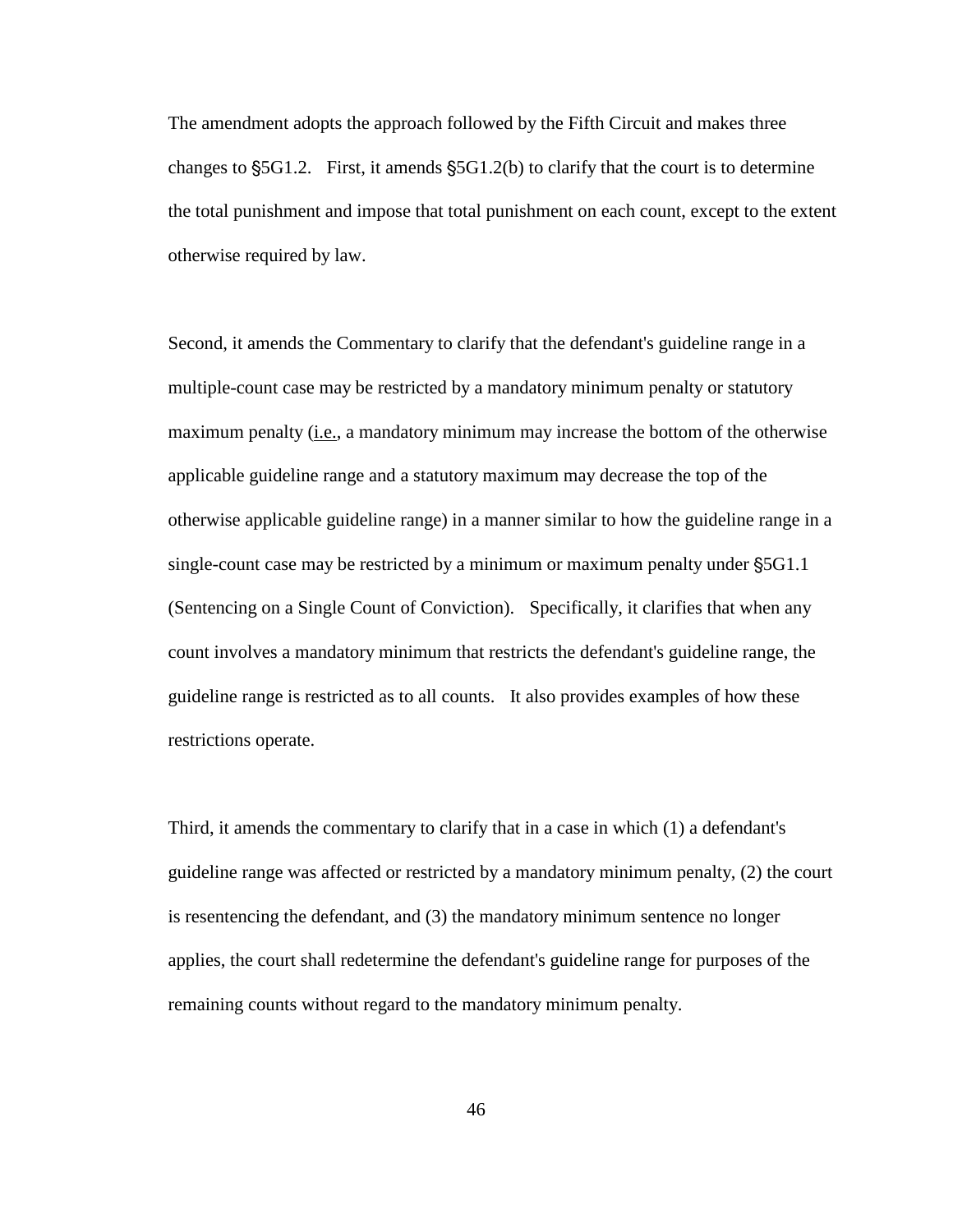These changes resolve the application issue by clarifying the manner in which the Commission intended this guideline to operate, and by providing examples similar to those used in training probation officers and judges. When there is only one count, the guidelines provide a single guideline range, and that range may be restricted if a mandatory minimum is involved, as described in  $\S$ 5G1.1 (Sentencing on a Single Count of Conviction). When there is more than one count, the guidelines also provide a single guideline range, and that range also may be restricted if a mandatory minimum is involved. These changes provide clarity and consistency for cases in which a mandatory minimum is present and are intended to ensure that sentencing courts resolve multiple-count cases in a straightforward, logical manner, with a single guideline range, a single set of findings and reasons, and a single set of departure and variance considerations.

8. Amendment: Chapter Five, Part K, Subpart 2 is amended by striking §5K2.19 and its accompanying commentary as follows:

## "'5K2.19. Post-Sentencing Rehabilitative Efforts (Policy Statement)

Post-sentencing rehabilitative efforts, even if exceptional, undertaken by a defendant after imposition of a term of imprisonment for the instant offense are not an appropriate basis for a downward departure when resentencing the defendant for that offense. (Such efforts may provide a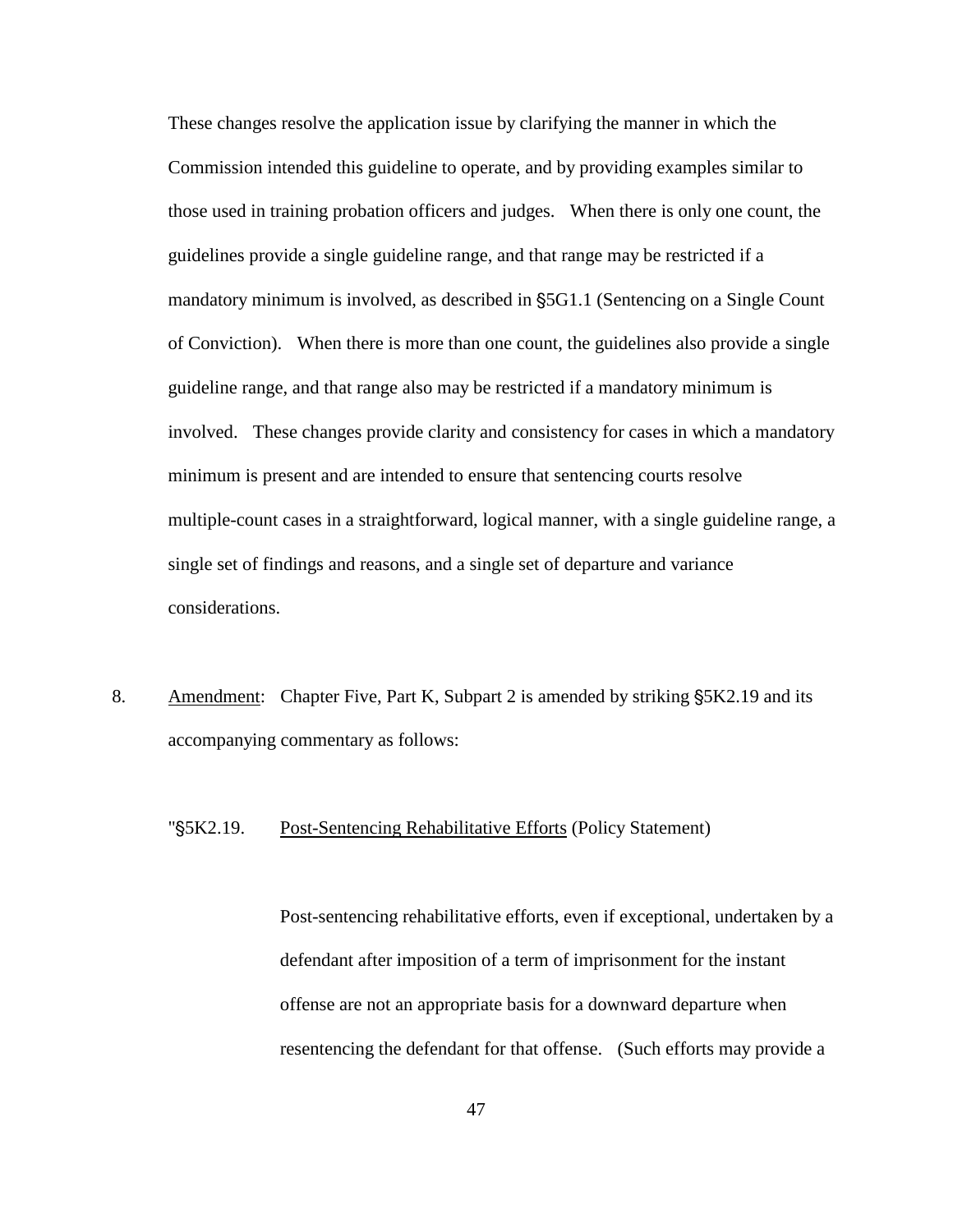basis for early termination of supervised release under 18 U.S.C. §  $3583(e)(1)$ .)

### **Commentary**

Background: The Commission has determined that post-sentencing rehabilitative measures should not provide a basis for downward departure when resentencing a defendant initially sentenced to a term of imprisonment because such a departure would (1) be inconsistent with the policies established by Congress under 18 U.S.C.  $\S 3624(b)$ and other statutory provisions for reducing the time to be served by an imprisoned person; and (2) inequitably benefit only those who gain the opportunity to be resentenced de novo.".

Reason for Amendment: The Commission's policy statement at  $\S 5K2.19$ (Post-Sentencing Rehabilitative Efforts) (Policy Statement) prohibits the consideration of post-sentencing rehabilitative efforts as a basis for downward departure when resentencing a defendant. Section 5K2.19 was promulgated in 2000 in response to a circuit conflict regarding whether sentencing courts may consider such rehabilitative efforts while in prison or on probation as a basis for downward departure at resentencing following an appeal. See USSG App. C, Amendment 602 (effective November 1, 2000). This amendment repeals  $\S$ 5K2.19. The amendment responds to the Supreme Court's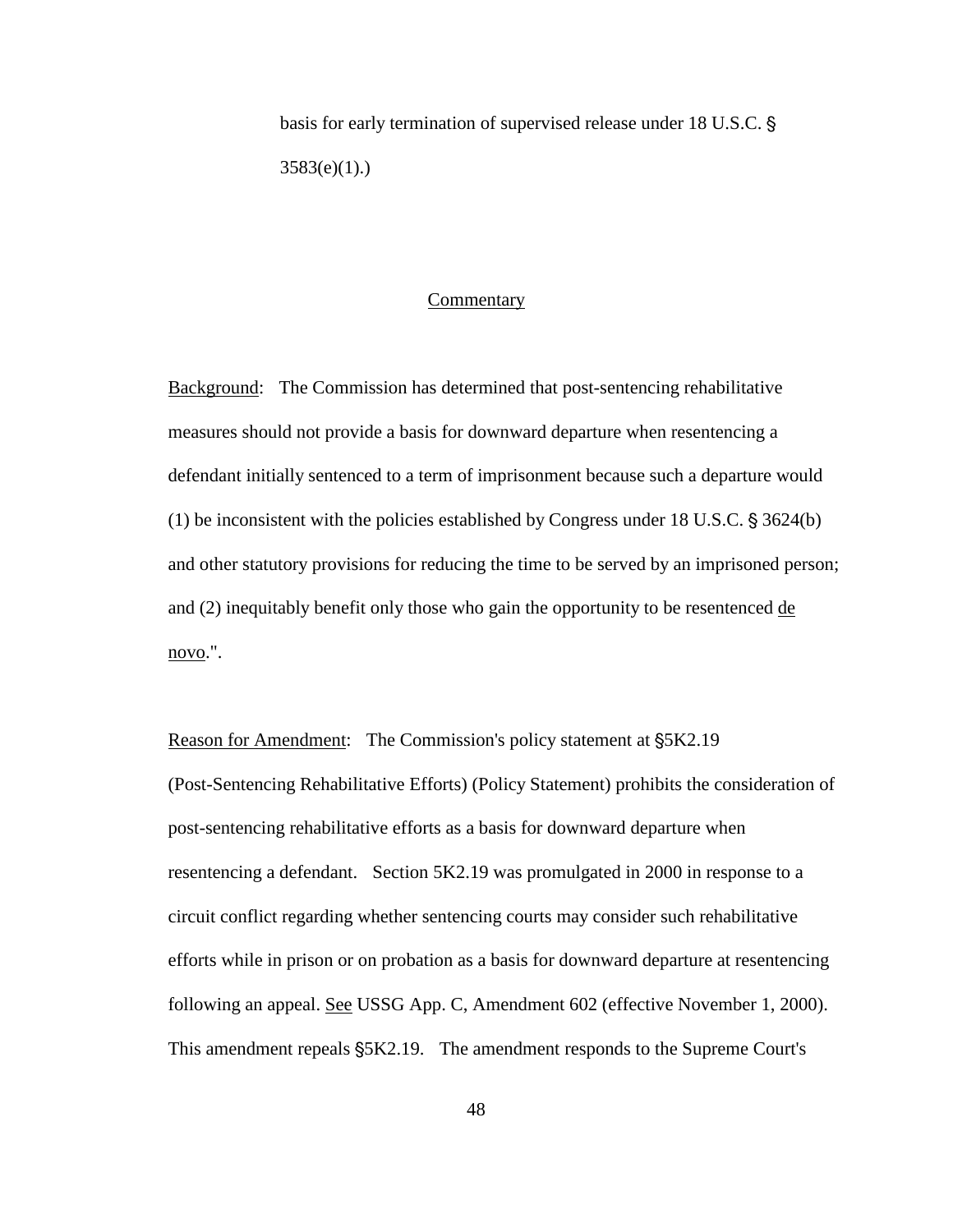decision in Pepper v. United States, 131 S. Ct. 1229 (2011), which, in part relying on 18 U.S.C. § 3661, held among other things that "when a defendant's sentence has been set aside on appeal, a district court at resentencing may consider evidence of the defendant's postsentencing rehabilitation." The amendment repeals the policy statement in light of the Pepper decision.

9. Amendment: Section 2P1.2 is amended in subsection (a)(3) by inserting after "currency," the following: "a mobile phone or similar device,".

The Commentary to  $\S 2P1.2$  captioned "Application Notes" is amended by redesignating Notes 1 and 2 as Notes 2 and 3, respectively, and by inserting at the beginning the following:

"1. In this guideline, the term 'mobile phone or similar device' means a phone or other device as described in 18 U.S.C.  $\S$  1791(d)(1)(F).".

The Commentary to  $\S2T2.1$  captioned "Statutory Provisions" is amended by inserting "15 U.S.C. § 377," before "26 U.S.C.".

The Commentary to  $\S2T2.2$  captioned "Statutory Provisions" is amended by inserting "15 U.S.C. § 377," before "26 U.S.C.".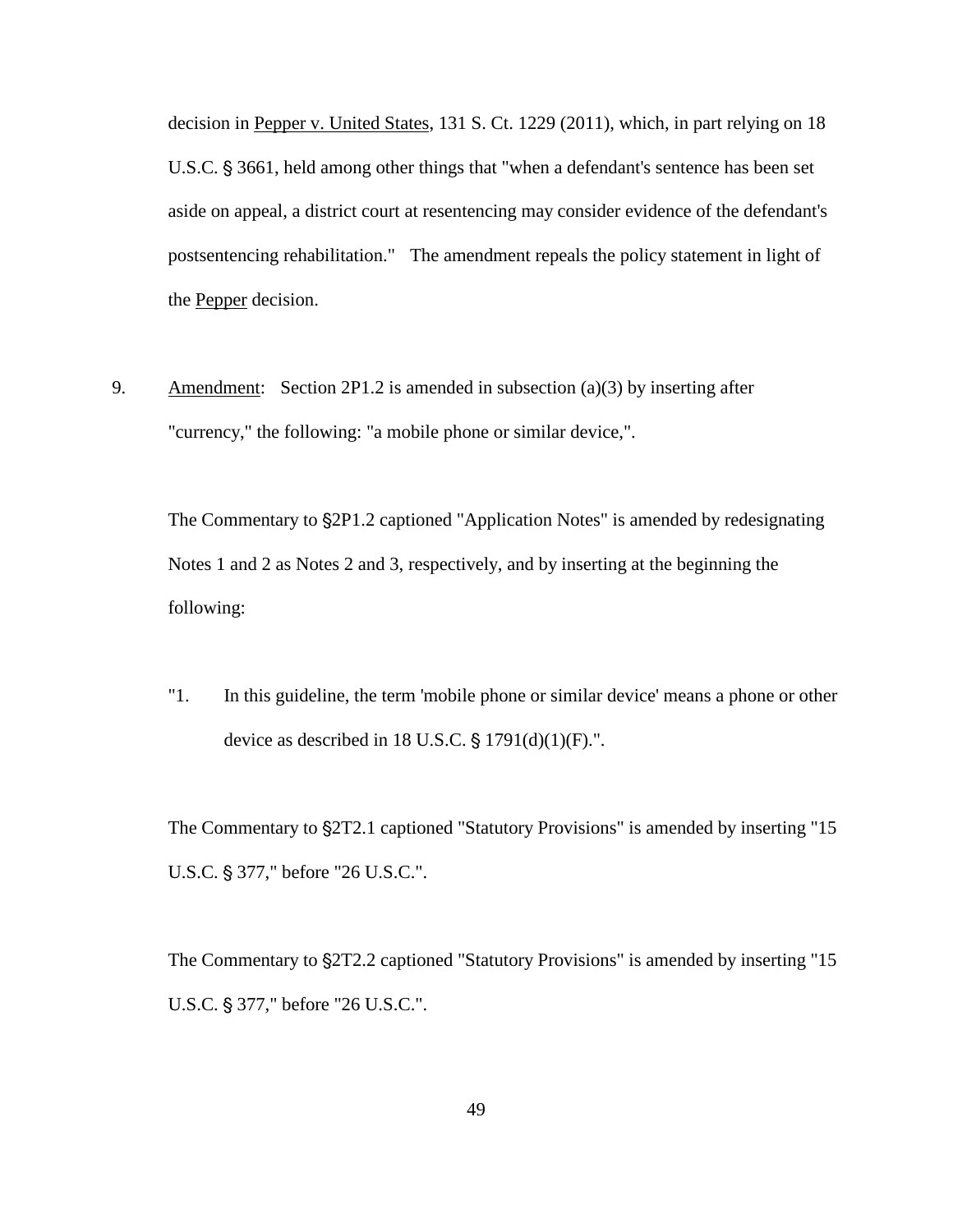Appendix A (Statutory Index) is amended by inserting after the line referenced to 15 U.S.C.  $§$  158 the following:

" $15$  U.S.C.  $\S$  377  $2T2.1, 2T2.2$ ";

by inserting after the line referenced to  $18$  U.S.C.  $\S$  43 the following:

" $18$  U.S.C.  $\S$  48  $2G3.1$ ";

by inserting after the line referenced to 18 U.S.C. § 1153 the following:

"18 U.S.C.  $\S$  1158 2B1.1, 2B5.3

18 U.S.C. § 1159 2B1.1";

by inserting after the line referenced to 18 U.S.C. § 1716D the following:

"18 U.S.C. § 1716E 2T2.2"; and

by striking the lines referenced to 41 U.S.C.  $\S$  53, 54, and 423(e) as follows:

" $41$  U.S.C.  $\S$  53 2B4.1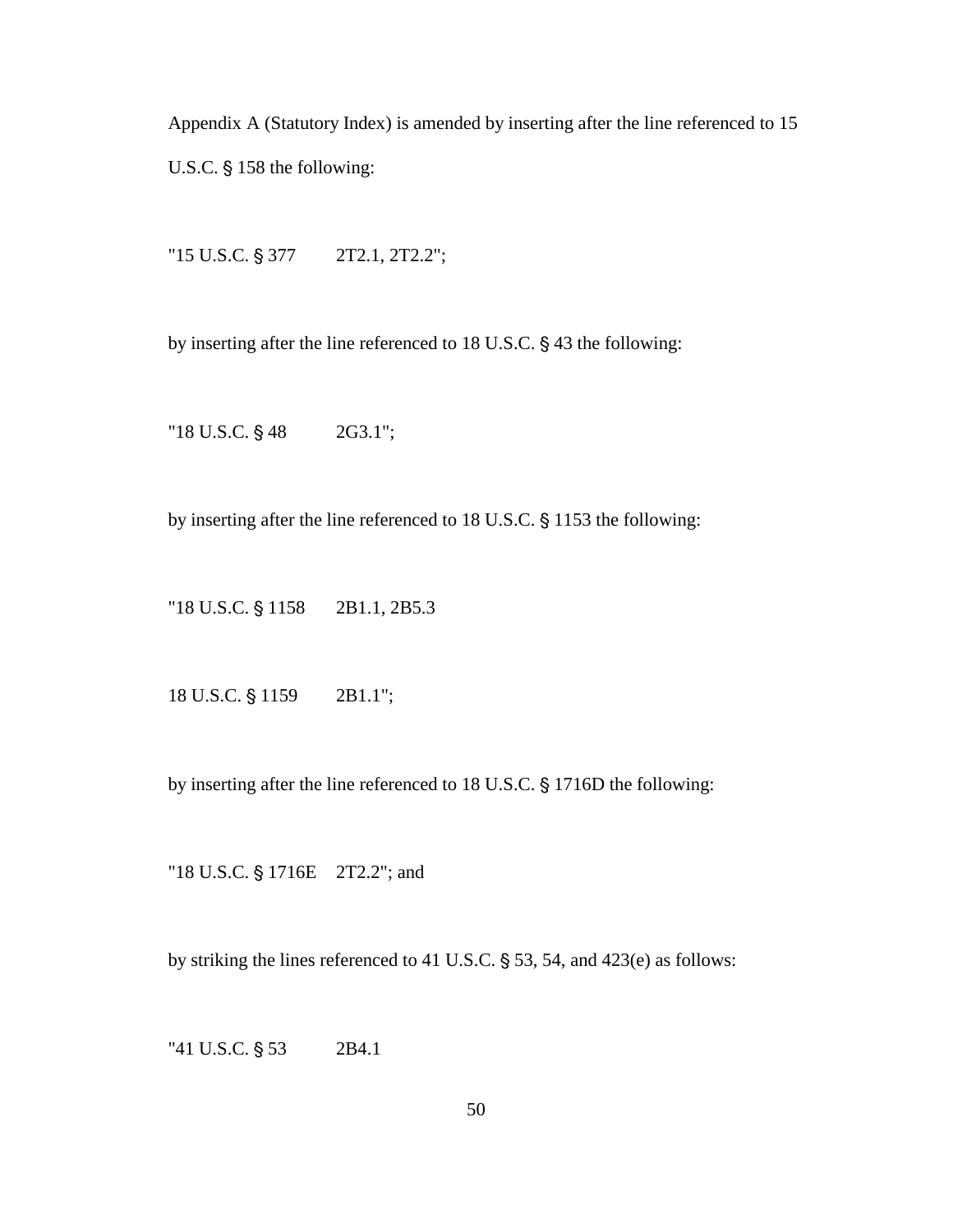41 U.S.C. § 542B4.1

41 U.S.C.  $\frac{6}{9}$  423(e) 2B1.1, 2C1.1"; and by inserting the following:

- "41 U.S.C.  $\S 2102$  2B1.1, 2C1.1
- 41 U.S.C. § 2105 2B1.1, 2C1.1
- 41 U.S.C. § 8702 2B4.1
- 41 U.S.C. § 8707 2B4.1".

Reason for Amendment: This amendment responds to miscellaneous issues arising from recently enacted legislation.

### Cell Phone Contraband Act of 2010

First, the amendment responds to the Cell Phone Contraband Act of 2010, Pub. L. 111-225 (enacted August 10, 2010), which amended 18 U.S.C.  $\S$  1791 (Providing or possessing contraband in prison) to make it a class A misdemeanor to provide a mobile phone or similar device to an inmate, or for an inmate to possess a mobile phone or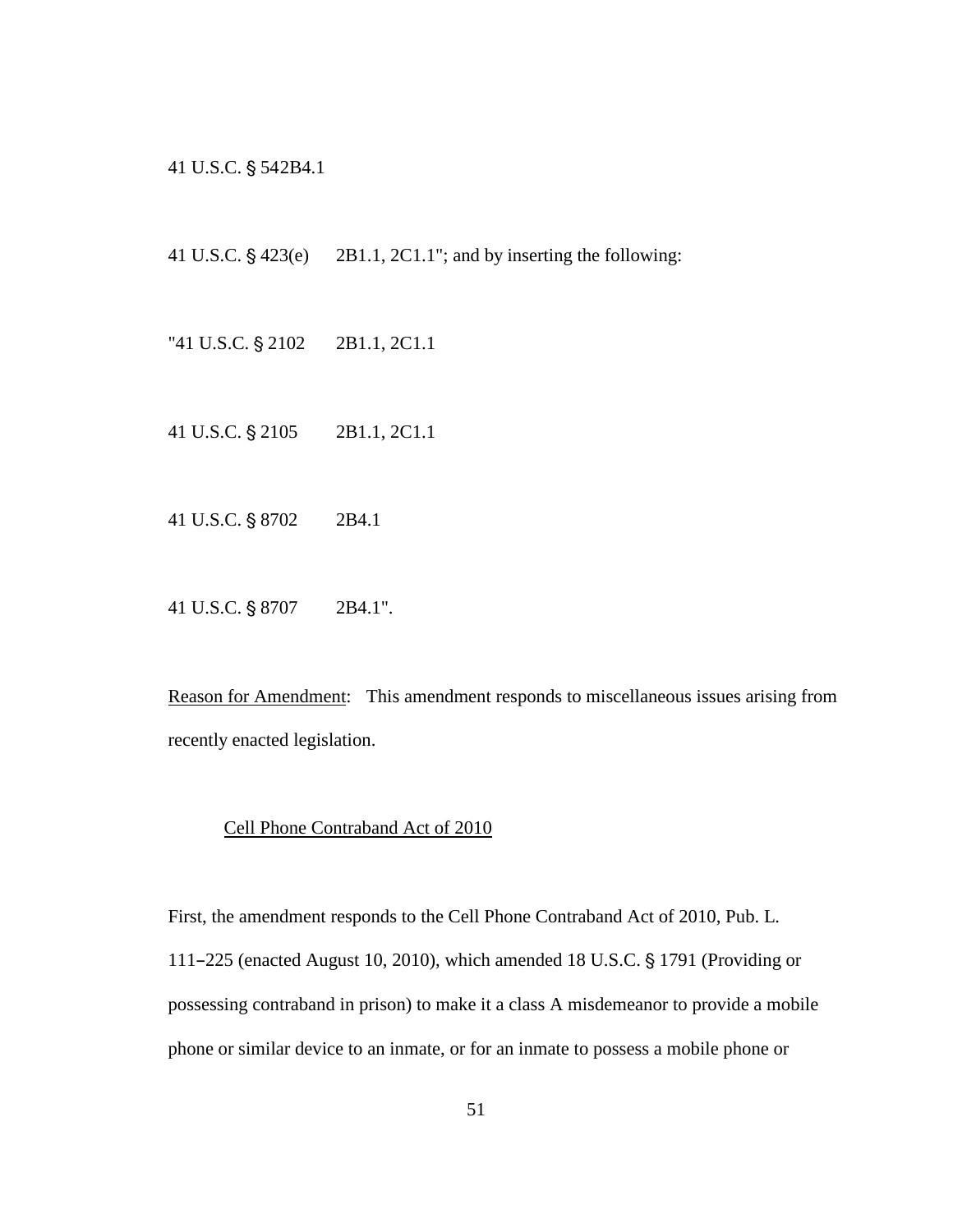similar device. Offenses under section 1791 are referenced in Appendix A (Statutory Index) to  $\S 2P1.2$  (Providing or Possessing Contraband in Prison). The penalty structure of section 1791 is based on the type of contraband involved, and the other class A misdemeanors in section 1791 receive a base offense level of 6 in §2P1.2. Under the amendment, the class A misdemeanor in section 1791 that applies when the contraband is a cell phone will also receive a base offense level of 6 in  $\S 2P1.2$ . This change maintains the relationship between the penalty structures of the statute and the guideline.

# Prevent All Cigarette Trafficking Act of 2009

Second, the amendment responds to the Prevent All Cigarette Trafficking Act of 2009  $(PACT Act)$ , Pub. L. 111–154 (enacted March 31, 2010). The PACT Act made a series of revisions to the Jenkins Act, 15 U.S.C.  $\S 375$  et seq., which is one of several laws governing the sale, shipment and taxation of cigarettes and smokeless tobacco.

The PACT Act raised the criminal penalty at 15 U.S.C.  $\S 377$  for a knowing violation of the Jenkins Act from a misdemeanor to a felony with a statutory maximum term of imprisonment of 3 years. The amendment amends Appendix A (Statutory Index) to reference section 377 offenses to  $\S 2T2.1$  (Non-Payment of Taxes) and  $\S 2T2.2$ (Regulatory Offenses). These two guidelines are the most analogous guidelines for a section 377 offense because the offense may involve either non-payment of taxes or regulatory offenses. Accordingly, the amendment also amends the Commentary to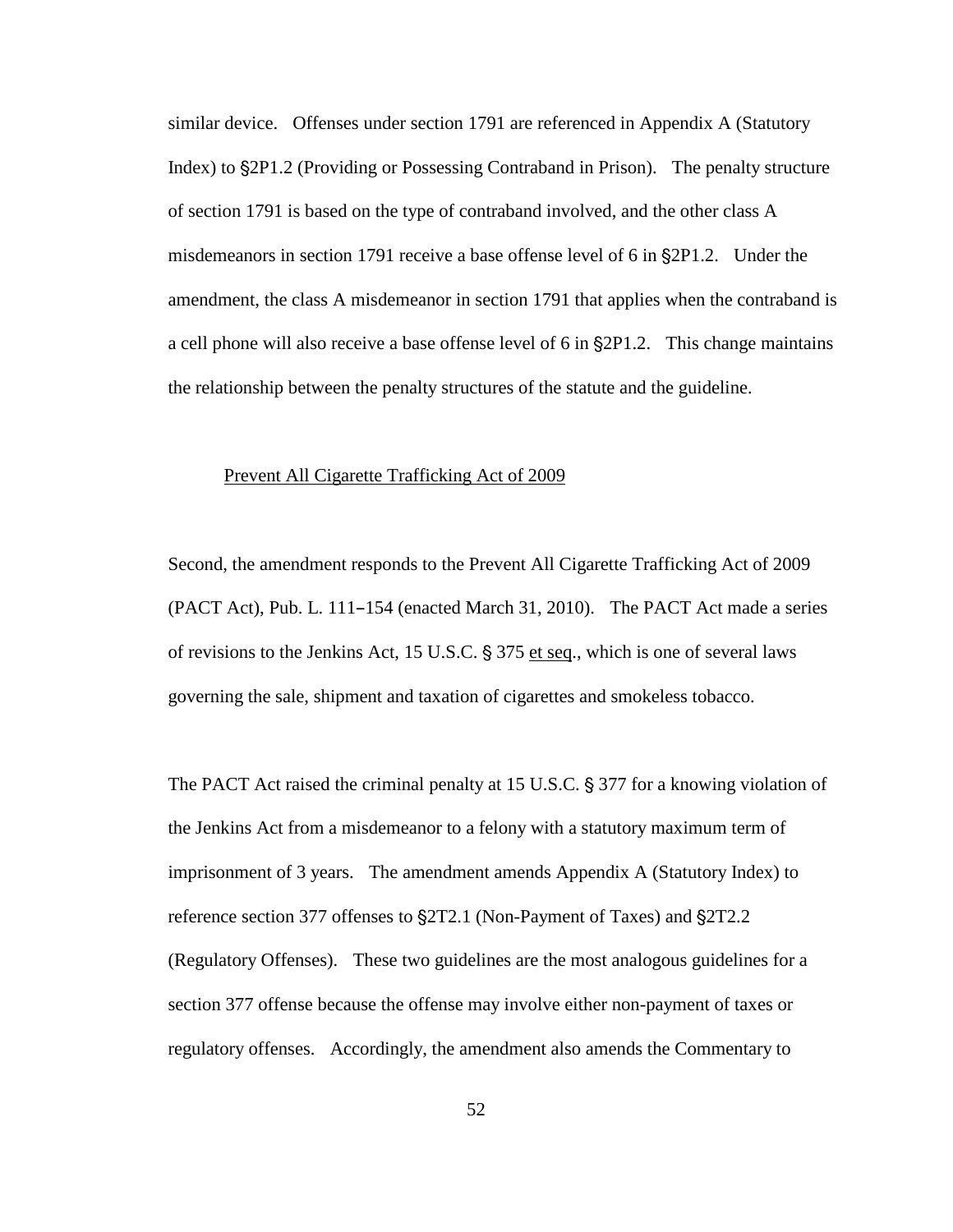''2T2.1 and 2T2.2 to add section 377 to their lists of statutory provisions. These lists indicate that  $\S 2T2.1$  applies if the conduct constitutes non-payment, evasion, or attempted evasion of taxes, and  $\S2T2.2$  applies if the conduct is tantamount to a record-keeping violation rather than an effort to evade payment of taxes.

The PACT Act also created a new class A misdemeanor at 18 U.S.C. § 1716E, prohibiting the knowing shipment of cigarettes and smokeless tobacco through the United States mail. The amendment amends Appendix A (Statutory Index) to reference section 1716E offenses to  $\S2T2.2$ . Section 2T2.2 is the most analogous guideline because offenses under section 1716E are regulatory offenses.

### Animal Crush Video Prohibition Act of 2010

Third, the amendment responds to the Animal Crush Video Prohibition Act of 2010, Pub. L. 111-294 (enacted December 9, 2010), which substantially revised the criminal offense at 18 U.S.C.  $\S$  48 (Animal crush videos). Section 48 makes it a crime to create or distribute an "animal crush video," which is defined by the statute in a manner that requires, among other things, that the depiction be obscene. The maximum term of imprisonment for a section 48 offense is 7 years. The amendment amends Appendix A (Statutory Index) to reference section 48 offenses to  $\S 2G3.1$  (Importing, Mailing, or Transporting Obscene Matter; Transferring Obscene Matter to a Minor; Misleading Domain Names). Section 2G3.1 is the most analogous guideline because obscenity is an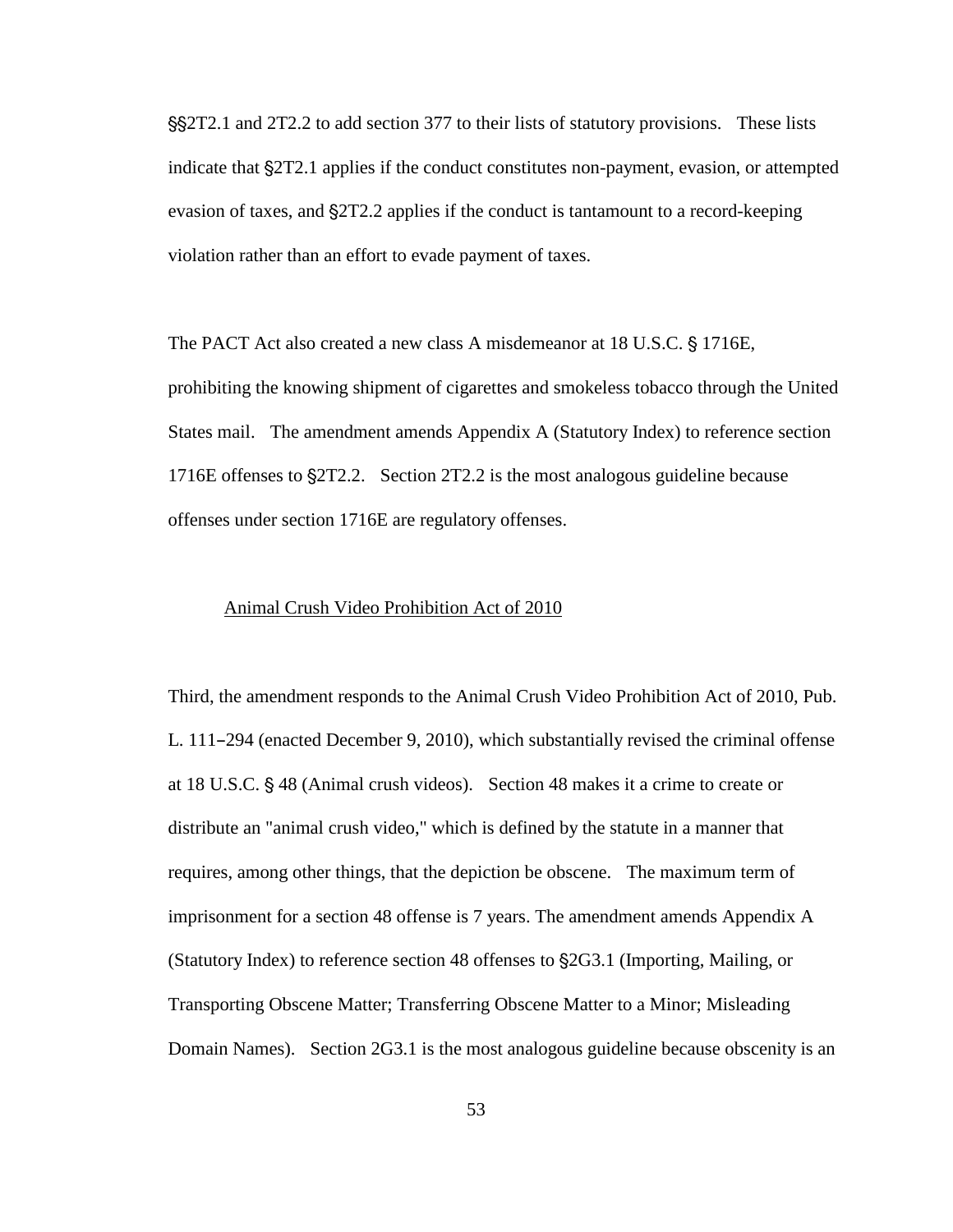element of section 48 offenses.

#### Indian Arts and Crafts Amendments Act of 2010

Fourth, the amendment responds to the Indian Arts and Crafts Amendments Act of 2010, Pub. L.  $111-211$  (enacted July 29, 2010), which amended the criminal offense at 18 U.S.C. § 1159 (Misrepresentation of Indian produced goods and services) to reduce penalties for first offenders when the value of the goods involved is less than \$1,000. The maximum term of imprisonment under section 1159 had been 5 years for a first offender and 15 years for a repeat offender. The Act retained this penalty structure, except that the statutory maximum term of imprisonment for a first offender was reduced to 1 year in a case in which the value of the goods involved is less than \$1,000. The amendment amends Appendix A (Statutory Index) to reference section 1159 offenses to '2B1.1 (Theft, Property Destruction, and Fraud). Section 2B1.1 is the most analogous guideline because an offense under section 1159 has elements of fraud and deceit.

The amendment also addresses an existing offense, 18 U.S.C. § 1158 (Counterfeiting Indian Arts and Crafts Board trade mark), which makes it a crime to counterfeit or unlawfully affix a Government trademark used or devised by the Indian Arts and Crafts Board or to make any false statement for the purpose of obtaining the use of any such mark. The maximum term of imprisonment under section 1158 is 5 years for a first offender and 15 years for a repeat offender. The amendment amends Appendix A